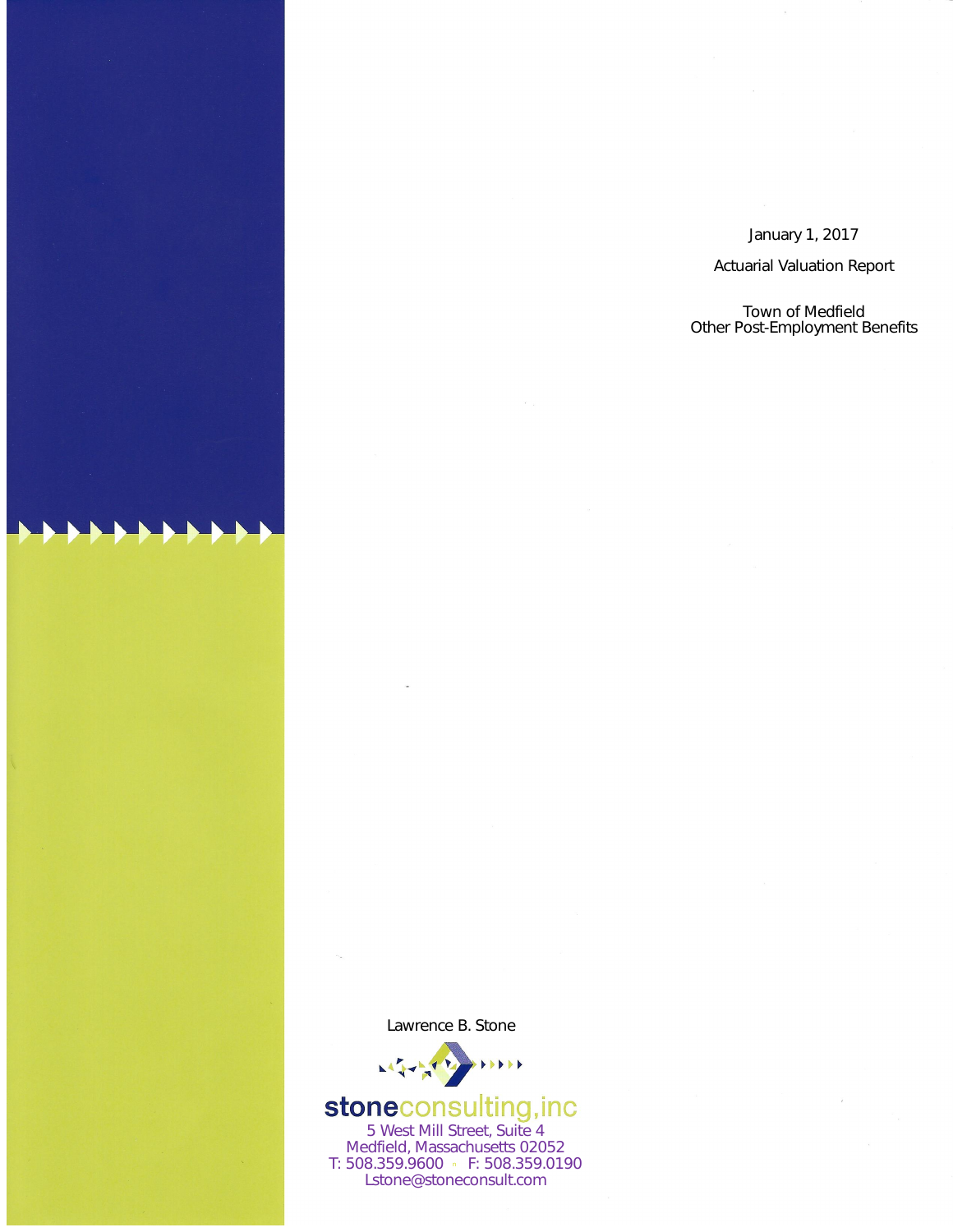# **TABLE OF CONTENTS**

#### **SECTION I - MANAGEMENT SUMMARY**

# SECTION II - ACTUARIAL VALUATION DETAILS

| Schedule of Funding Progress Other Post-Employment Benefits (Dollars in Thousands)  24 |  |
|----------------------------------------------------------------------------------------|--|
|                                                                                        |  |
|                                                                                        |  |
|                                                                                        |  |
|                                                                                        |  |
|                                                                                        |  |

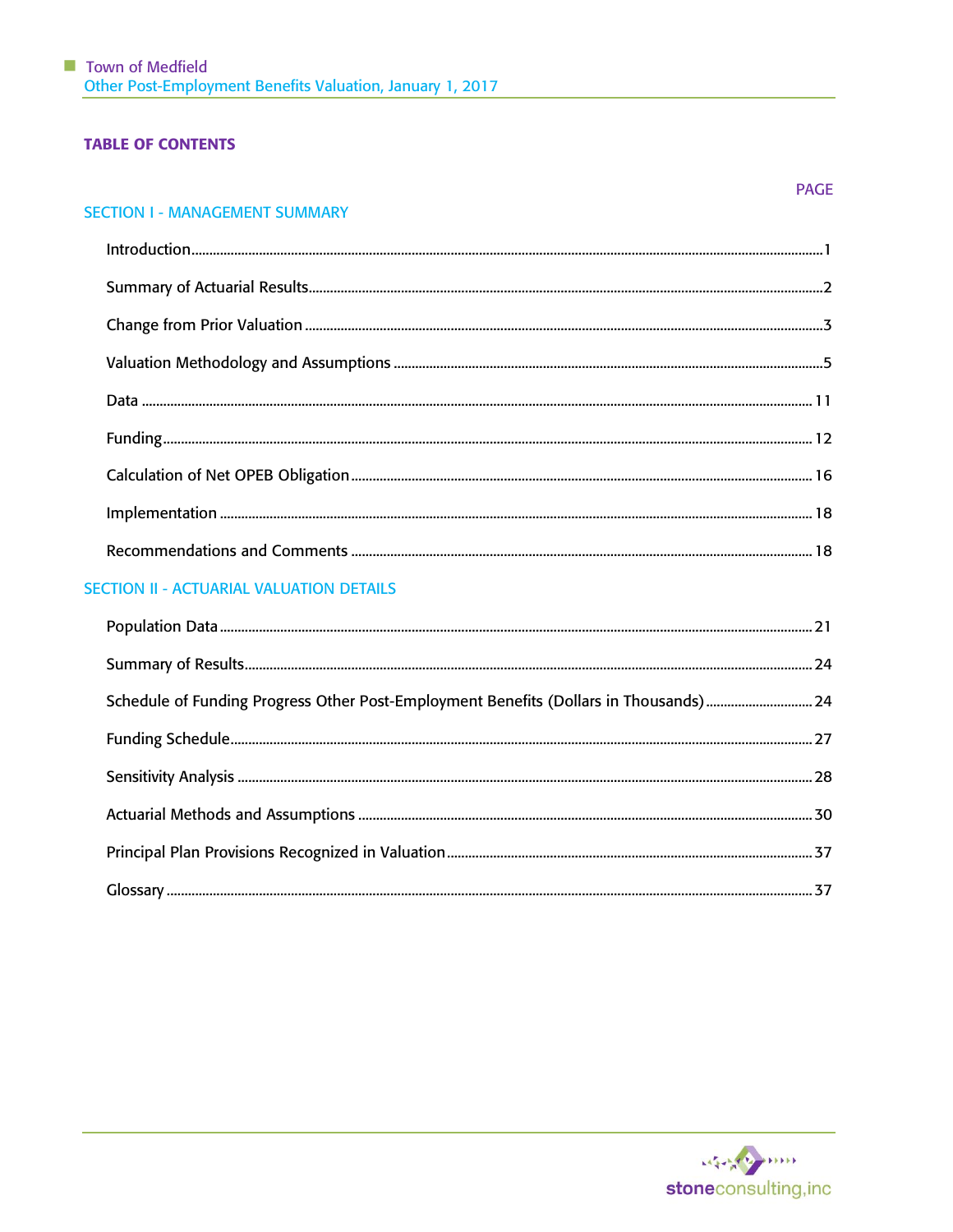#### SECTION I - MANAGEMENT SUMMARY

#### Introduction

This report presents the results of the actuarial valuation of the Town of Medfield Other Postemployment Benefits as of January 1, 2017. The valuation was performed for the purpose of measuring the actuarial accrued liabilities associated with these benefits and calculating a funding schedule. These results are used in satisfying the requirements under the Governmental Accounting Standards Board Statement No. 45.

The valuation was based on participant data as of January 1, 2017 supplied by Medfield. The provisions reflected in the valuation are based on Chapter 32B of the General Laws of the Commonwealth of Massachusetts and related statutes and the benefits provided by the Town.

This actuarial valuation involves estimates about the probabilities of events as well as the projection of amounts far into the future. Our figures should be considered a "best estimate" of the future events and not a prediction. As such, actual results are unlikely to mirror our results. All amounts determined in this valuation will be subject to continual review as actual results are compared to past estimates and new estimates are made about future events.

We, Lawrence Stone and Kevin Gabriel, are consultants for Stone Consulting, Inc. and are members of the American Academy of Actuaries and meet the Qualification Standards of the American Academy of Actuaries to render the actuarial opinion contained herein.

We are pleased to present the results of this valuation. We are available to respond to any questions on the content of this report. Please note that this report is meant to be used in its entirety. Use of excerpts of this report may result in inaccurate or misleading understanding of the results.

Respectfully submitted,

STONE CONSULTING, INC. September 5, 2017

 $a$ urence

Lawrence B. Stone Member, American Academy of Actuaries

 $-11.7$ 

Kevin K. Gabriel, FSA, MAAA Member, American Academy of Actuaries

5 West Mill Street, Suite 4 ● Medfield, MA 02052 Tel. (508) 359-9600 ● Fax. (508) 359-0190 ● E-mail: Lstone@stoneconsult.com

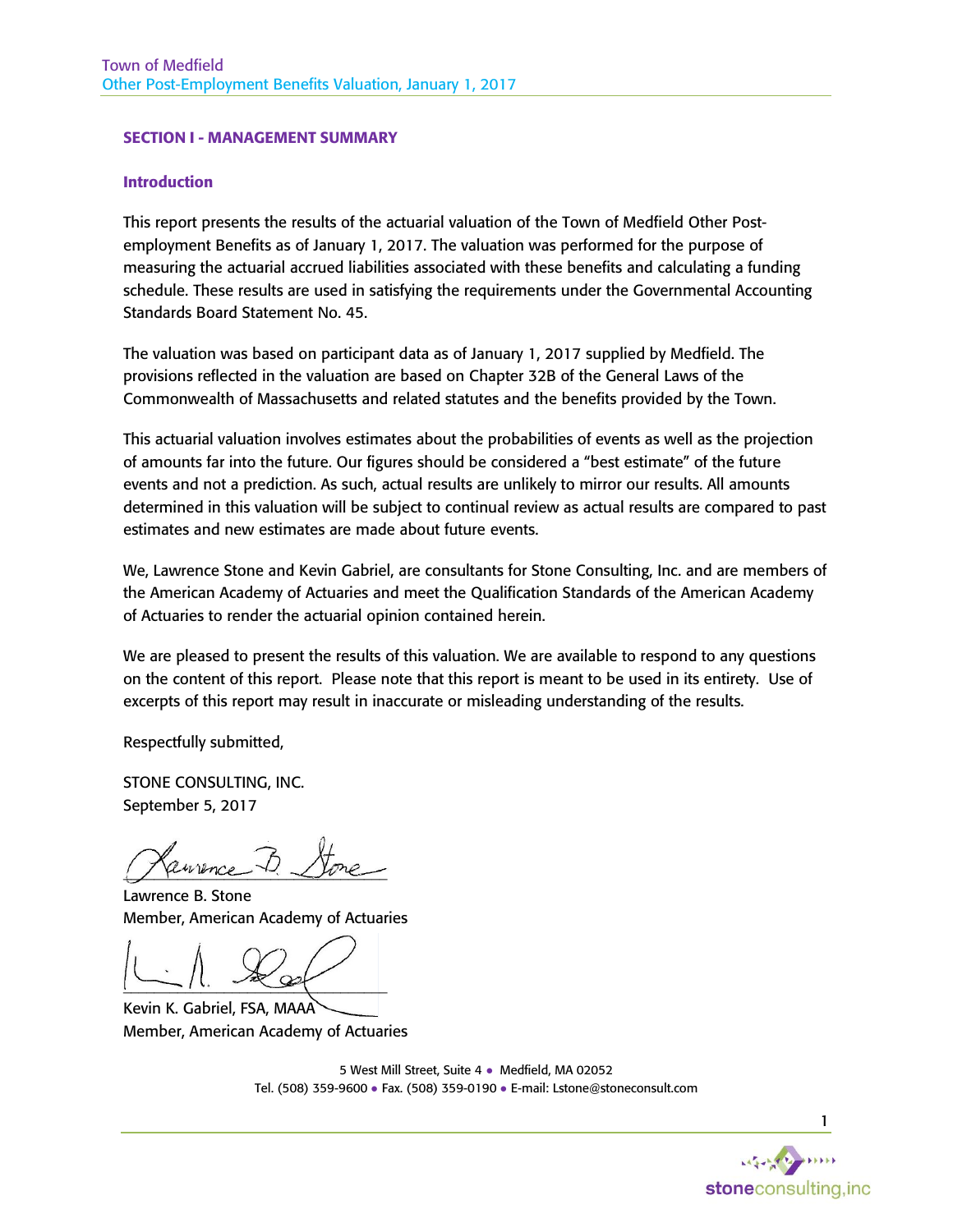#### Summary of Actuarial Results

The actuarial values in this report were calculated consistent with the Governmental Accounting Standards Board (GASB) Statement No. 45, Accounting and Financial Reporting by Employers for Postemployment Benefits Other Than Pensions, issued June 2004. Values at two discount rates are presented. The 7.50% discount rate represents the expected rate of return for a funded plan with a longer-term investment horizon. Medfield has stated that they have created an OPEB irrevocable trust or its equivalence. Additionally, Medfield has indicated its intent to fund the trust. Based on this information, we have assumed that Medfield's plan is a partially funded plan as described in the Governmental Accounting Standards Board's Statement Number 45. For a partially funded plan, such as that for Medfield, the GASB Statement No. 45 calls for the use of a discount rate in between the funded and the rate that would be used for an unfunded plan and that reflects the extent to which the plan is funded. The rate we used for Medfield is 4.75%. This rate was derived assuming that the discount for an unfunded plan would be 4.00%. The OPEB liability is extremely sensitive to the discount rate assumption. Use of the unfunded rate instead of the funded rate causes the Annual Required Contribution (ARC), Accrued Actuarial Liability (AAL), and the Normal Cost to increase dramatically.

The summary results are as follows:

- Actuarial Accrued Liability ("AAL") is the "price" attributable to benefits earned in past years. The total AAL as of January 1, 2017 (at the 4.75% discount rate) is \$44,022,480. This is made up of approximately \$21 million for current active Medfield employees and approximately \$23 million for Medfield retirees, spouses and survivors.
- The Normal Cost is the "price" attributable to benefits earned in the current year. The Normal Cost as of January 1, 2017 (at the 4.75% discount rate) is approximately \$1.8 million.
- Based on a 22-year funding schedule at a 4.75% discount rate, the Fiscal 2017 contribution would be \$4,107,585. This figure is referred to as the Annual Required Contribution (ARC). These compare to the pay-as-you-go contribution of the existing costs for current retirees of \$1,407,525. For an illustration of how payment of the ARC impacts the funding of the plan over time, please refer to the "Illustrative Funding Schedule" discussion beginning on page 12 and the accompanying table on page 27. The following table shows the breakdown of the Actuarial Accrued Liability between future retirees and current retirees, as well as the normal cost, at Medfield's different discount rates:

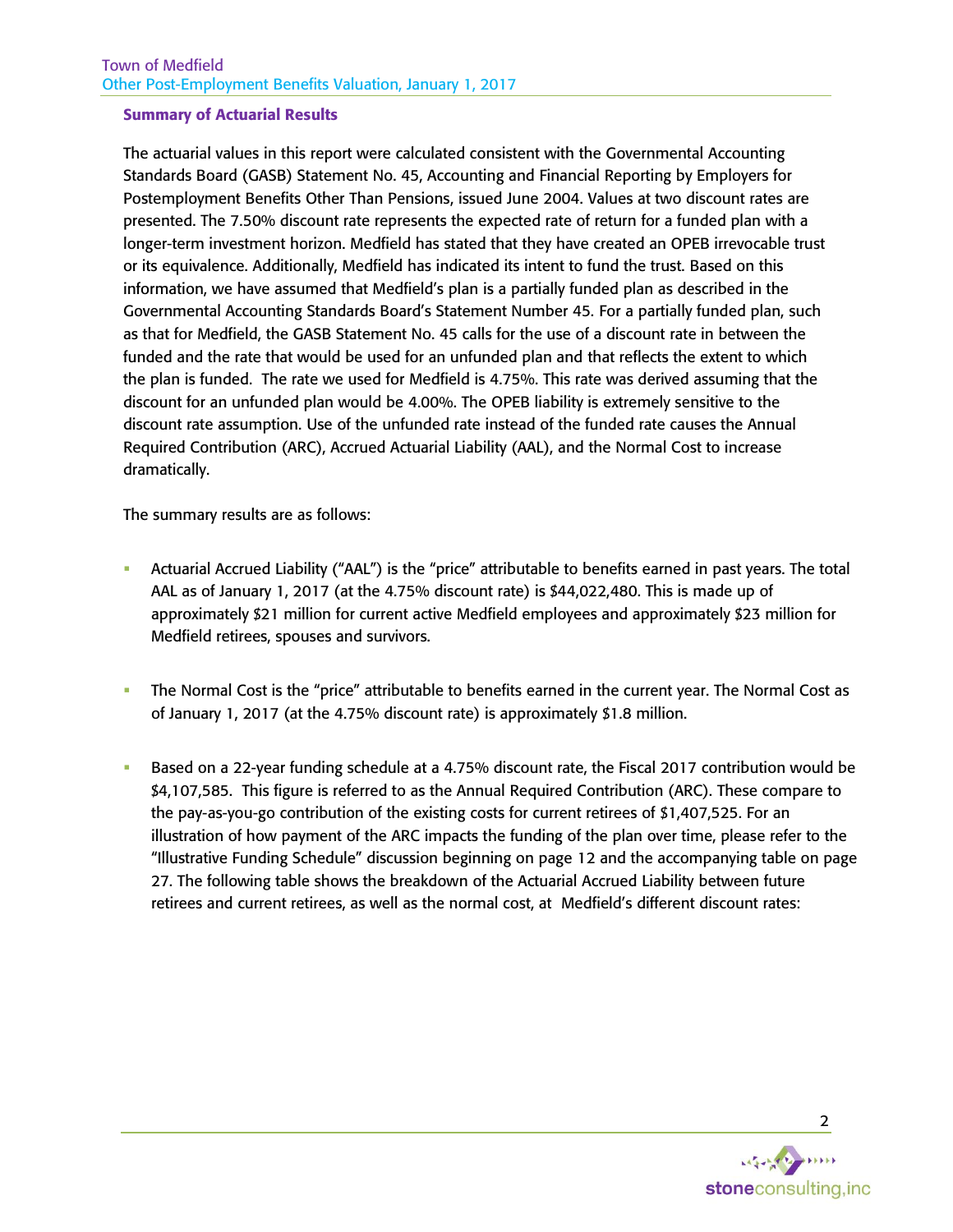| <b>Actuarial Results as of</b><br>January 1, 2017                     | 7.50% Rate   | 4.75% Rate   |
|-----------------------------------------------------------------------|--------------|--------------|
| <b>Current Actives</b>                                                | \$12,458,511 | \$21,030,861 |
| <b>Current Retirees,</b><br>Beneficiaries, Vesteds and                | \$17,434,703 | \$22,991,619 |
| <b>Total AAL</b>                                                      | \$29,893,214 | \$44,022,480 |
| Funding                                                               | \$1,614,699  | \$1,614,699  |
| Total Unfunded AAL (UAAL)                                             | \$28,278,515 | \$42,407,781 |
| <b>Normal Cost</b>                                                    | \$971,698    | \$1,820,031  |
| ARC (Uses 30 yrs for Fully<br>Funded; 22 Yrs for Partially<br>Funded) | \$2,609,529  | \$4,107,585  |

# Change from Prior Valuation

Medfield's last valuation of its OPEB liability was done as of January 1, 2015. The following table provides a comparison of some of the key figures:

| Category                 | 1/1/2017 Figure<br>$(4.75\%)$ | 1/1/2015 Figure<br>Projected to 1/1/2017<br>$(4.50\%)$ | % Change  |
|--------------------------|-------------------------------|--------------------------------------------------------|-----------|
| AAL                      | \$44.0 million                | \$50.7 million                                         | $-13.2%$  |
| <b>Assets</b>            | \$1.6 million                 | \$1.6 million                                          | $+2.6%$   |
| <b>UAAL</b>              | \$42.4 million                | \$49.2 million                                         | $-13.7\%$ |
| <b>Normal Cost</b>       | \$1.8 million                 | \$1.6 million                                          | $+15.2%$  |
| <b>Amortization Cost</b> | \$2.3 million                 | \$2.5 million                                          | $-9.5%$   |
| <b>ARC</b>               | \$4.1 million                 | \$4.1 million                                          | $0.0\%$   |
| Pay-As-You-Go for Year 1 | \$1.4 million                 | \$2.0 million                                          | $-27.9%$  |

The following addresses the reasons behind these changes:

- 1) The change in the discount rate from 4.50% to 4.75% reduced the AAL by 3% and reduced the Normal cost by 6%.
- 2) Changes in claims and trends increased the normal cost by 9% and increased the AAL by 7%.
- 3) The shift toward Medicare plans also caused the expected claims to decrease significantly.
- 4) Changes in population, including a shift from commercial plans to Medicare plans for retirees, increased the Normal Cost by 2% and decreased the AAL by 25%.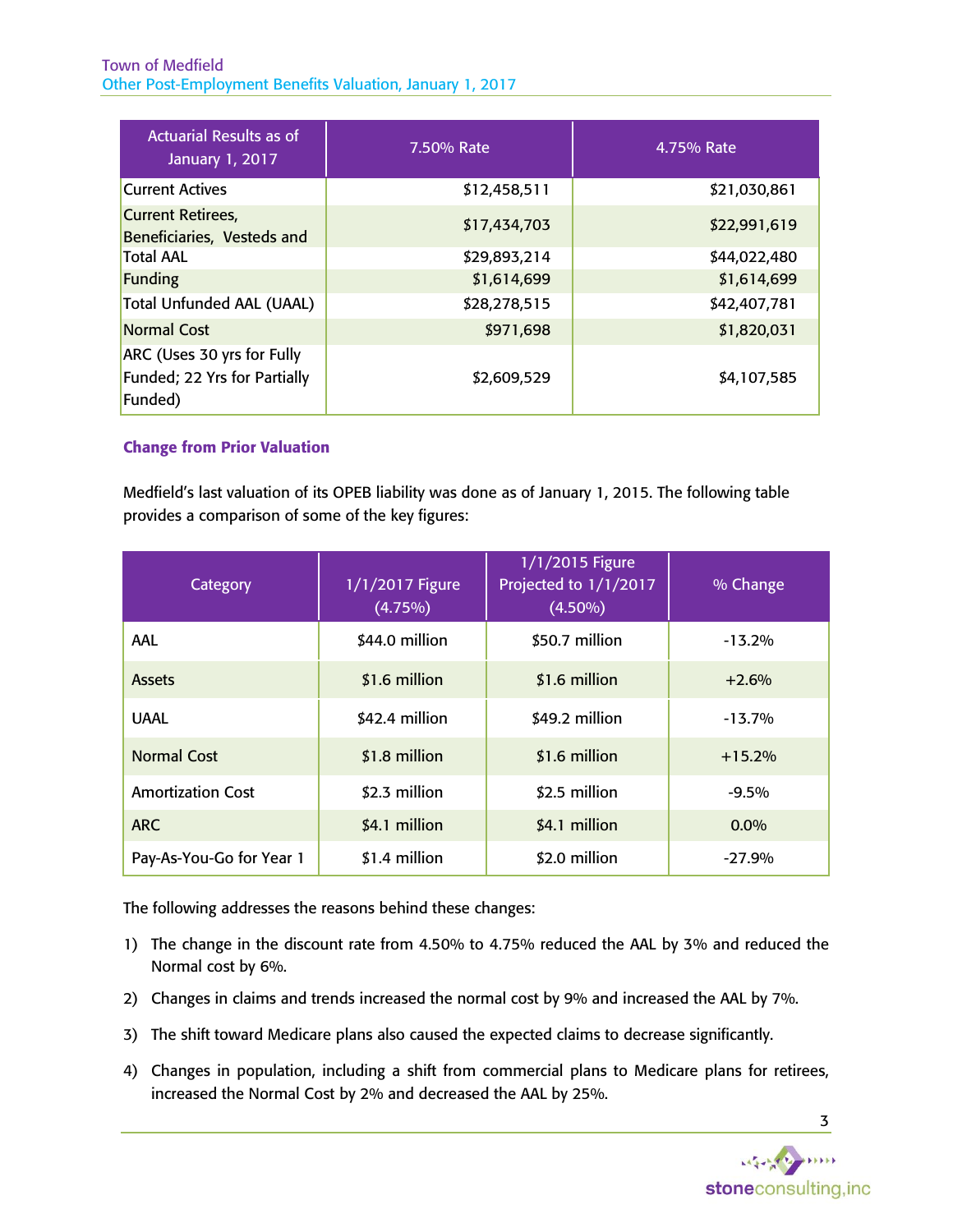The following table summarizes the changes in assumptions between the two valuations:

|                                                  | <b>Current Val (1/1/2017)</b><br>$(4.75\%)$ | Prior Val (1/1/2015)<br>$(4.50\%)$ |
|--------------------------------------------------|---------------------------------------------|------------------------------------|
| <b>Mortality</b>                                 | <b>Generational Projection</b>              | <b>Generational Projection</b>     |
| <b>Retiree Participation</b>                     | 67.5%                                       | 67.5%                              |
| Participating Spouse %                           | 60%                                         | 60%                                |
| Plans Pre-65                                     | 100% MC/0% IND                              | 100% MC/0% IND                     |
| Plans Post-65 (Medicare Only)                    | 95% IND/5% MC/<1%COM                        | 94% IND/5% MC/<1%COM               |
| Family % Pre-65/Post-65                          | 52.5%/20%                                   | 40%/20%                            |
| Claims age 65 COMMC Blended<br>(Pre-65/Post-65)  | \$29,255/\$20,771                           | \$21,919/\$17,036                  |
| Claims age 65 COMIND Blended<br>(Pre-65/Post-65) | NA/NA                                       | NA/NA                              |
| Claims age 65 MEDMC/MEDIND<br>(Pre-65/Post-65)   | \$2,571/\$3,153                             | \$2,146/\$2,668                    |
| <b>Cumulative Trend Years 1-10</b>               |                                             |                                    |
| <b>Commercial MC</b>                             | 78%                                         | 76%                                |
| <b>Commercial IND</b>                            | <b>NA</b>                                   | <b>NA</b>                          |
| Medicare MC                                      | 76%                                         | 76%                                |
| <b>Medicare IND</b>                              | 93%                                         | 93%                                |
| # Actives                                        | 507                                         | 473                                |
| # Retirees and Vested Terms                      | 379                                         | 399                                |
| # Retirees and Spouses with Med                  | 283                                         | 267                                |

Table abbreviations:

- COM: Commercial
- MED: Medicare
- IN: Indemnity
- MC: Managed Care

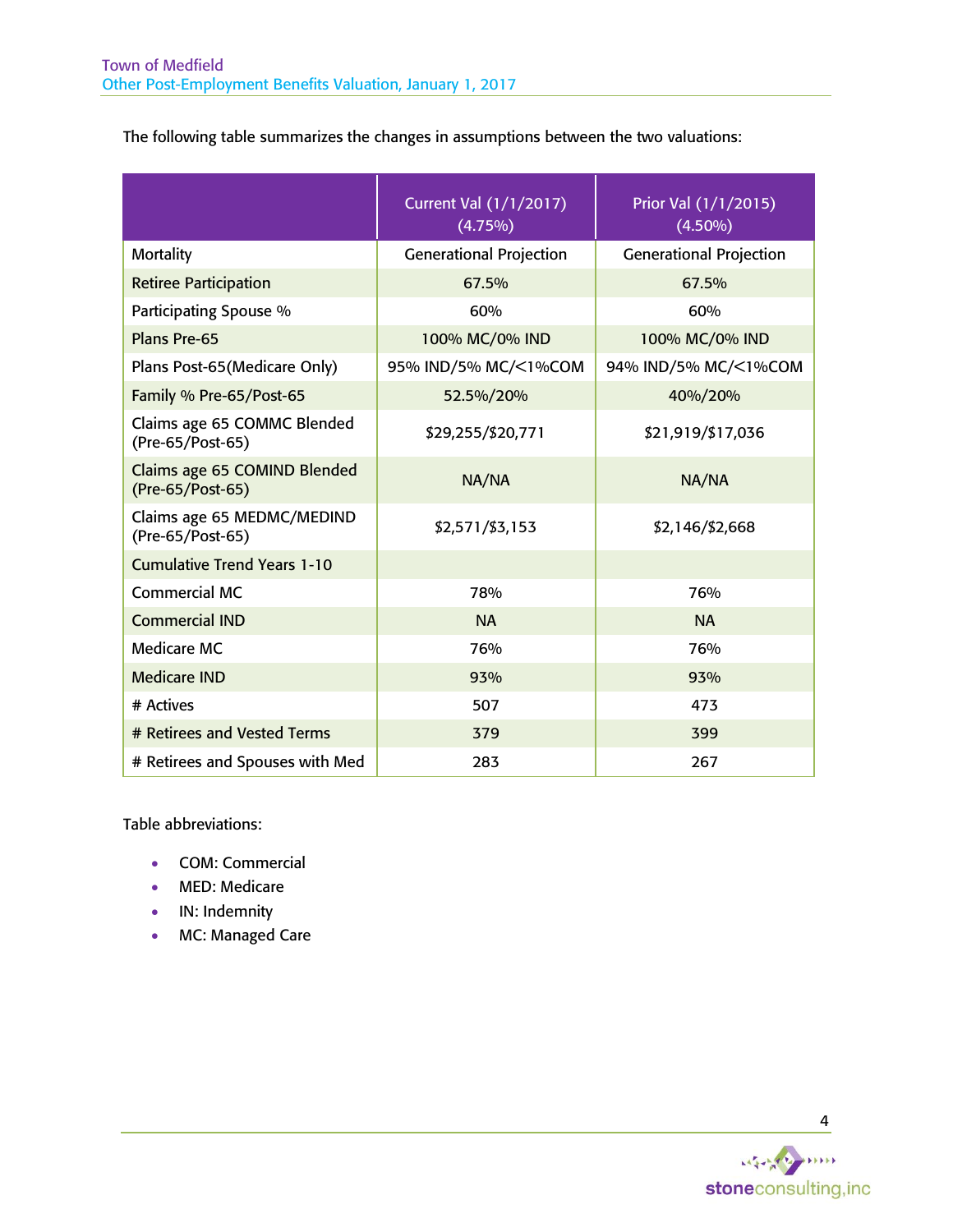#### Valuation Methodology and Assumptions

#### VALUATION METHOD

The valuation of the other post-employment benefits is based upon the projected unit credit actual cost method. Under this method, future health care benefit costs (including Medicare reimbursements) are projected using assumed rates of annual health care cost increases (health care cost trend rates). The cost of future expected life insurance death benefits is added to the projected medical cost. The actuarial value of the future expected benefits is allocated proportionately over a health plan member's working lifetime.

A normal cost (or service cost) is determined for each year of the member's creditable service and is equal to the value of the future expected benefits divided by the total expected number of years of service. This is similar to a normal cost in a retirement actuarial valuation. The Actuarial Accrued Liability is the accumulated value of prior normal costs, similar to the actuarial accrued liability in a retirement actuarial valuation, and represents the liability associated with prior service.

#### GASB Statement No. 45

The actuarial cost method used in this valuation is consistent with the Governmental Accounting Standards Board (GASB) Statement No. 45, Accounting and Financial Reporting by Employers for Postemployment Benefits Other Than Pensions, issued June 2004. It is one of the allowable cost methods specified in that accounting standard, and is the cost method most similar to the prescribed method of accounting for these benefits in the private sector described in the Financial Accounting Standards Board Statement 106 (FAS 106).

#### Difference Between FAS 106 and GASB Statement No. 45

The GASB Statement No. 45 differs in one important regard from the actuarial cost method described in the private sector accounting standard. In the FAS 106 methodology, benefits are considered to be fully earned in the first 10 years of service, since members become vested in the retirement benefits in 10 years. Compared to the FAS 106 method, the GASB Statement No. 45 attribution method produces a lower accrued liability for future retirees. The cost of the benefit is spread over the expected working lifetime of the employee. This makes the cost of the benefit associated with the years of service the employee is providing. This is more appropriate for the public sector due to the relative permanence of public entities compared to private entities. There are other significant differences between the GASB Statement No. 45 and FAS 106, most noticeably in the choice of discount rate. The GASB Statement No. 45 discount rate assumption is discussed below.

#### ACTUARIAL ASSUMPTIONS

Details of the assumptions used in this valuation are shown in Section II. Here we present a brief discussion of the assumptions selected.

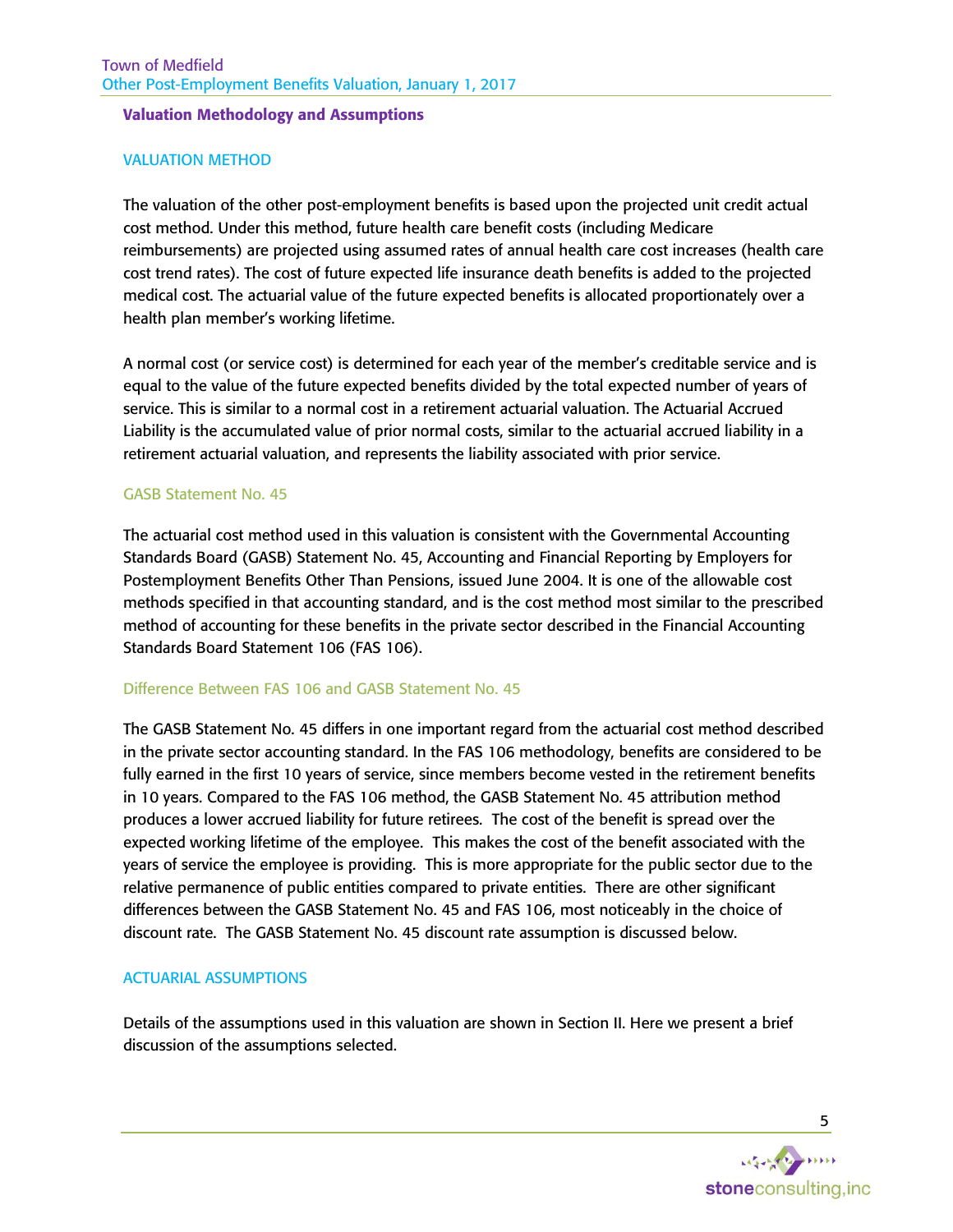# Demographic and Financial Assumptions

These include discount rates of 4.75% and 7.50% as well as mortality, disability, withdrawal and retirement rates. The 7.50% discount rate applies to the scenario of a fully funded program. A fully funded program is one in which the employer contributes 100% of the ARC each year. The 4.75% discount rate applies to the scenario of a partially funded program. A partially funded program is one where the employer pays more than the pay-as-you-go cost but less than the full funding amount. GASB Statement No. 45 indicates that the discount rate for a post-employment benefit plan should be based on the degree to which the plan is funded. Note that, for a completely unfunded plan, the rate of return on the employer's general assets should be used. This would typically be about 4.00% for an employer such as Medfield. For a partially funded plan, a rate between these two amounts that reflects the degree to which the plan is funded should be used. The rate we have used for this scenario is 4.75%. While, for a fully funded plan, GASB statement No. 45 allows one to use a longterm investment rate such as what would be used for a defined benefit pension fund. This latter rate is typically around 7.5% however the actual number used is a function of the investment strategy employed by the fund manager.

## DERIVATION OF THE PARTIALLY FUNDED RATE

This rate is based on an analysis of the difference between the ARC and the amount paid for various interest rates. We developed actual figures at certain key interest rates first. This group of figures was then used to develop a cubic polynomial approximation to the entire curve relating the discount rate to the difference between the ARC and the amount funded. The following table shows the data we used along with the approximation developed by the polynomial:

| <b>Discount</b><br>Rate | <b>ARC</b>  | Paid        | <b>ARC-Paid</b> | <b>Difference</b> | Polynomial  |
|-------------------------|-------------|-------------|-----------------|-------------------|-------------|
| 4.00%                   | \$4,712,744 | \$1,407,524 | \$3,305,220     | \$0               | \$0         |
| 4.25%                   | \$4,455,908 | \$1,407,524 | \$3,048,384     | \$1,181,026       | \$579,795   |
| 4.50%                   | \$4,260,910 | \$1,407,524 | \$2,853,386     | \$2,200,106       | \$1,132,009 |
| 4.75%                   | \$4,111,662 | \$1,407,524 | \$2,704,138     | \$3,084,497       | \$1,656,609 |
| 5.00%                   | \$3,959,026 | \$1,407,524 | \$2,551,502     | \$3,856,311       | \$2,153,559 |
| 5.50%                   | \$3,686,904 | \$1,407,524 | \$2,279,380     | \$4,205,770       | \$3,064,375 |
| $6.00\%$                | \$3,452,581 | \$1,407,524 | \$2,045,057     | \$4,533,573       | \$3,864,182 |
| 6.50%                   | \$3,249,687 | \$1,407,524 | \$1,842,163     | \$4,841,470       | \$4,552,703 |
| 7.00%                   | \$3,115,288 | \$1,407,524 | \$1,707,764     | \$5,112,299       | \$5,129,663 |
| 7.50%                   | \$2,918,516 | \$1,407,524 | \$1,510,992     | \$5,403,755       | \$5,594,786 |

Based on a onetime payment of \$1.5 million in Fiscal 2016 and then a plan to contribute \$400 thousand thereafter, consideration of both the polynomial approximation and the actual figures gives a figure of approximately 4.75% that we are recommending. Medfield should keep in mind that, if future additional contributions are less than its planned amount, the discount rate used for future valuations will be lower. This will increase the liability and OPEB cost calculations.

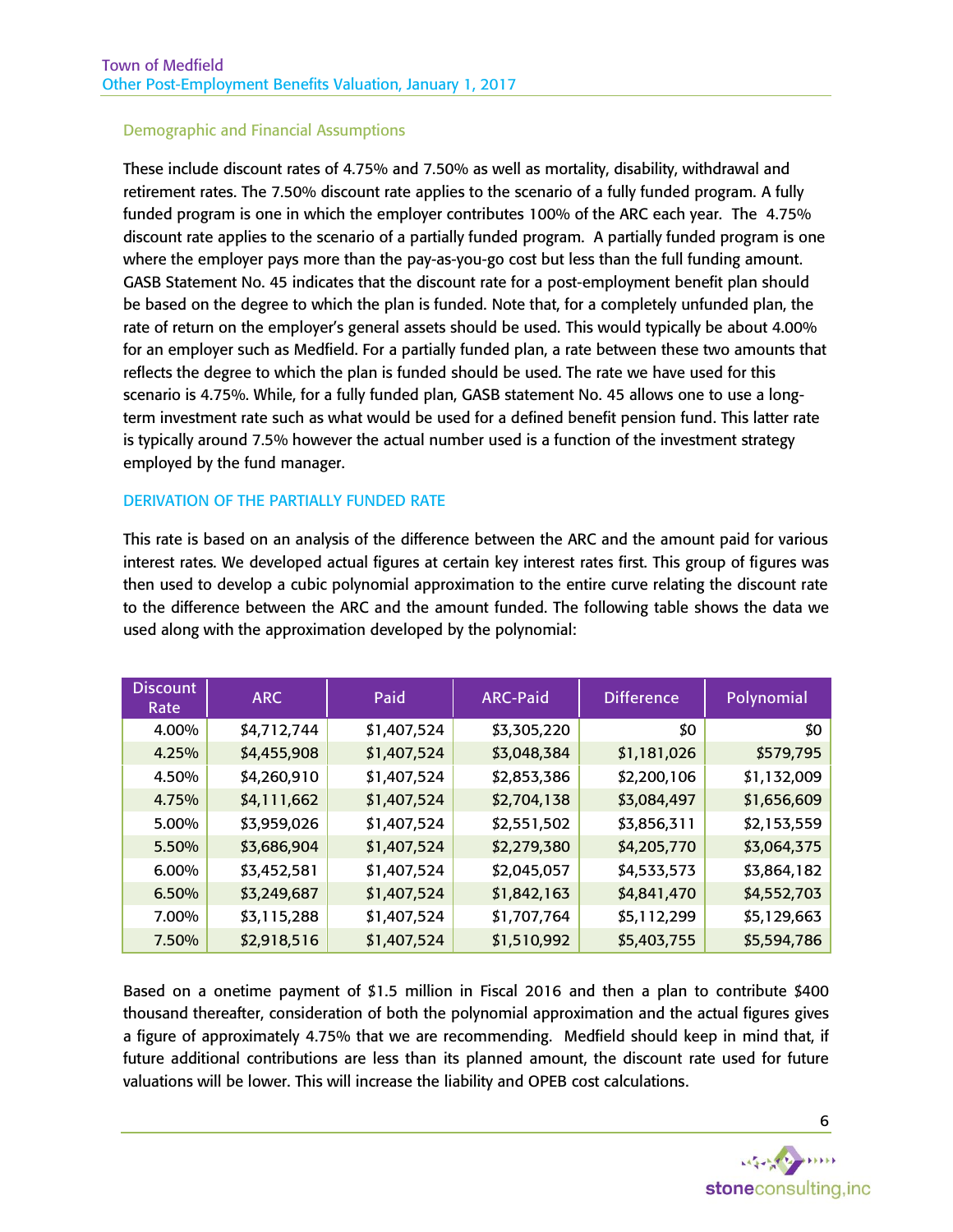It should be noted that all of these rates could change significantly in the future due to changes in the economic environment. The 7.50% rate used for calculation of the fully funded rate, as well as future investment returns on assets is based on future investment decisions. We have assumed an asset allocation similar to what is used for the retirement system assets will be used. If a significantly different type of asset allocation is decided upon by the OPEB trust, the amounts in this report should be recalculated.

We generally recommend that a public sector entity adopt a funding policy. This is particularly necessary for Medfield, which is funding its OPEB benefits. If Medfield has not already done so, we recommend that this policy be formalized. The GASB statement does not have a requirement for a formal funding policy document but indicates that a funding policy should be adopted. Thus, we recommend that the Town detail its intent with either a written document or in the minutes of a meeting. We recommend that Medfield continue to do so if it does not create a written document.

The discount rate would change if the Town were to alter the rate at which it is funding benefits. Such a change would lead to a lower discount rate should the funding level be reduced, or a higher discount rate, should the rate of funding be increased. Based on the current economic scenario and a reasonable funding plan, this would mean the valuation rate could fall to as low as 4.00% or as high as 7.50%.

## • Current health care costs by age

Initial health care cost assumptions were derived from premium rates for the various health care plans in-force at January 1, 2017. Typically, we analyze the plans offered in terms of four different categories: whether the plan offered is Commercial (not integrated with Medicare) or supplemental to Medicare and whether the plan is Indemnity (where reimbursements are a function of billed charges) or Managed Care (where reimbursements are a function of negotiated contracts). Grouping the plans in this manner allows us to maintain a reasonable degree of granularity in our analysis. At the same time, it avoids the problem of a lack of credibility that often arises if one attempts to analyze every plan separately.

As of January 1, 2017, Medfield had medical plans in three of these four categories (meaning there were enrollees in these plans): two Commercial Managed Care plans, one Medicare Managed Care plan, and one Medicare Indemnity plan. Please refer to the "Plan Definition Table" on page 22 for more details. Note that other plans were offered but they did not have retiree enrollment.

For all of these plan categories, weighted-average costs for each plan grouping were calculated based on the actual Medfield active and retiree population enrollments. For plan categories with more than one plan, costs were based on an average weighted by enrollment. In order to capture the effect of aging on health care costs, an assumption is required for the increase in health care costs as a person ages. We based our aging assumption on a study sponsored by the Society of Actuaries Health Section in August 2003. The effect of this aging assumption is illustrated in the table of "Initial Claim Costs" in the Actuarial Methods and Assumptions section of this report. This method was applied only to the Commercial plans, since these plans incorporate both retirees and active employees. By agegrading the claim costs, we account for the subsidy of older employees by younger employees

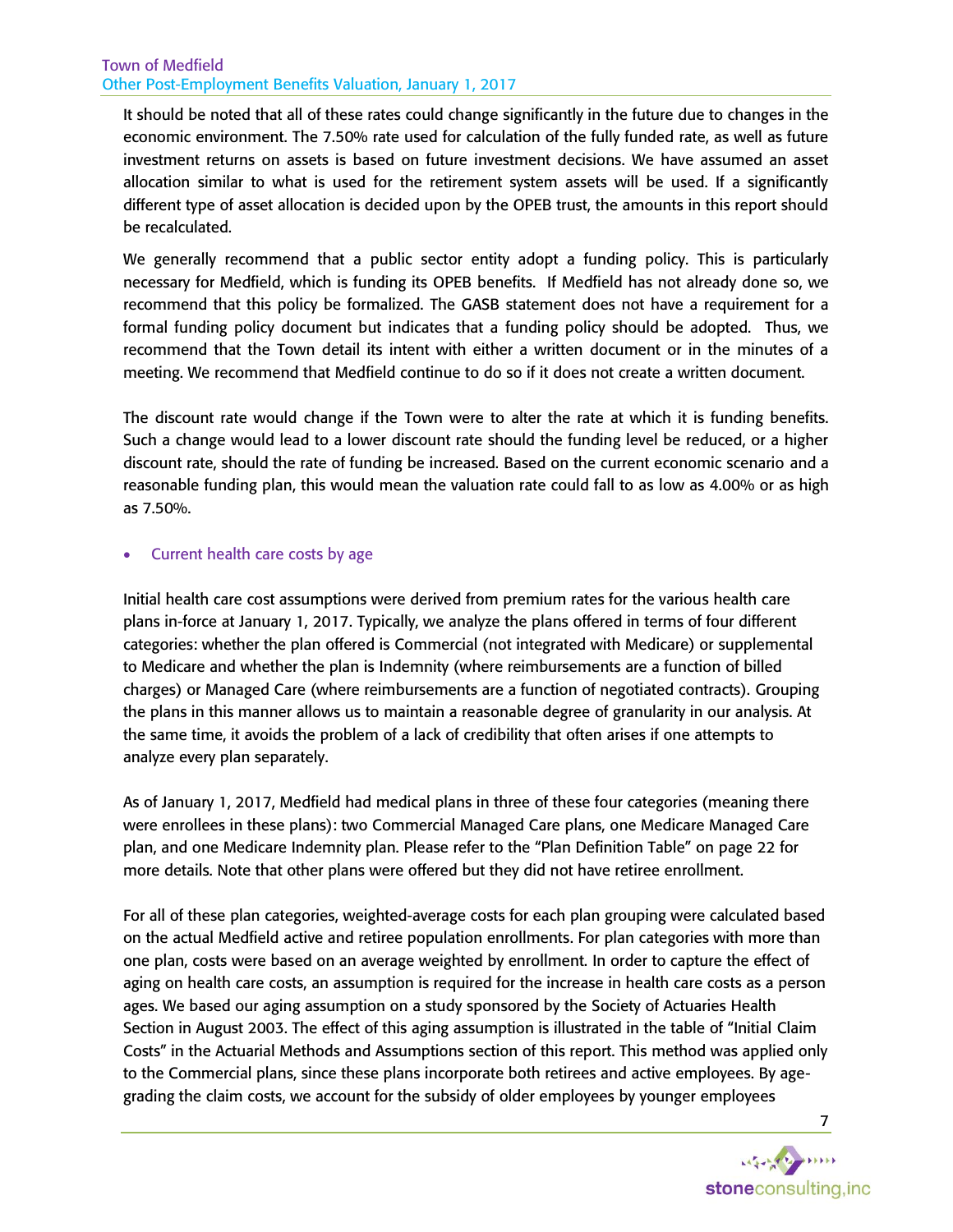implicit in a flat premium rate (also referred to as the "Attributed Cost" of each employee). That is, the cost of an active 20-year old employee, for example, is much less than the cost of a retired 80 year old employee. But, the premiums charged the Town are flat – the same for both of these people. Thus, the 20-year old in our example is overcharged and the 80-year old is undercharged by a flat rate premium. Age-grading makes this subsidy mismatch between expected claims and premium amounts explicit in the claim costs at each age. For the purposes of the GASB valuation, this subsidy needs to be taken into account in determining the retiree liability and normal cost.

Medicare plans were also age-graded. While there is no subsidy between actives and retirees in these plans, there is still an escalating cost by age that needs to be reflected. In particular, it should be noted that from one year to the next, the cost of a person in these plans (as well as commercial plans) increases due to two factors: (1) year-over-year medical trends and (2) the fact that the person ages one more year. Without age-grading the Medicare costs, we would understate the rate of increase in costs and so end up with smaller liabilities and associated annual costs.

# Cost trends

The claim rates developed using the methodology described above must be projected over the life of each retiree. For this purpose we use trend rates calculated to reflect the general rate of increase in Health Care costs. We developed different trends for each of the categories of plans for which we also developed claim costs. These factors were applied to the premium-based claim rates.

It should be noted that premium rate increases typically include factors other than health care cost increases, such as aging of the covered population, that are reflected elsewhere in our valuation methodology. Therefore, premium rate increases are not themselves a proxy for health care trends. However, they do give some indication of the level of expected cost increases.

As is the standard in post-retirement medical valuations, initially higher rates of health care cost trend are assumed to decrease over time to an ultimate rate consistent with long-term economic assumptions. Our general set of trend assumptions has Commercial Managed Care trends that begin at 9% and scale down to 5% by year eight. For Medicare, the Managed Care trends begin 8% at and scale down to 5% at year 6 while the Indemnity trends begin at 9% and grade down to 5% by year 28. These patterns are a change in our former assumptions, which had indemnity trends at an ultimate level of 6%. These different sets of trend rate reflect our belief that (1) Managed Care plans, with their negotiated pay levels and tighter controls, will exhibit lower trends than unmanaged Indemnity plans; and (2) Commercial plans will be subject to modestly higher trends than Medicare plans due to cost shifting induced by cutbacks in the federal government's payment of Medicare costs. These were the trends we used for our work except for the first year of the commercial managed care, where we used the actual premium changes for 2017.

These trend rates should be thought of not as a forecast but as a reasonable progression of rates based on historic patterns. Our new assumptions reflect the belief that ultimate trends for all plans must converge but that indemnity trends will be less reactive to prices. For many years, health care cost increases have been particularly volatile, and this actuarial assumption should be reviewed and,

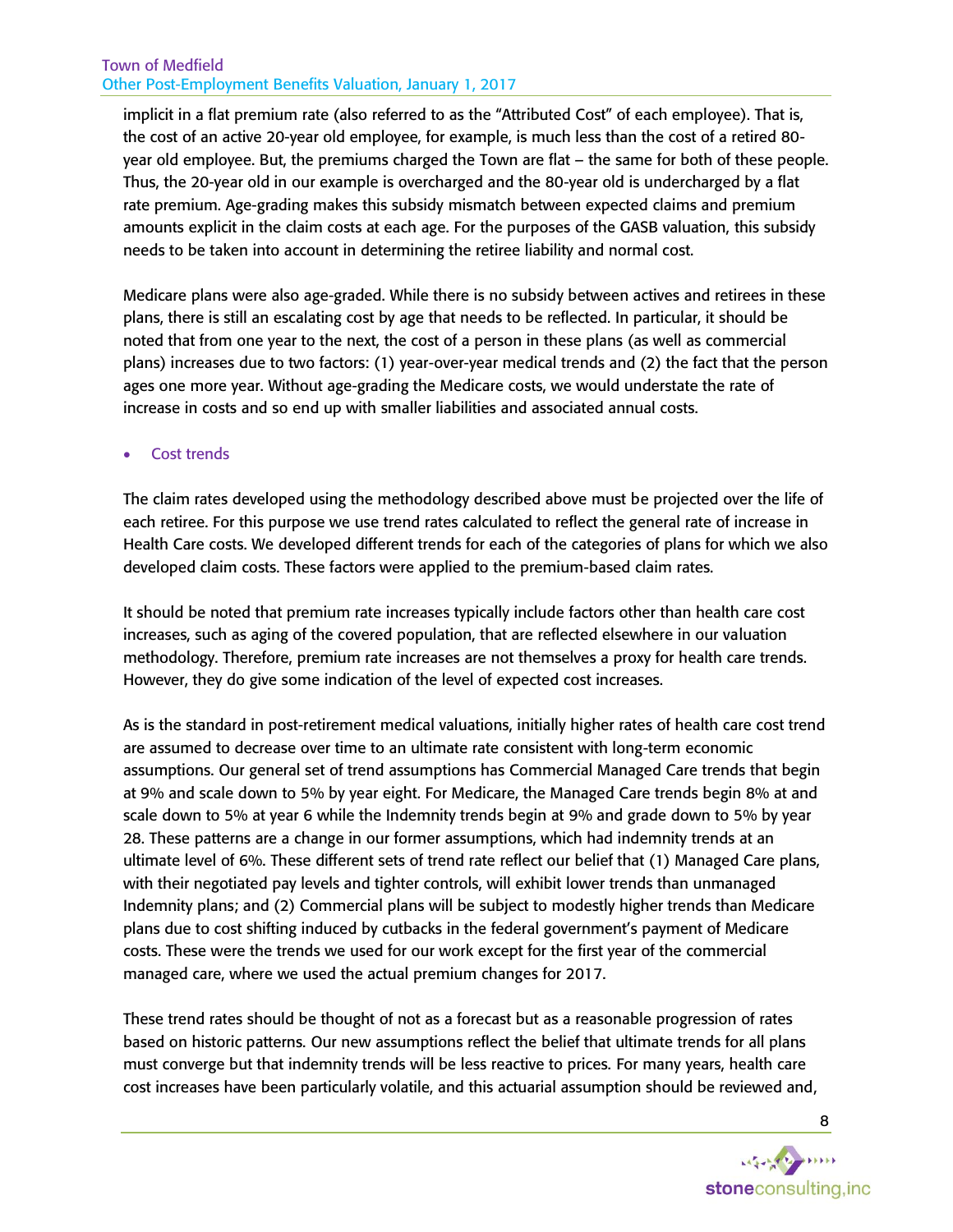most likely, reset every year or two. Implicit in our health care cost trend assumptions is that the general rate of medical inflation will moderate due to economic pressure on insurers, employers, employees, retirees, government entities, and health care providers. As expectations of future health care cost increases change, they will be reflected in future valuations, resulting in actuarial gains/losses. These will be incorporated in the future costs and funding schedules. In this manner, there is a systematic means of adjusting to changes in the health care environment.

# Sensitivity analysis

The effect of increasing health care costs is extremely significant in an actuarial valuation of postemployment health benefits. As experience emerges the trend assumptions we have used are unlikely to be realized exactly. To illustrate the effect of different trend rates on the actuarial valuation results, we have included a sensitivity analysis of the effect on the actuarial accrued liability, normal cost and annual required contribution of a 1% increase or decrease in the health care cost trend assumption to the base (4.75%) discount scenario. We have also included a sensitivity analysis of the effect on the actuarial accrued liability, normal cost and annual required contribution of a 0.50% increase or decrease in the base (4.75%) discount rate assumption.

# • Timing

All values discussed in this report are based on a January 1, 2017 valuation. The first fiscal year of the valuation is used for FY 2017, that is July 1, 2016 to June 30, 2017. It is permissible, under GASB Statement No. 45, to use these values, without adjustment for interest or any other timing factor for a limited future time period. For an entity such as Medfield, which will be doing a valuation every two years, the standard allows use of data "not more than twenty-four months before the beginning of the first of two years for which the valuation provides the ARC." This means that it is acceptable for us to use the January 1, 2017 results without adjustment when discussing the 2017 and 2018 Fiscal years (for funding only). For this valuation, we have not adjusted the figures for timing. We believe this is acceptable if it is done consistently. We have shown projected costs for each fiscal year starting with 2015. If there are no significant plan changes or demographic changes or cash contributions that differ from those assumed, you will be able to use the results for both fiscal years.

# **Medicare**

Medicare eligibility is an important assumption with regard to future costs. For those entities that have adopted Section of 18 of Chapter 32B of the code (as has Medfield), we will assume that active employees who were hired after March 31, 1986 will be Medicare eligible due to their mandated participation in the Medicare program. Active employees prior to that employment date are assumed to be 85% Medicare eligible. Thus, we assume that 85% of those not Medicare eligible through the Town will obtain coverage through other employment or through their spouse. Such an assumption only applies to those hired by the Town prior to 4/1/1986. All employees hired after that date are automatically Medicare eligible. Eventually, this 85% assumption will no longer be necessary.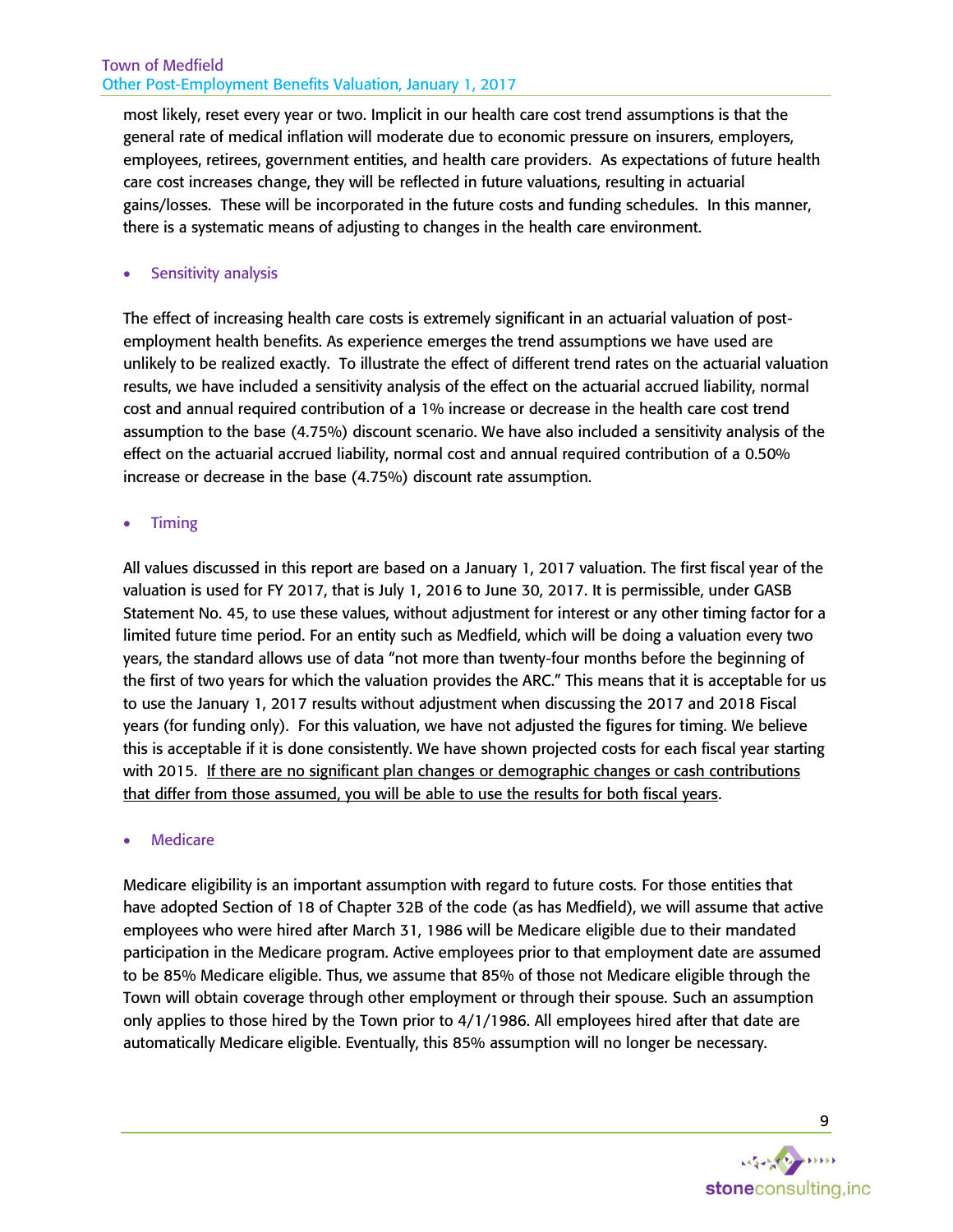## • Medicare Changes

The Medicare Prescription Drug, Improvement and Modernization Act of 2003 introduced significant changes to the Medicare program and its interaction with employer-sponsored post-retirement benefits. Medicare beneficiaries are able to participate in a voluntary, prescription drug coverage program. In order to encourage employers, including public-sector employers, to continue providing prescription drug coverage to retirees, the Act provides for a cash subsidy to employers whose prescription drug coverage is deemed to be actuarially equivalent to the new Medicare Part D drug coverage. This cash subsidy can be used to offset partially the cost of retiree medical benefits, including potentially reducing the accrued liability for a portion of the drug benefits provided by a retiree medical plan. The Act may have additional impact on retiree plan choices, as Medicare-eligible retirees may opt for the Part D coverage rather than an employer's plan options. Such changes, if they occur, may affect the selection of future actuarial assumptions.

GASB has indicated that the subsidy should not be included as part of the OPEB valuation. The reason being that the subsidy is considered general governmental revenue and as such in not earmarked towards the funding of OPEB benefits.

## • Health plan coverage election

Assumptions must also be made regarding the participation in health plans when active members retire and when those already retired turn age 65. Using data supplied by Medfield, Stone Consulting modeled the behavior of employees as they moved from being active to being retired or moved from being an under age 65 retiree to being an age 65+ retiree. Such modeling involved an analysis of the distribution of the plans chosen by current retirees, the possible plans available to those who will retire in the future, and our opinions about the likely future course of retiree medical care. For this analysis, all departments were combined, since the plans available to all Medfield retirees are the same, regardless of department.

This model is applicable to actives and to retirees not yet age 65, since both of these groups will have the option to select plans at key ages. It should be kept in mind that these percentages are applicable even to actives not currently enrolled in a medical plan. The reason for this is that these people could change their behavior and enroll in a plan at retirement. The likelihood that they (or other actives) elect to do so is controlled by the participation assumption (see below). Some retiree groupings do not require any modeling. For example, retirees over age 65 are assumed to remain in the plans they have already selected. If they have opted out of Medfield coverage, we assume they will continue to do so. Similarly, those retirees under age 65 already in Medicare plans are assumed to remain in those plans for life. These are people who are disabled or have certain medical conditions that qualify them for Medicare early. Pre age 65 retirees in Commercial plans are assumed to stay in their current plan until age 65. At that point, they may migrate to a different plan. We have modeled their possible choices at age 65 and reflected them in our assumptions. Active employees over age 65, once they retire, are assumed to make the same sorts of selections as retirees at age 65.

The table on the following page shows the way we modeled the choices at each of the key ages.

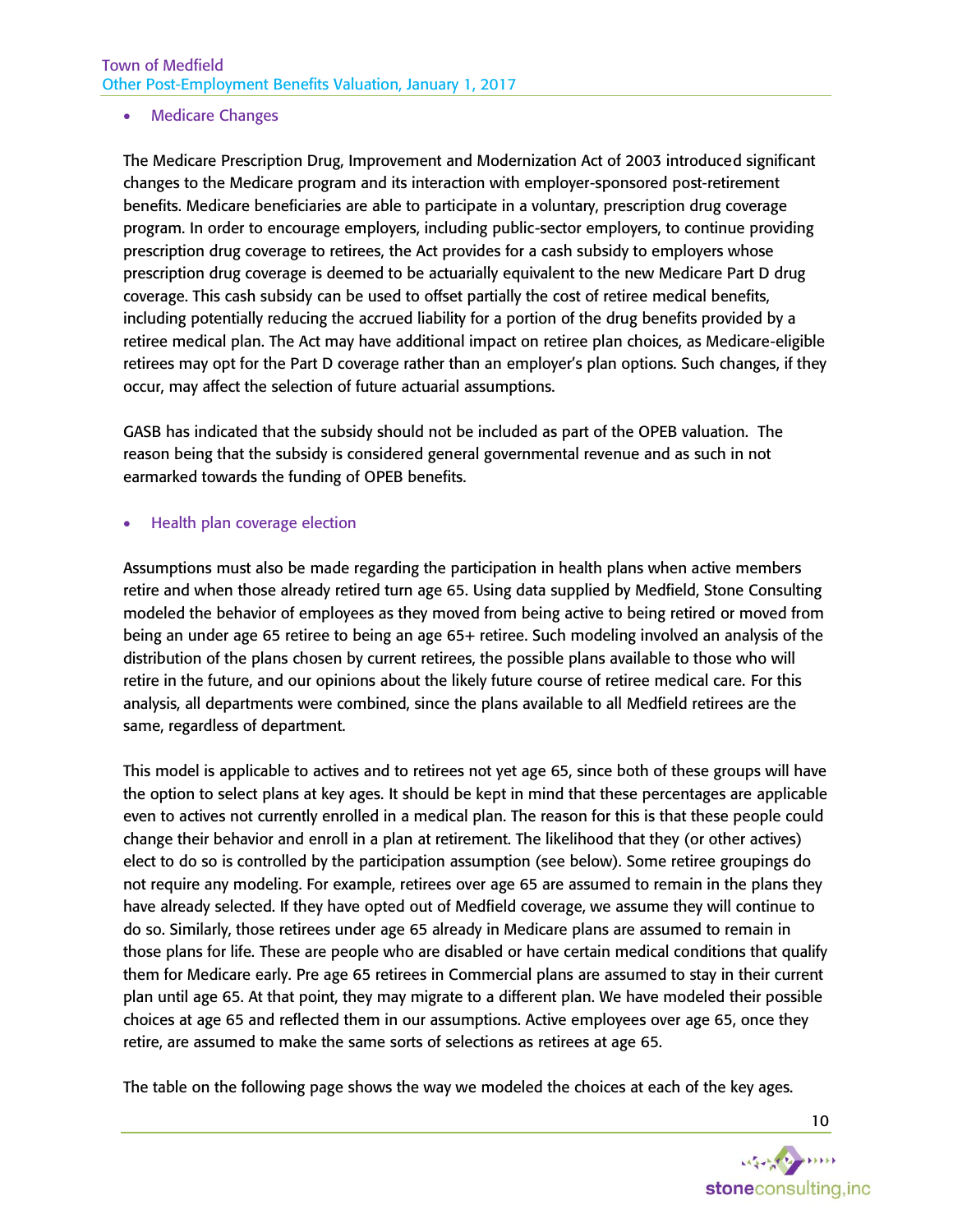| <b>Status</b>  | Age      | <b>Pre-65 Retirement</b>                                         | 65+ Retirement                                                                                                                   |
|----------------|----------|------------------------------------------------------------------|----------------------------------------------------------------------------------------------------------------------------------|
| Active         | Under 65 | <b>Commercial Managed Care: 100%</b><br>Commercial Indemnity: 0% | Medicare Managed Care: 5%<br>Medicare Indemnity: 95%<br>Commercial Managed Care: <1%                                             |
| <b>Active</b>  | $65+$    | <b>NA</b>                                                        | <b>Medicare Managed Care: 5%</b><br><b>Medicare Indemnity: 95%</b><br><b>Commercial Managed Care: &lt;1%</b>                     |
| Retired        | Under 65 | <b>Current Plan</b>                                              | Medicare Managed Care: 5%<br>Medicare Indemnity: 95%<br>Commercial Managed Care: <1%<br>Or<br>Actual Plan if already in Medicare |
| <b>Retired</b> | $65+$    | <b>NA</b>                                                        | <b>Current Plan</b>                                                                                                              |

# <span id="page-12-0"></span>Medfield Participant Behavior at Key Ages

# **Participation**

In addition to determining the choices that retirees will make among plans, there is also the issue of whether the retiree will elect coverage at all. The rate at which retirees elect coverage is called the "Participation" Rate. Stone Consulting reviewed Medfield retiree data to determine the historical frequency at which retirees elect to take medical coverage. Based on this review, we assumed that 67.5% of future eligible retirees and spouses of retirees will elect health plan coverage. For Life Insurance, we assumed that 60.0% of Medfield future retirees will elect coverage. These percentages reflect both actual Medfield participation to date as well as the likelihood that future participation rates will tend to drift up as alternative sources of coverage become less common.

It is also necessary to reflect the participation rate of spouses in the Medical plans. Spouses will not participate at the same rate as employees for various reasons. These can include the availability of coverage from their own employer and the cost of the spouse coverage on top of the employee's coverage. We examined the number of spouses covered both pre-65 and post-65 and determined the implied percentage of spouses participating. Such analysis took into account that spouses may "participate" by virtue of being covered under family plans. The participation rate we developed was 60%. We should also note that our expected frequency of spouses for an employee who is retiring typically is 80%. In other words, we typically expect 8 out of 10 retiring employees to have a spouse. However not all of these spouses will opt to participate. Thus, effectively 48% of active employees will have a spouse that participates in the retiree plan.

#### Data

The participant census data for the valuation study was supplied by Medfield. Participants include Medfield active employees including retirees, disability retirees, surviving spouses. We should note that, like many Massachusetts governmental entities, Medfield does allow Inactive former employees with 10 or more years of service to qualify for a vested post-retirement health benefit.

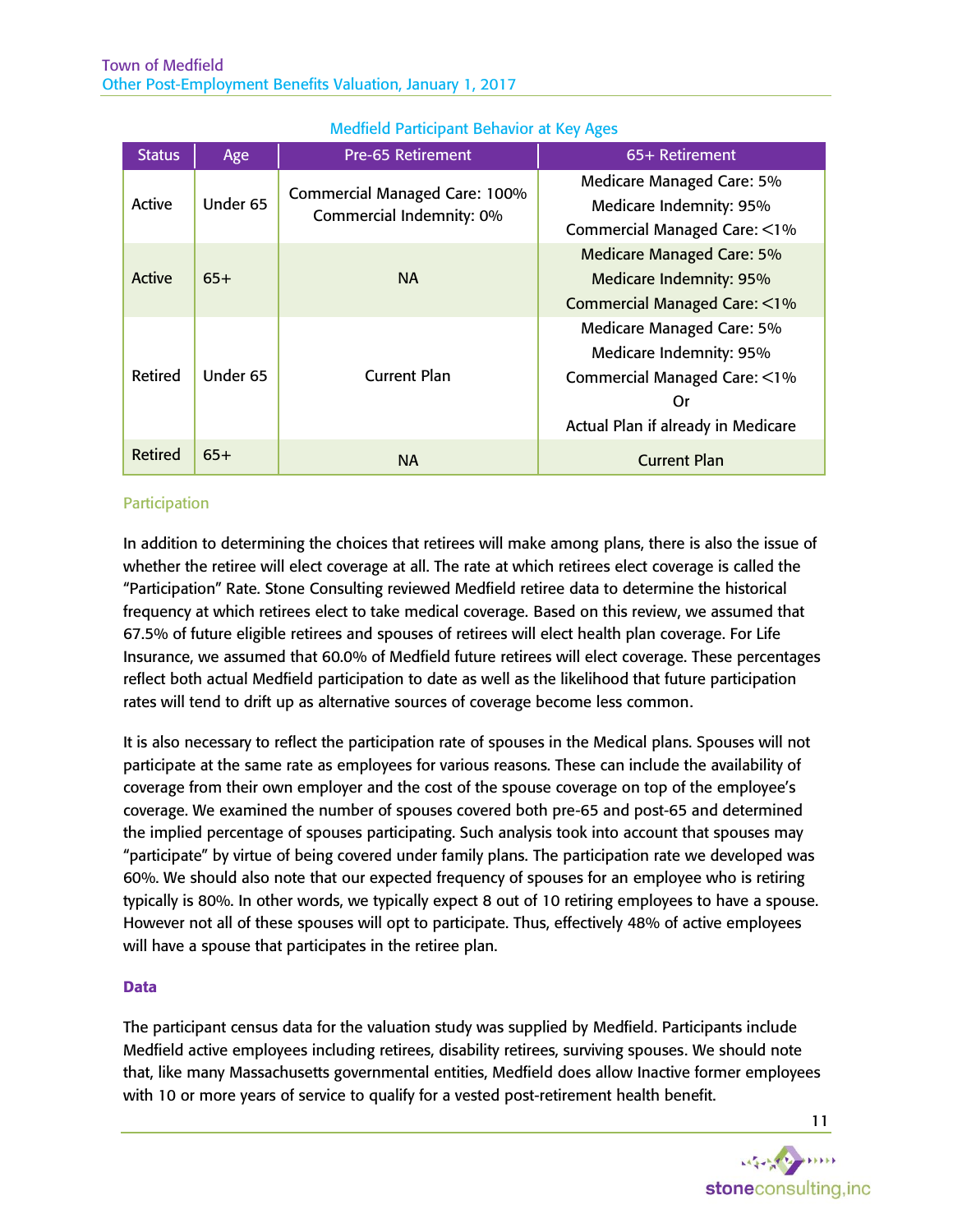The participant census data was not audited by Stone Consulting, Inc. However, it was checked for reasonableness. Summaries of active participants and Medfield retiree census data are included in Section II.

# Funding

There are alternative ways to plan for the payment of post-retirement health and life insurance benefits: continue to fund on a pay-as-you go method, contribute on an ad-hoc basis to a fund for this purpose, or develop a funding schedule in which the unfunded amount is amortized over some number of years. With the funding schedule, the normal cost must continue to be paid each year to keep current.

There is no legal requirement to prefund these other post-employment benefit liabilities. Nor does GASB Statement No. 45 require actual prefunding; however, its accounting requirements will serve to highlight the substantial unfunded accrued liabilities associated with these benefits.

## ILLUSTRATIVE FUNDING SCHEDULE

The GASB Statement No. 45 is designed to account for non-pension post-employment benefits using an approach similar to the accounting for retirement benefits. It develops an Annual Required Contribution ("ARC") that is based on the Normal Cost plus an amortization of the Unfunded Actuarial Accrued Liability ("UAAL"). To the extent that actual contributions equal to the ARC are made by the employer to the post-employment health benefit plan, no additional liability will be required to be shown on Medfield's statement of assets. Employer contributions may be in the form of benefit or premium payments or contributions to a fund set aside for future benefit payments. Such a fund must meet the requirements set out in the accounting standard.

We have calculated an illustrative funding schedule for the other post-employment benefits, consistent with the GASB Statement No. 45. This funding schedule is based on the assumption that Medfield funds 100% of the ARC and begins with Medfield's Fiscal Year 2017. Since this schedule assumes full funding, the "funded" rate of 7.50% is used. In line with MWRA's funding policy, the schedule assumes a 30-year closed amortization. This means that the UAAL for the first year is paid off over 30 years and that future UAAL's are paid off over a declining number of years. The full schedule is shown in Section II.

#### Development of Fully Funded Funding Schedule and Annual Required Contribution

The contribution amount under a fully funded scenario using the 7.50% discount rate for Fiscal 2017 is \$2,609,529. Part of this comes from the amortization of the January 1, 2017 Unfunded Actuarial Accrued Liability of \$28,278,515. This amount is equal to the base AAL of \$29,893,214 less the funding to date of \$1,614,699. The UAAL is amortized over thirty years at the rate of assumed payroll increase due to inflation (3.00%). The funding contribution is the amortization payment plus the projected normal cost. As noted earlier, under the GASB Statement No. 45, thirty years is the maximum amortization period allowed. Shorter periods of time and/or other amortization patterns could be considered. The thirty-year funding schedule shown produces the lowest possible initial fiscal year contribution under the GASB parameters. It should be noted that the contribution is

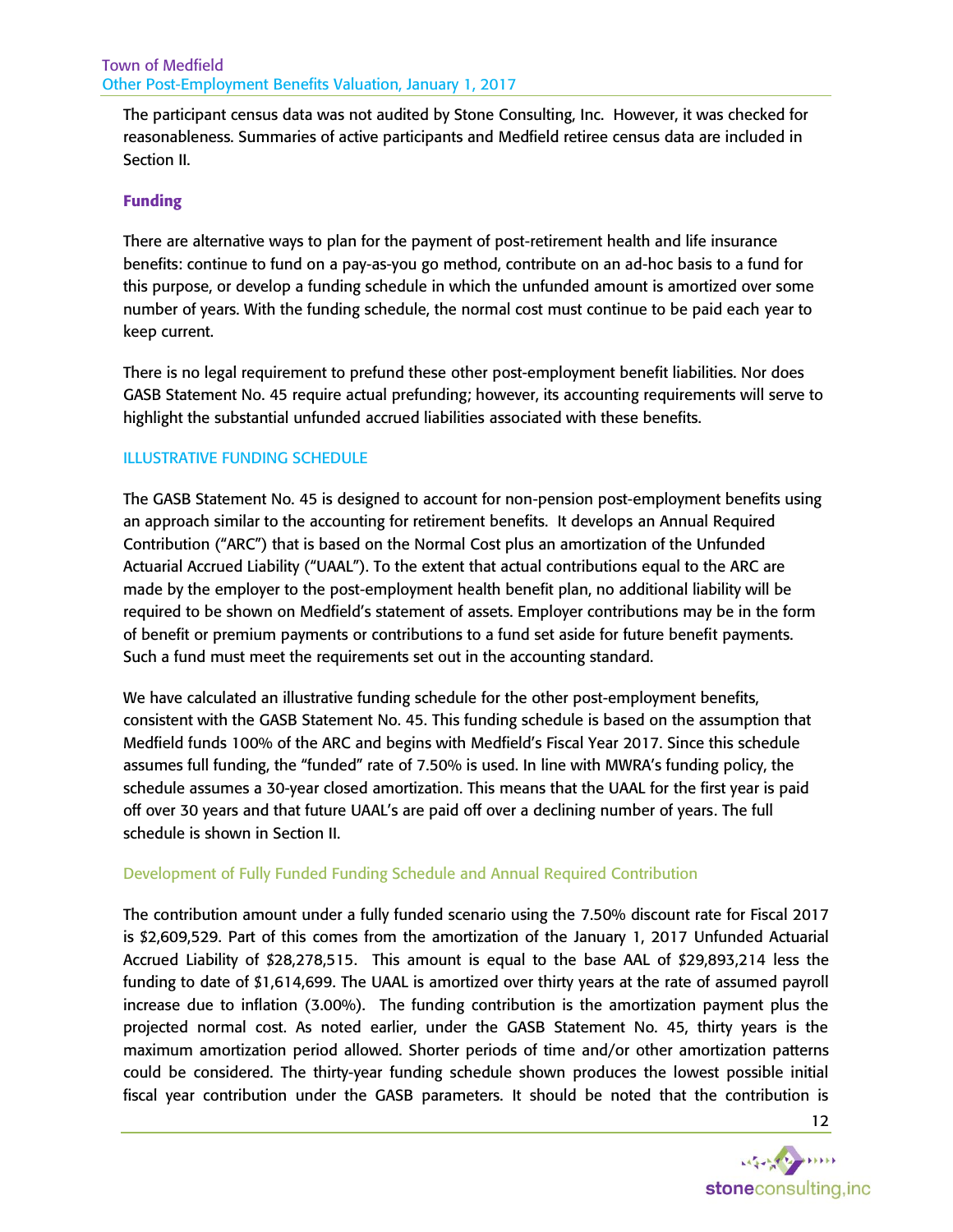assumed to be made at the beginning of the fiscal year, so the first contribution is assumed to be made July 1, 2016. The amount of the amortization payment in the first year is \$1,637,831. This figure also uses a 3.00% increasing amortization. For the purposes of this schedule, we have not adjusted the January 1, 2017 liability for timing by applying interest to bring it to any future date. Yearly contributions will increase, as both normal cost and amortization payments increase each year. The remaining part of the ARC is the cost of the current year's benefit accrual, the normal cost, of \$971,698.

# Cash Flow Consideration

We have analyzed the cash flow of a funded other post-employment medical trust by comparing the expected payouts of claims over the thirty-year period to expected contribution levels. If the actuarial assumptions are met, the funded amounts will be sufficient to cover annual benefit payments each year. Prior to adopting a funding schedule we recommend additional analysis be conducted to examine the effects of potential actuarial gains and losses on the cash flow.

# FUNDING VERSUS PAY-AS-YOU-GO VERSUS PARTIAL FUNDING

Currently, most Massachusetts governmental entities are paying for their post-employment medical benefits on a pay-as-you-go basis. This means that no amount in excess of the actual cost for the year is paid. All such entities must report figures for GASB Statement No. 45 based on the unfunded discount rate. Up until Fiscal 2015 Medfield elected to follow this course of action. However, starting in Fiscal Year 2016, Medfield began funding its OPEB liability. It made a contribution of \$1,539,127 in FY 2016 and one of \$445,651 in FY 2017. Thereafter, Medfield's additional contribution will be \$400,000. Thus, Medfield will be a partially funded system.

In order to understand the impact of partially funding versus funding completely, a comparison of the ARCs and normal costs (the contribution amount if the UAAL was \$0) under both scenarios, and the pay-as-you-go amount is illustrated in the following chart:



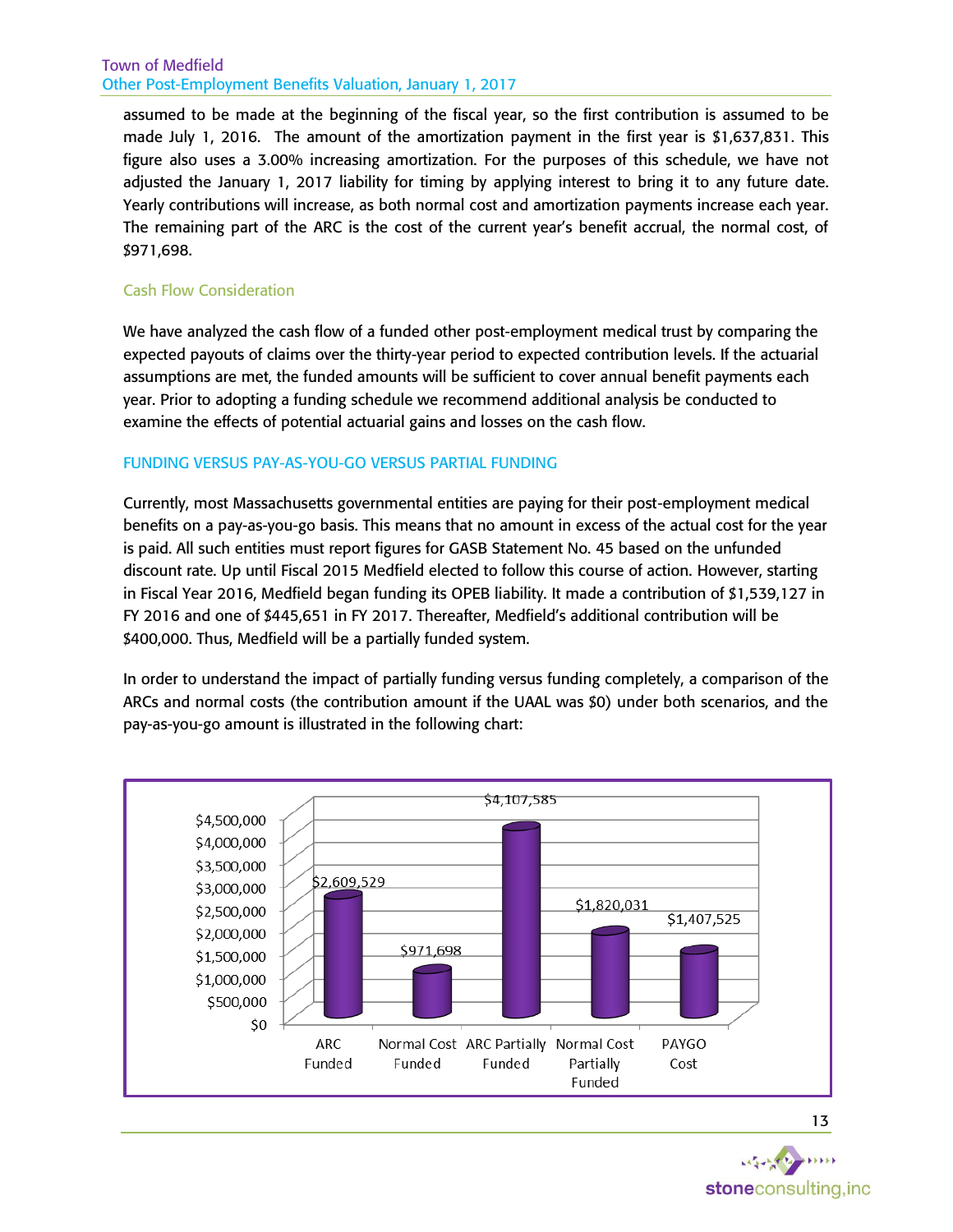The chart depicts the advantage to Medfield of fully funding, since the ARC and Normal Cost are significantly higher under the partially funded scenario. Currently, few Massachusetts entities are fully funding due to the financial demands of this expense.

As can be seen in the funding schedule, the retiree medical plan's normal cost will increase each year, so that by the time the initial unfunded liability is fully amortized, the required annual contribution will be substantially higher than is illustrated here for the first year. The pay-as-you-go costs will also increase dramatically as more and more employees retire. A projection of annual expected retiree pay-as-you-go costs is included with the funding schedule.

It is very important to understand that, in order to utilize the higher discount rate that goes with the fully funded or partially funded scenarios, there must be a "Funding Policy." That is, the Town must intend to continue to make payments and, in the future, must actually make them. Thus, it will be necessary for Medfield to establish a long-term policy in order to reduce the interest rate. As the figures above illustrate clearly, there is an iterative relationship between the degree of funding and the amounts that must be shown as liabilities, amortization payments, and normal cost figures. Lower funding levels lead to higher amounts for these key figures.

The partial subsidy of prescription drug benefit costs that is available under the Medicare Prescription Drug, Improvement and Modernization Act of 2003 is a potential source of funds for a portion of the retiree medical costs. To the extent that this subsidy reimburses Medfield for drug benefits it would already be paying for, the additional cash from the subsidy could be used to help pre-fund future benefits. The magnitude of any future subsidy is only a small portion of the additional cost to fund. Other plan design changes, such as a carve-out of prescription drug coverage or an Employer Group Waiver Plan (EGWP), may yield greater opportunities for savings.

# DETERMINATION OF THE NET OPEB OBLIGATION (NOO)

The Statement does not require Medfield to put its entire Actuarial Accrued Liability on its books immediately as a liability. Rather, a cost is applied to its net assets each year. Over time this cost, which is called the OPEB Cost, will add up to the total liability. The total liability at any point in time is called the Net OPEB Obligation (NOO). For the first year of funding, the OPEB Cost and ARC are identical. Amounts contributed toward the cost of other post-employment benefits must then be deducted. These amounts include:

- 1) actual premiums paid;
- 2) the extra implied costs or "implicit subsidy" associated with covering retirees;
- 3) any additional amounts paid during the year.

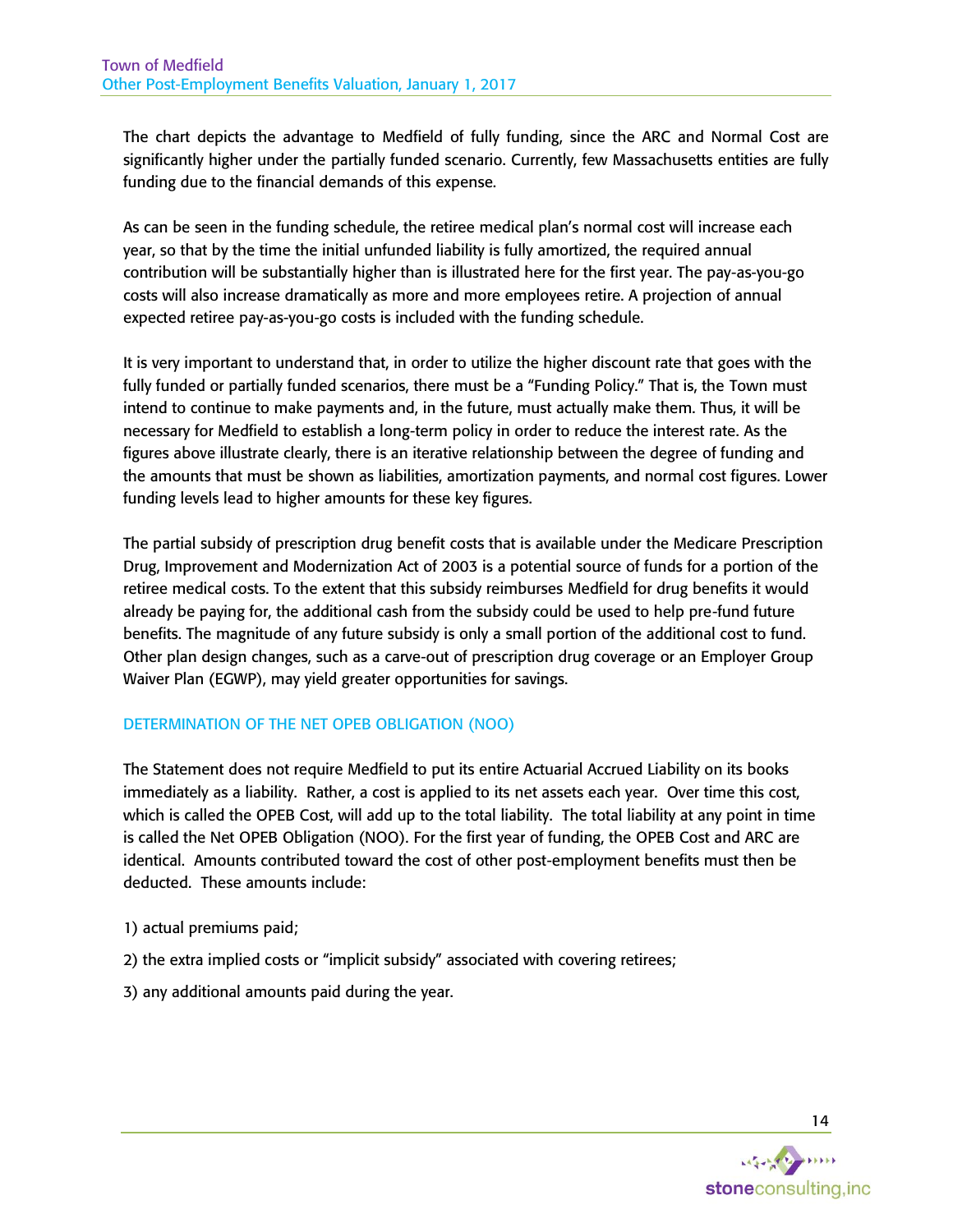The Net OPEB Cost is the OPEB Cost less these amounts. For year one, where there was no prior NOO on the financial statement, the Net OPEB Cost was the same as the Net OPEB Obligation. Starting with year two, the OPEB Cost must recognize not only the Normal Cost and Amortization Cost for the year but also add interest on the prior year's NOO as well as subtract the Annual Required Contribution (ARC) adjustment to prevent double counting the amortization of the prior year's NOO. The interest and the ARC adjustments somewhat offset each other so the net impact is not large. The total contributions are then subtracted from the OPEB Cost and the result is added to the prior year's NOO. In this manner, the difference between each year's ARC and the contributions are accumulated.

The unfunded actuarial accrued liability as of January 1, 2017 under the assumption of partial funding, would be \$42,407,781. This is the case as of this date, since Medfield had not yet made any payments above the pay-as-you-go level. The following chart illustrates the ARC, Pay-As-You-Go Cost, Annual OPEB Cost, and Net OPEB Obligation for the years 2009 through 2017 under the partially funded scenario. It reflects a \$445,651 cash contribution for Fiscal 2017. The Annual OPEB cost is the ARC plus an adjustment for interest not included in the ARC calculation. The Net OPEB Obligation is the accumulation of the Annual OPEB Cost minus any contributions. This is the amount that is subtracted from the Net Assets on Medfield's balance sheet. The rate used for interest is the 4.75% partially rate.

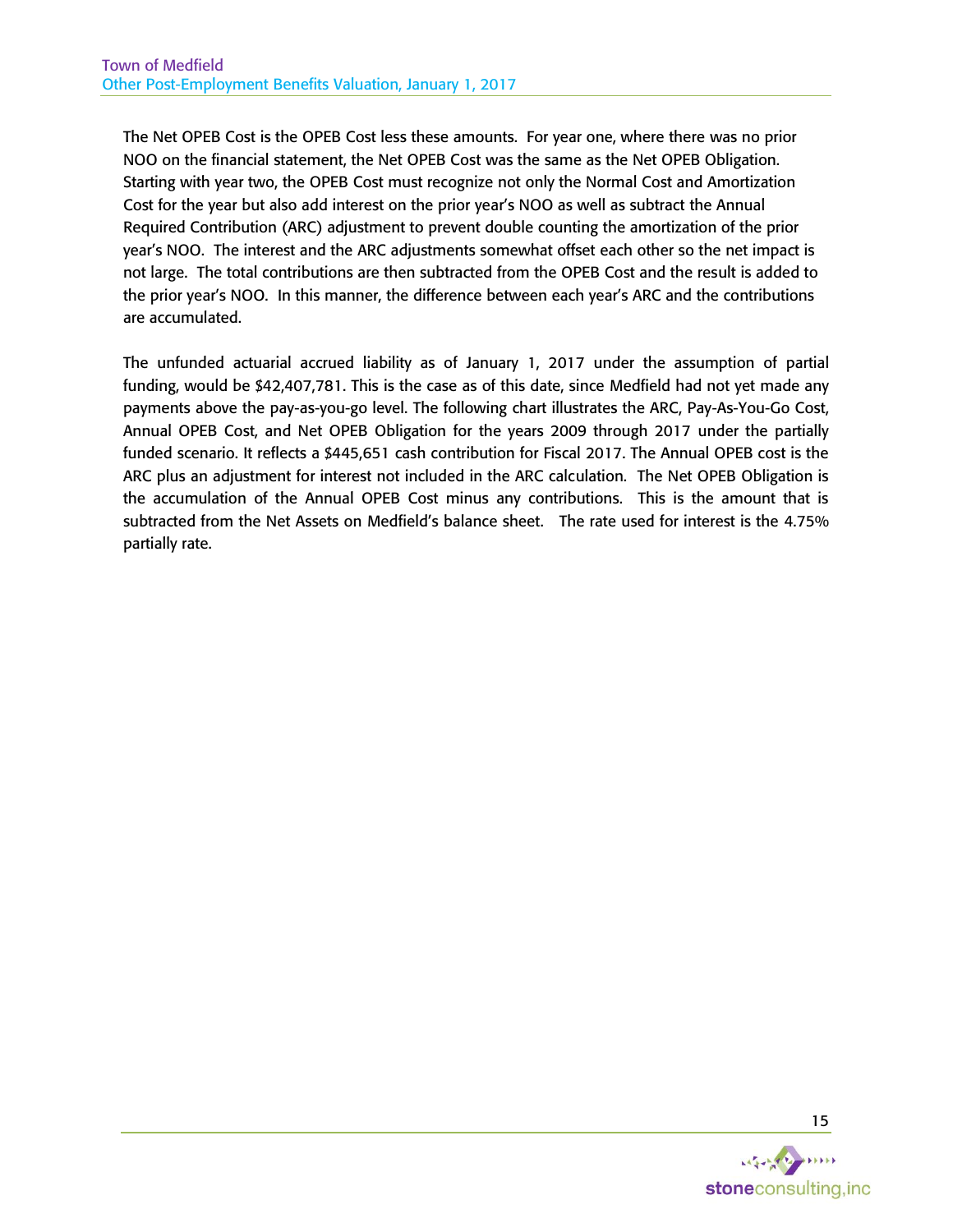# Calculation of Net OPEB Obligation

# "Funding" Schedule at 4.75%

| <b>Fiscal</b><br>Year | <b>UAAL</b>  | <b>Normal</b><br>Cost | Amort.      | <b>ARC</b>  | Interest on<br><b>NOO</b> | <b>ARC</b><br>Adjust. | <b>OPEB Cost</b> | <b>Total</b><br>Contribs. <sup>(2)</sup> | Change in<br><b>NOO</b> | NOO <sup>(3)</sup> |
|-----------------------|--------------|-----------------------|-------------|-------------|---------------------------|-----------------------|------------------|------------------------------------------|-------------------------|--------------------|
| $2009^{(1)}$          | \$43,819,459 | \$2,150,904           | \$1,618,698 | \$3,769,602 | <b>NA</b>                 | <b>NA</b>             | \$3,769,602      | \$1,148,598                              | \$2,621,004             | \$2,621,004        |
| $2010^{(1)}$          | \$46,751,352 | \$2,242,317           | \$1,675,353 | \$3,917,670 | \$111,393                 | \$99,811              | \$3,929,252      | \$1,373,194                              | \$2,556,058             | \$5,177,062        |
| $2011^{(1)}$          | \$39,775,805 | \$1,889,948           | \$1,613,082 | \$3,503,030 | \$220,025                 | \$209,952             | \$3,513,103      | \$1,234,867                              | \$2,278,236             | \$7,455,298        |
| $2012^{(1)}$          | \$42,175,713 | \$1,970,271           | \$1,765,605 | \$3,735,876 | \$316,850                 | \$312,102             | \$3,740,624      | \$1,412,261                              | \$2,328,363             | \$9,783,661        |
| $2013^{(1)}$          | \$42,861,723 | \$1,697,110           | \$1,801,970 | \$3,499,080 | \$391,346                 | \$411,320             | \$3,479,107      | \$1,450,184                              | \$2,028,923             | \$11,812,584       |
| $2014^{(1)}$          | \$44,862,283 | \$1,764,994           | \$1,954,652 | \$3,719,646 | \$472,503                 | \$514,675             | \$3,677,475      | \$1,511,192                              | \$2,166,283             | \$13,978,867       |
| $2015^{(1)}$          | \$46,844,445 | \$1,447,206           | \$2,233,792 | \$3,680,998 | \$629,049                 | \$666,587             | \$3,643,461      | \$1,648,744                              | \$1,994,717             | \$15,973,583       |
| 2016                  | \$48,779,343 | \$1,512,330           | \$2,413,314 | \$3,925,645 | \$718,811                 | \$790,279             | \$3,854,177      | \$3,327,418                              | \$526,759               | \$16,500,342       |
| 2017                  | \$42,407,781 | \$1,820,031           | \$2,287,554 | \$4,107,585 | \$783,766                 | \$890,059             | \$4,001,292      | \$1,853,176                              | \$2,148,116             | \$18,648,459       |

<sup>1</sup> Figures for 2009-2016 (boxed area) from Medfield's Financial statement.

 $2$  For all years, Total Contributions are equal to the attributed premiums paid including the implicit subsidy plus additional contributions made by Medfield. The schedule we used for these additional amounts was as follows:

2016: \$1,539,127

2017: \$445,651

Note that amounts will need to be recalculated if cash contributions are different from these expected amounts.

 $3NOO = Net OPEB Obligation$ 

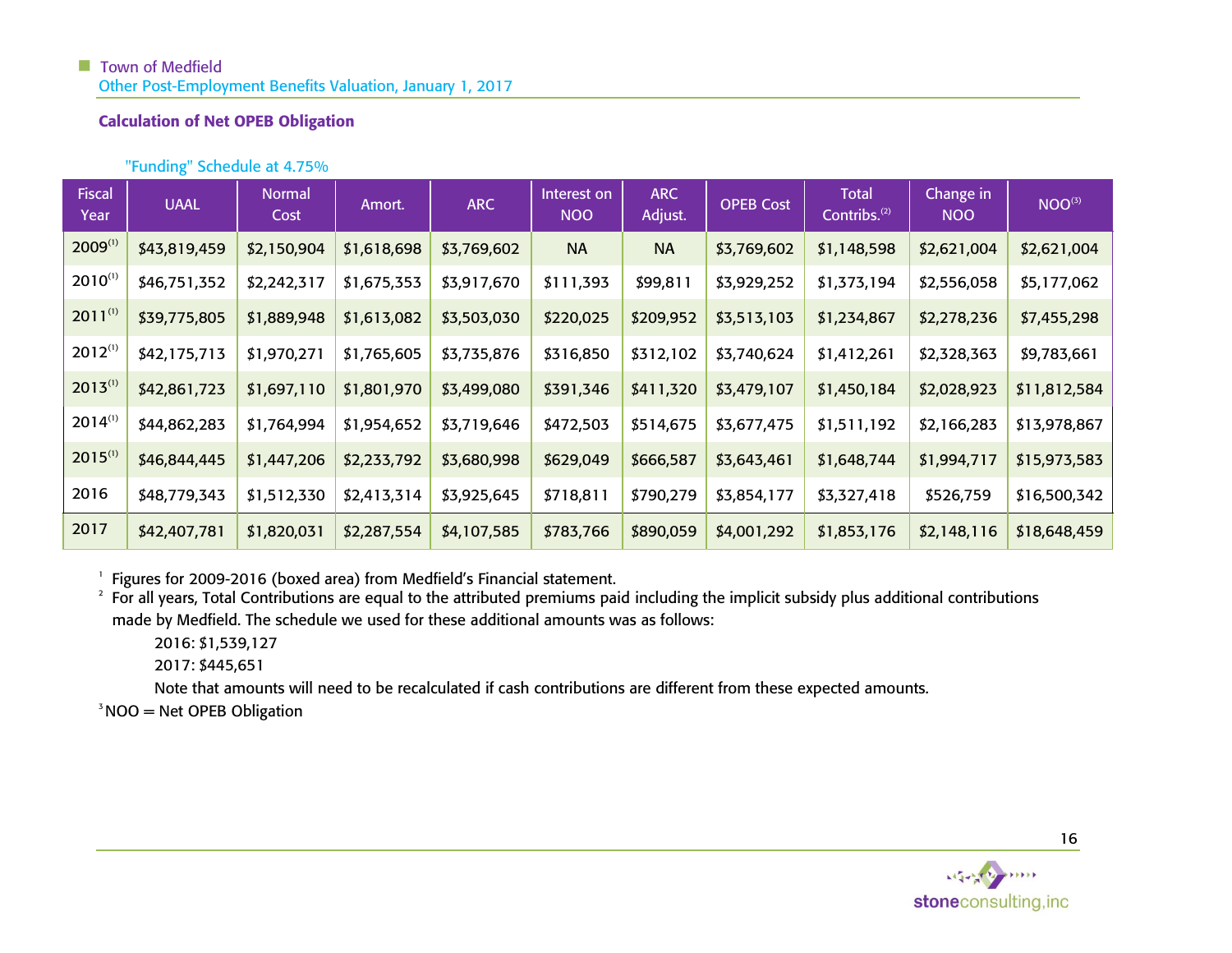# **Town of Medfield**

Other Post-Employment Benefits Valuation, January 1, 2017

| <b>Calculation of Net OPEB Obligation (Alternative Presentation)</b> |  |  |  |
|----------------------------------------------------------------------|--|--|--|
|----------------------------------------------------------------------|--|--|--|

|                                               | <b>Fiscal 2017</b> | <b>Fiscal 2016</b> | Fiscal 2015  | Fiscal 2014 <sup>(1)</sup> | Fiscal 2013 <sup>(1)</sup> | Fiscal 2012 <sup>(1)</sup> | Fiscal 2011 <sup>11)</sup> |
|-----------------------------------------------|--------------------|--------------------|--------------|----------------------------|----------------------------|----------------------------|----------------------------|
| <b>AAL</b>                                    | \$44,022,480       | \$48,779,343       | \$46,844,445 | \$44,862,283               | \$42,861,723               | \$42,175,713               | \$39,775,805               |
| <b>Assets</b>                                 | \$1,614,699        | \$0                | \$0          | \$0                        | \$0                        | \$0                        | \$0                        |
| <b>UAL</b>                                    | \$42,407,781       | \$48,779,343       | \$46,844,445 | \$44,862,283               | \$42,861,723               | <b>NA</b>                  | <b>NA</b>                  |
|                                               |                    |                    |              |                            |                            |                            |                            |
| <b>Service Cost</b>                           | \$1,820,031        | \$1,512,330        | \$1,447,206  | \$1,764,994                | \$1,697,110                | \$1,970,271                | \$1,889,948                |
| Amortization of unfunded<br>accrued liability | \$2,287,554        | \$2,413,314        | \$2,233,792  | \$1,954,652                | \$1,801,970                | \$1,765,605                | \$1,613,082                |
| <b>ARC</b>                                    | \$4,107,585        | \$3,925,645        | \$3,680,998  | \$3,719,646                | \$3,499,080                | \$3,735,876                | \$3,503,030                |
|                                               |                    |                    |              |                            |                            |                            |                            |
| Interest on NOO (+)                           | \$783,766          | \$718,811          | \$629,049    | \$472,503                  | \$391,346                  | \$316,850                  | \$220,025                  |
| ARC Adjustment (-)                            | \$890,059          | \$790,279          | \$666,587    | \$514,675                  | \$411,320                  | \$312,102                  | \$209,952                  |
| <b>OPEB Cost</b>                              | \$4,001,292        | \$3,854,177        | \$3,643,461  | \$3,677,475                | \$3,479,107                | \$3,740,624                | \$3,513,103                |
|                                               |                    |                    |              |                            |                            |                            |                            |
| <b>Premiums and Implicit Subsidy</b><br>Paid  | \$1,407,525        | \$1,788,291        | \$1,648,744  | \$1,511,192                | \$1,450,184                | \$1,412,261                | \$1,234,867                |
| Cash contributions                            | \$445,651          | \$1,539,127        | \$0          | \$0                        | \$0                        | \$0                        | \$0                        |
| <b>Total Contributions</b>                    | \$1,853,176        | \$3,327,418        | \$1,648,744  | \$1,511,192                | \$1,450,184                | \$1,412,261                | \$1,234,867                |
| Change in NOO                                 | \$2,148,116        | \$526,759          | \$1,994,717  | \$2,166,283                | \$2,028,923                | \$2,328,363                | \$2,278,236                |
| NOO Beginning of Fiscal Year                  | \$16,500,342       | \$15,973,583       | \$13,978,867 | \$11,812,584               | \$9,783,661                | \$7,455,298                | \$5,177,062                |
| NOO End of Fiscal Year                        | \$18,648,459       | \$16,500,342       | \$15,973,583 | \$13,978,867               | \$11,812,584               | \$9,783,661                | \$7,455,298                |

 $(1)$  Boxed area for Fiscal Years 2011 through 2016 based on Medfield financial statements

 $(2)$  See footnote (2) on prior page.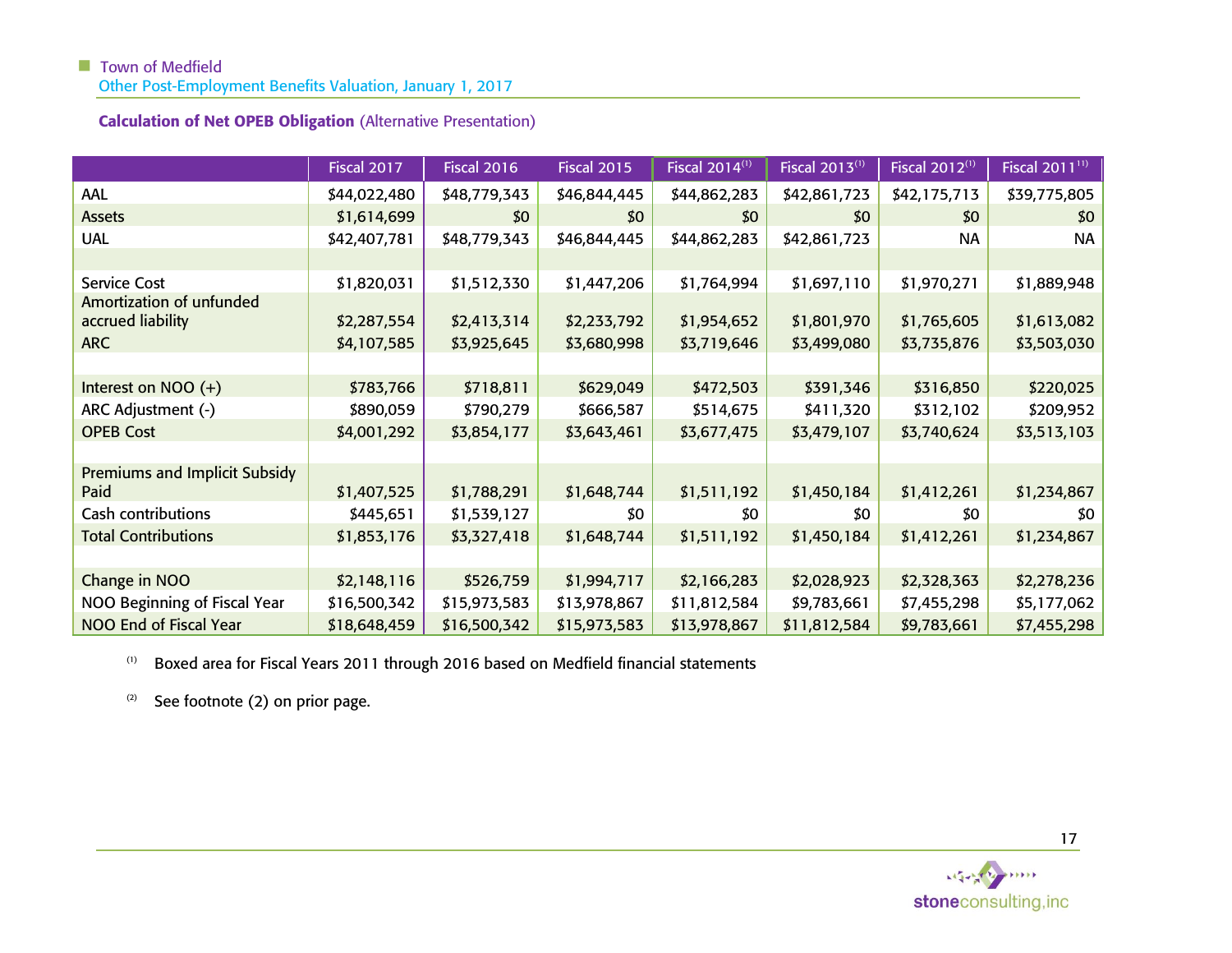## Implementation

According to the GASB Statement No. 45, its provisions are effective for Medfield fiscal years beginning after December 15, 2007. The timing is due to Medfield being a "Tier 2" government under GASB 45. In the first fiscal year of adoption, Fiscal 2009, Medfield recorded a liability of \$2,621,004 on its balance sheet. Medfield's contributions (including benefit payments) for other post-employment benefits were less than the Annual Required Contribution ("ARC") determined in accordance with the GASB standard and described above. By the end of Fiscal 2016, Medfield had recorded a figure of \$16,500,342 for its NOO.

This report provides similar information for FY 2017. For future years, a new accounting standard, GASB 75 will apply to Medfield's report for OPEB. This liability, called the "Net OPEB Liability" will be the ENTIRE liability for OPEB benefits, with such libiality being computed in a somewhat different manner than under the current GASB 45. Thus, Medfield will no longer build up and NOO incrementally but will put the entire liability, as estimated at the time, on it's books. Such liability will, of course, be net of any funding.

Under the current Statement, to be considered a funded system, the plan assets must be "segregated and restricted in a trust, or equivalent arrangement, in which (a) employer contributions to the plan are irrevocable, (b) assets are dedicated to providing benefits to retirees and their beneficiaries, and (c) assets are legally protected from creditors of the employers or plan administrator, for the payment of benefits in accordance with the terms of the plan." (GASB 45, p. 47, "Plan Assets"). Medfield has informed us that its trust fund satisfies the GASB Statement Number 45 requirements for such funds.

#### Recommendations and Comments

Post-employment medical benefits are a significant long-term liability that is only now starting to be addressed by Massachusetts governmental employers. In managing this liability, any governmental entity needs to consider the parameters that can significantly influence the level of the liability. To facilitate such a review, we recommend that Medfield maintain a continuing group that is cognizant of the relevant financial and employee benefits issues raised by GASB Statement No. 45 that will provide leadership to the Town. We would recommend that the group review the following:

# FUNDING POLICY

As previously discussed, the funding policy is critical to the valuation not only because it impacts the funds backing the liability but also because it impacts the discount rate that is used to calculate all of the relevant figures. Medfield needs to bear in mind that it is the formulation of a funding policy that is essential, not simply the contribution of funds. Of course, if a funding policy is developed, it needs to be implemented, not just formulated. We recommend that the Town review its funding policy each year, especially now that it is funding.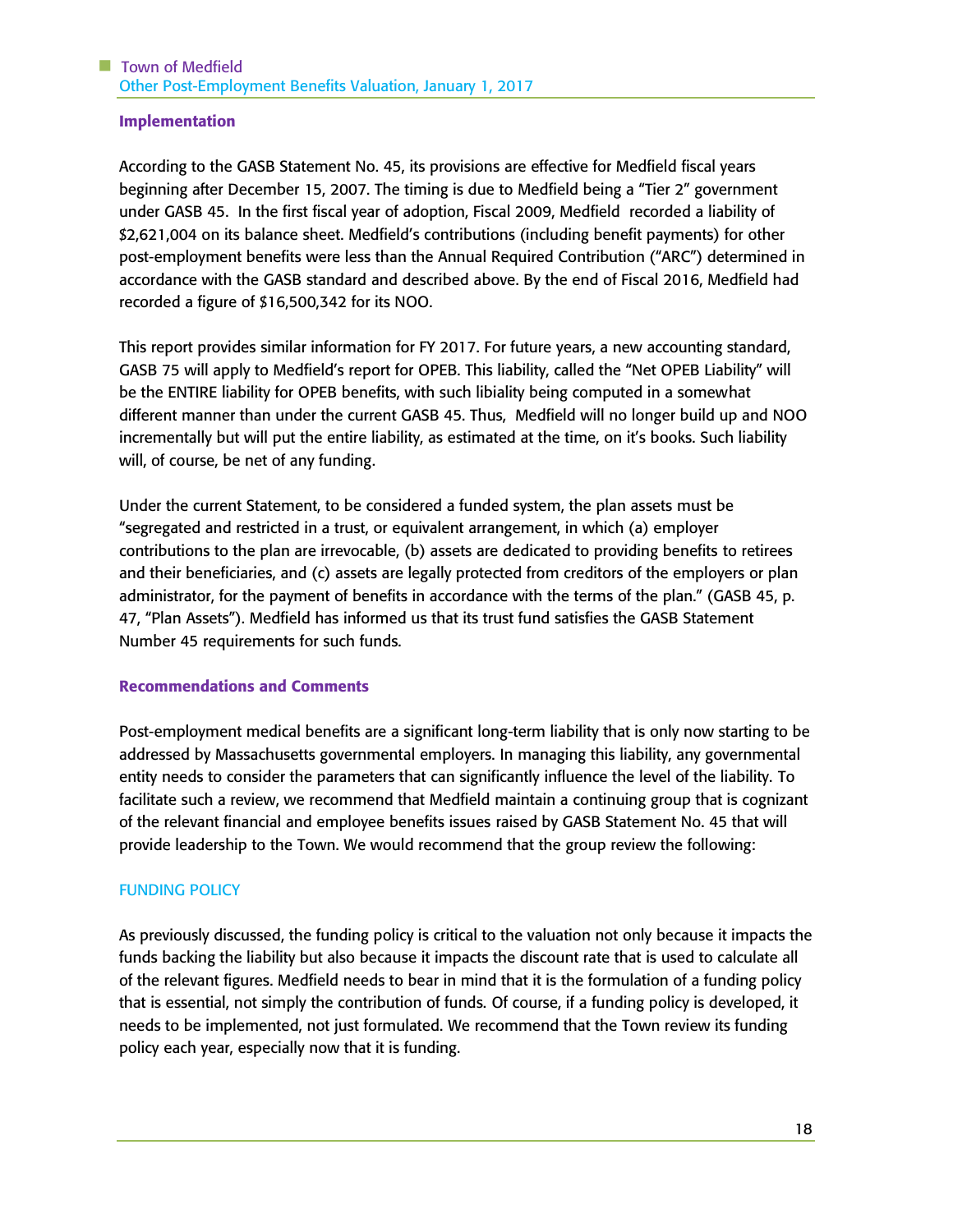# PLAN DESIGN

One of the major factors influencing costs is the design of the plans that Medfield offers to retirees. To the extent that any part of these plans changes materially, costs may either increase or decrease.

In order to keep costs under control, the Town should review the design of all its medical plans annually. Changes in plan characteristics such as deductibles, coinsurance levels, out-of-pocket maximums, and covered services can help mitigate the impacts of ever-increasing medical costs or amplify these costs. In addition, the Town should review the networks it is using to be sure that it is getting the most competitive reimbursement levels available.

#### CONTRIBUTION LEVELS

The extent to which the Town subsidizes the cost of retiree benefits is one of the most significant factors in the ultimate costs. Currently, retired Medfield employees and their spouses pay 50% of the premium cost for their retiree medical insurance. This contribution level is the highest that can be required Massachusetts governmental entities. The lower end of employee contribution rates is in the 10%-15% range. The average contribution rate is around 25%. Contribution levels (like benefit levels) have a double impact on costs. First off, there is a direct relationship between contributions and costs in that higher contribution levels mean that more of the cost of the plan is borne by the Town. Secondly, higher contribution levels lead to higher participation rates because the plan becomes less costly to the retiree. In the case of governmental entities where a substantial portion of the medical costs are paid by the employer, participation rates tend to be very high. Medfield's participation level of 67.5% is in line with its contribution requirements.

In general, a well subsidized plan will have many participants enrolled at a high cost. Also, to the extent that other employers are cutting back or eliminating their programs, there is increased likelihood that a favorably subsidized plan will be elected by retirees, since no coverage or only more expensive coverage may be available from other sources such as their spouse's employer. There was a definite move toward reducing the subsidies paid by Massachusetts public entities that seems to have slowed recently.

#### **EILIGIBILITY**

The extent to which retirees are eligible for benefits is another variable that directly impacts costs. Medfield should review its eligibility criteria each year to be sure that they are in accord with Town goals for controlling costs and for providing well-deserved benefits for those who have worked for the Town. Retirement system policies can also affect the eligibility for benefits. In the case of Medfield, the Town does pay for medical benefits for those who reach ten years of service even if such people do not retire from the Town immediately upon separation from service. This will produce a higher liability and ARC for Medfield than if only those actually retiring from the Town were covered.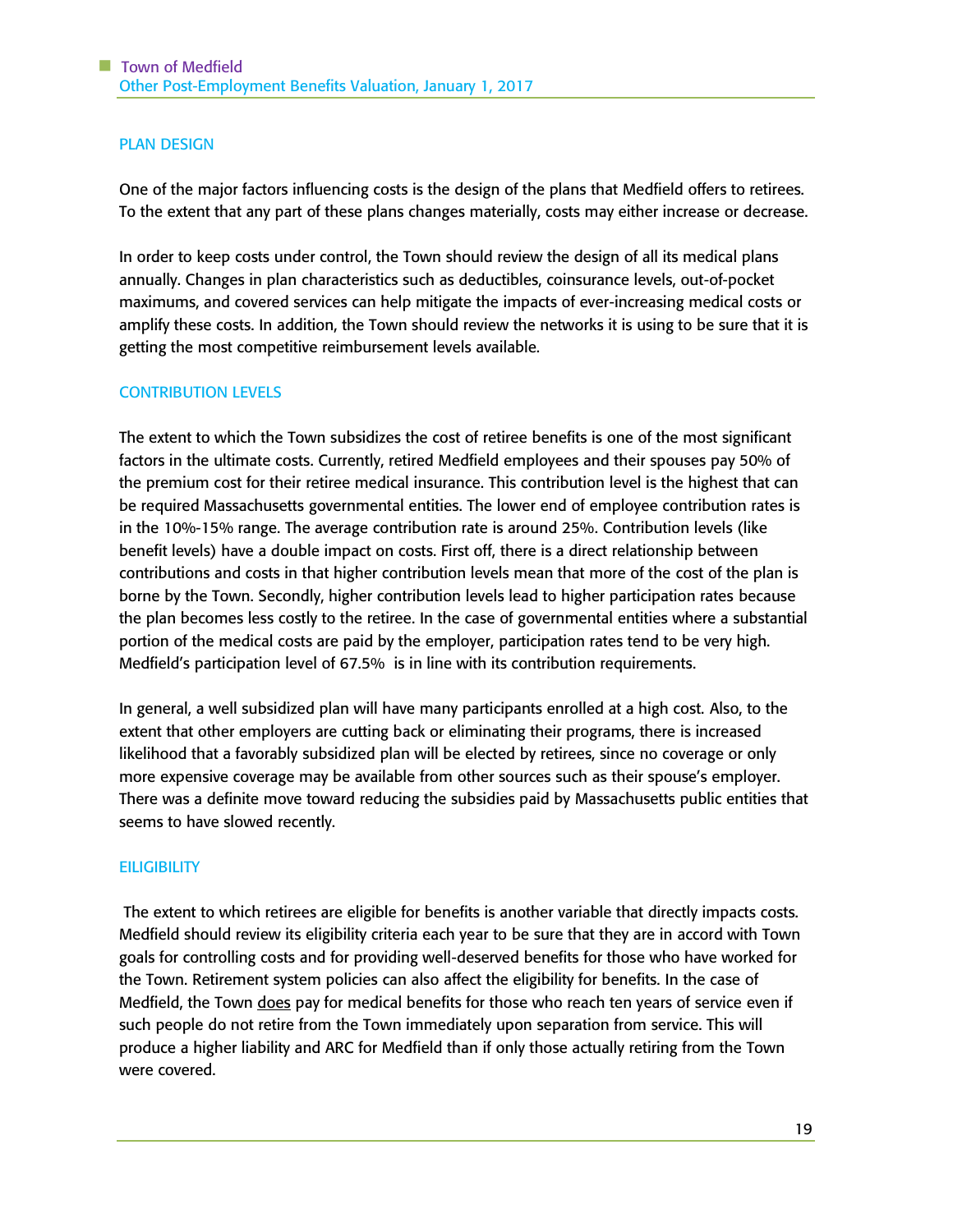In addition to reviewing the above items regularly, we recommend that the Town continue working toward an organized method of keeping its data. This is an issue faced by virtually all public entities with respect to GASB Statement No. 45. Some of the typical issues are:

- **EXEDEE SHIFT EXEDEE SHIFT FOR SHIFT PS** Be sure that it has a record of the should be sure that it has a record of those eligible for coverage of the should cover not only actives who are not enrolled but retired employees who opted out.
- To the extent possible, make sure that all databases can be tied together by a single identifier, such as social security number or employee number. Some entities keep certain data by, for example, social security number, but organize other data on some other basis. This greatly increases the time and effort to tie all the relevant pieces of data together. This need is particularly acute when the records for those in the Authority are not kept by Medfield directly. It is helpful when consistent names are used in the databases, as well as full social security numbers, so that duplicates from the various databases can be checked against each other.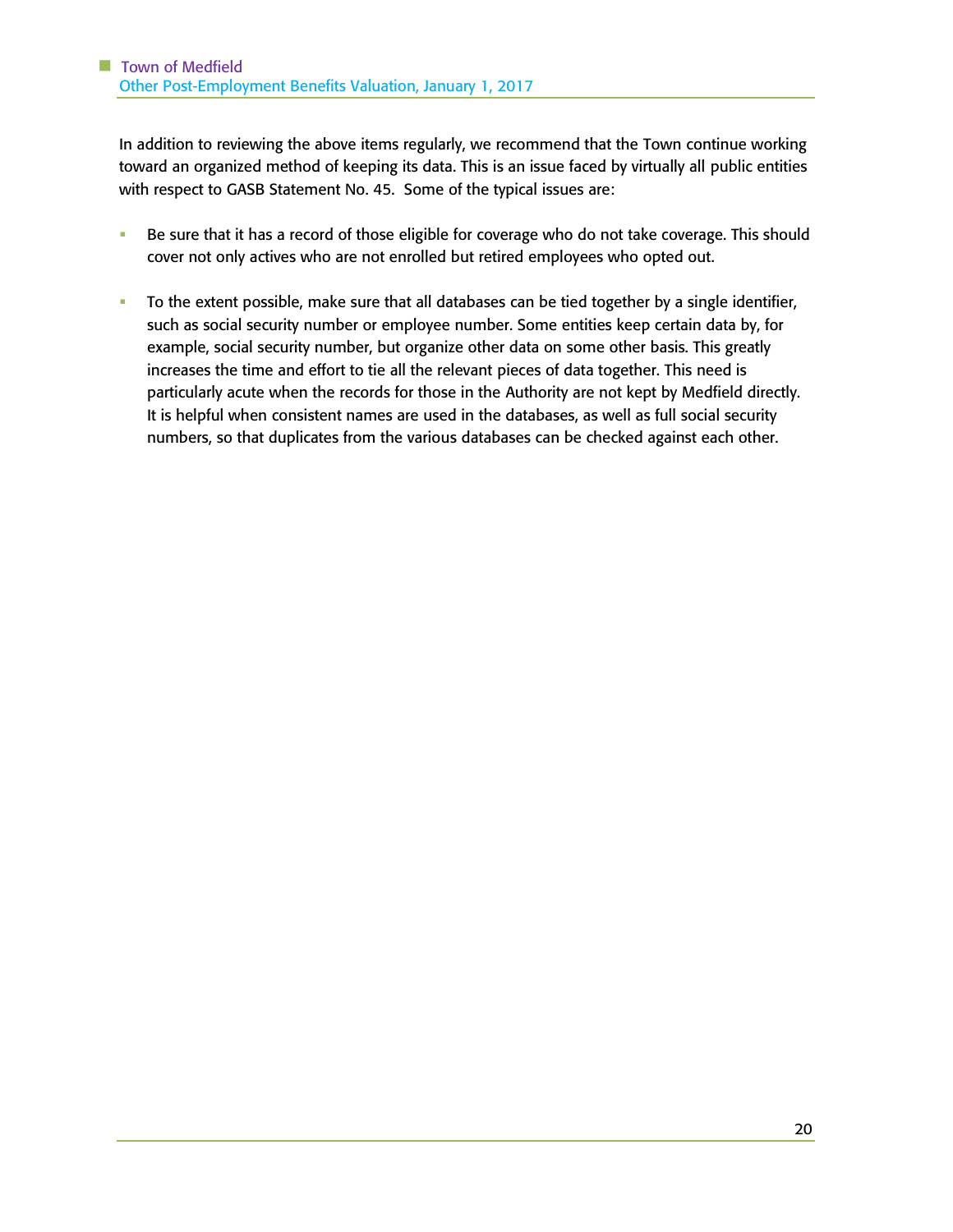# SECTION II - ACTUARIAL VALUATION DETAILS

# Population Data

A. DISTRIBUTION BY AGE: RETIREES, BENEFICIARIES, AND SURVIVORS (Includes retirees with life only or no coverage)

| Age          | <b>Total</b>   |
|--------------|----------------|
| $0 - 19$     | 0              |
| $20 - 24$    | $\overline{0}$ |
| $25 - 29$    | 0              |
| 30-34        | $\mathbf 0$    |
| 35-39        | 0              |
| 40-44        | $\mathbf 0$    |
| 45-49        | 1              |
| 50-54        | $\overline{3}$ |
| 55-59        | $\overline{1}$ |
| 60-64        | 38             |
| 65-69        | 107            |
| $70 - 74$    | 92             |
| 75-79        | 52             |
| 80-84        | 34             |
| 85-89        | 30             |
| 90-94        | 12             |
| 95-99        | 3              |
| $100+$       | $\overline{0}$ |
| <b>TOTAL</b> | 379            |

Includes retirees who are eligible for medical or with life coverage in addition to terminated vesteds, beneficiaries, and survivors with medical coverage.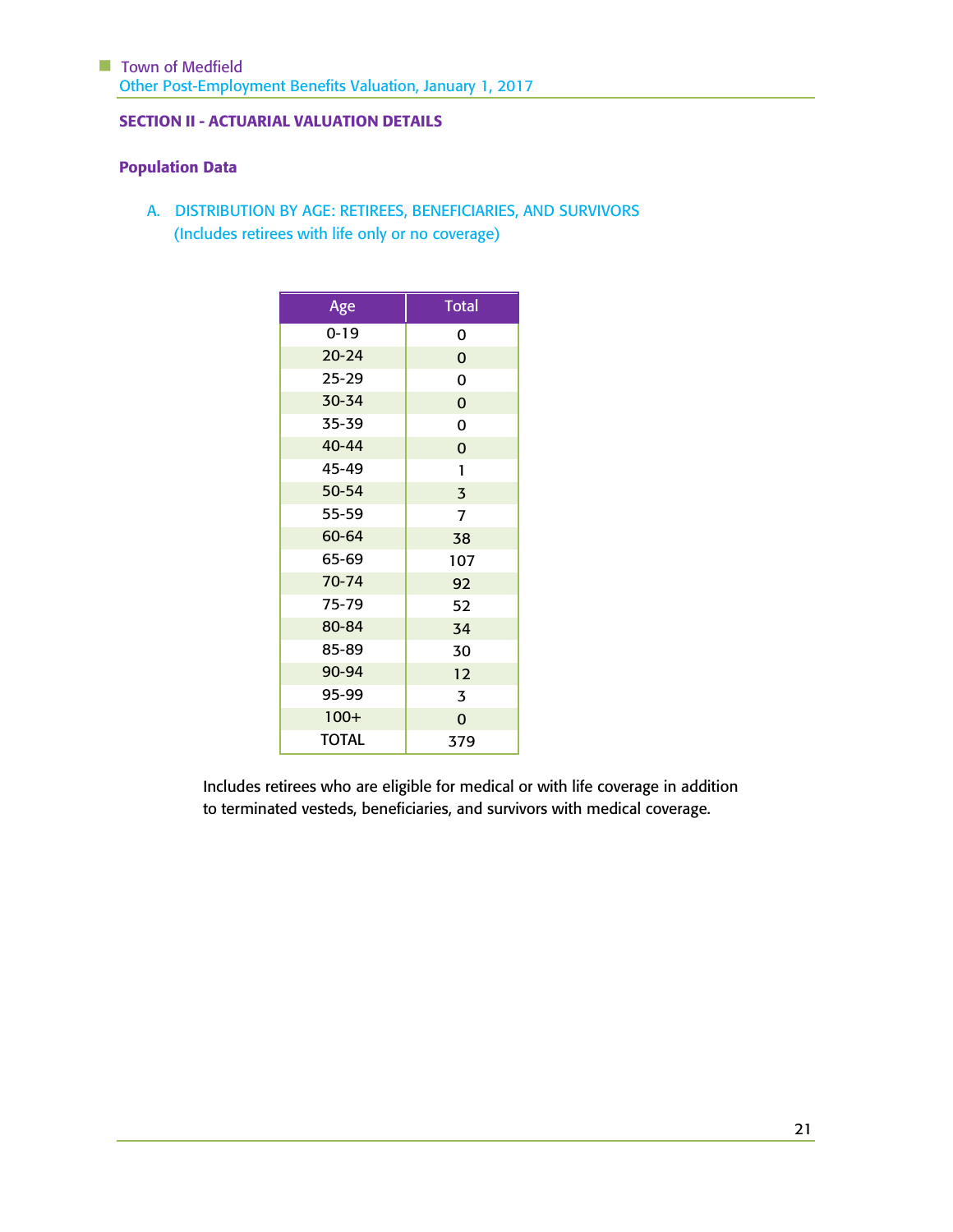# B. ACTIVE PARTICIPANTS

| # OF PARTICIPANTS*  |                                       |                                           |              |  |  |  |  |
|---------------------|---------------------------------------|-------------------------------------------|--------------|--|--|--|--|
| <b>Current Plan</b> | <b>Mandatory Medicare</b><br>Eligible | <b>Pre-Mandatory Medicare</b><br>Eligible | <b>Total</b> |  |  |  |  |
| No Medical/ Unknown | 247                                   | 0                                         | 247          |  |  |  |  |
| Indemnity           | $\Omega$                              | $\Omega$                                  | $\Omega$     |  |  |  |  |
| <b>Managed Care</b> | 250                                   | 10                                        | 260          |  |  |  |  |
| <b>TOTAL</b>        | 497                                   | 10                                        | 507          |  |  |  |  |

\* "Pre-Mandatory Medicare eligible" means hired March 31, 1986 or before. "Mandatory Medicare eligible" means hired after March 31, 1986. Employees hired March 31, 1986 or before do not contribute to Medicare.

# C. PLAN DEFINITION TABLE<sup>(1)</sup>

| Name of Plan   | <b>Type of Plan</b>            | <b>Ind Rate</b> | <b>Retirees</b><br><b>Enrolled</b> | <b>Fam Rate</b> | <b>Retirees</b><br><b>Enrolled</b> | EE.<br>Cont % $(2)$ |
|----------------|--------------------------------|-----------------|------------------------------------|-----------------|------------------------------------|---------------------|
| <b>HMO</b>     | <b>Commercial Managed Care</b> | \$830.10        | 17                                 | \$2,159.38      | 7                                  | 50.00%              |
| <b>PPO</b>     | <b>Commercial Managed Care</b> | \$838.60        | 12                                 | \$2,182.32      | 5                                  | 50.00%              |
| Tufts $(1/1)$  | <b>Medicare Managed Care</b>   | \$296.00        | 9                                  | \$296.00        | <b>NA</b>                          | 50.00%              |
| Medex $(1/1)$  | <b>Medicare Indemnity</b>      | \$329.83        | 233                                | \$329.83        | <b>NA</b>                          | 50.00%              |
|                |                                |                 |                                    |                 |                                    |                     |
| Life (\$5,000) | Life                           | \$6.30          | 156                                | N/A             | N/A                                | 50.00%              |

(1) Rates at 1/1/2017. Only plans with retiree enrollment shown.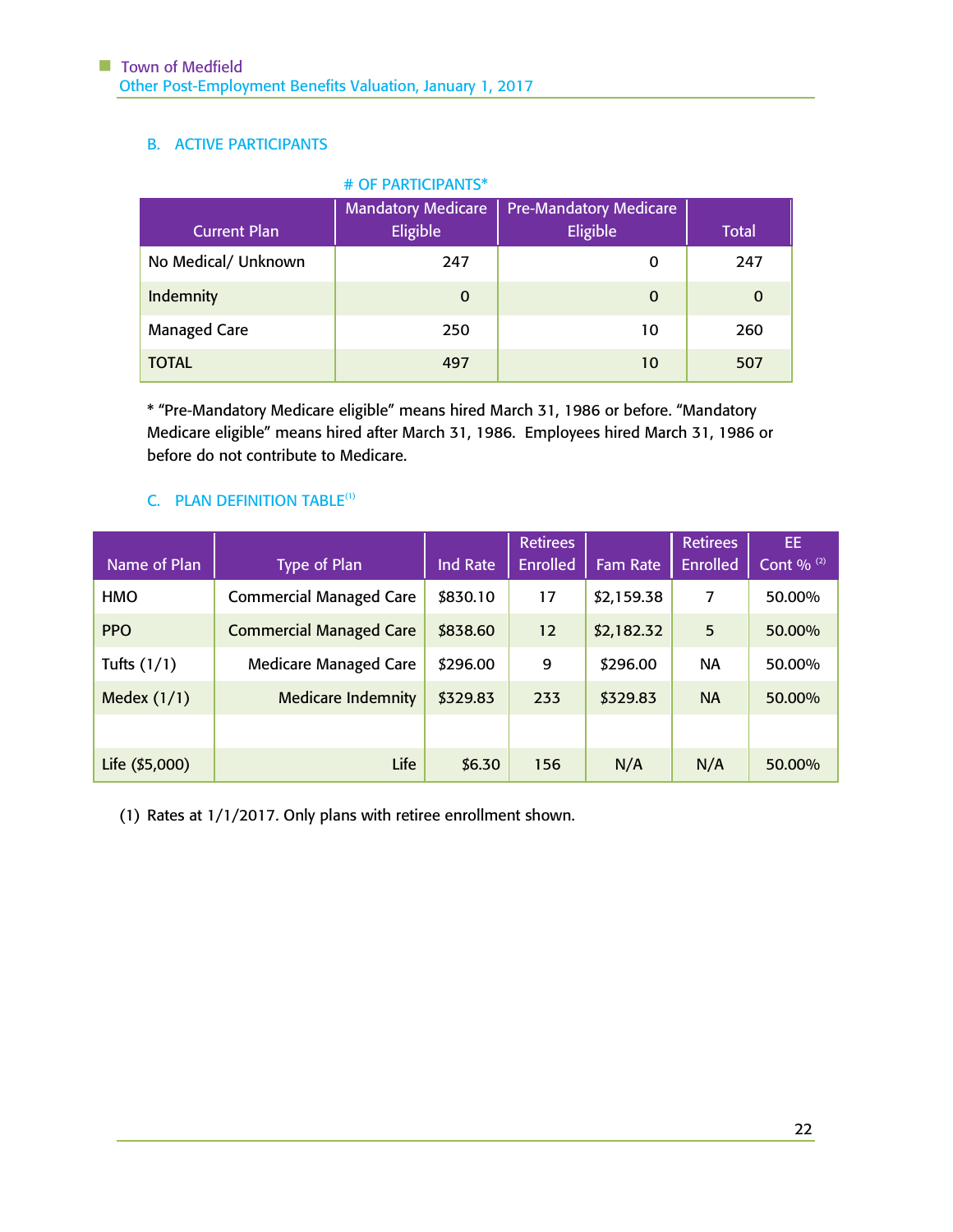# C. DISTRIBUTION BY AGE AND SERVICE: ACTIVE PARTICIPANTS

| <b>Age Group</b> | $0 - 4$      | $5-9$            | $10 - 15$      | $15 - 19$      | $20 - 24$      | $25 - 29$      | 30-34          | 35-39          | $40+$          | <b>Total</b> |
|------------------|--------------|------------------|----------------|----------------|----------------|----------------|----------------|----------------|----------------|--------------|
| $0 - 19$         | $\Omega$     | $\mathbf{0}$     | $\mathbf 0$    | $\mathbf 0$    | $\mathbf 0$    | 0              | $\mathbf{0}$   | $\mathbf{0}$   | $\mathbf 0$    | $\mathbf 0$  |
| $20 - 24$        | 15           | $\mathbf{0}$     | $\mathbf 0$    | $\mathbf 0$    | $\mathbf 0$    | $\pmb{0}$      | $\mathbf 0$    | $\mathbf 0$    | $\mathbf 0$    | 15           |
| $25 - 29$        | 31           | $\overline{3}$   | $\mathbf{1}$   | $\pmb{0}$      | $\pmb{0}$      | $\mathbf 0$    | $\mathbf 0$    | $\mathbf 0$    | 0              | 35           |
| 30-34            | 35           | 18               | 10             | $\mathbf 0$    | $\mathbf 0$    | $\pmb{0}$      | $\mathbf{0}$   | $\mathbf 0$    | $\pmb{0}$      | 63           |
| 35-39            | 18           | 5                | 15             | 4              | 0              | 0              | 0              | 0              | 0              | 42           |
| 40-44            | 24           | 12               | 13             | 11             | $\overline{2}$ | 0              | $\mathbf{0}$   | $\pmb{0}$      | $\mathbf 0$    | 62           |
| 45-49            | 38           | 16               | 11             | $\overline{7}$ | 13             | 4              | $\mathbf 0$    | $\pmb{0}$      | 0              | 89           |
| 50-54            | 17           | 12               | 14             | $\overline{7}$ | 5              | $\overline{3}$ | $\mathbf{1}$   | $\pmb{0}$      | $\mathbf 0$    | 59           |
| 55-59            | 10           | 14               | 15             | 11             | $\overline{7}$ | 5              | 4              | $\pmb{0}$      | 1              | 67           |
| 60-64            | 5            | $\boldsymbol{6}$ | $\overline{7}$ | 15             | 8              | 3              | $\mathbf{1}$   | $\overline{2}$ | $\mathbf 0$    | 47           |
| 65-69            |              | $\overline{2}$   | 4              | 6              | $\overline{4}$ | $\overline{2}$ | $\mathbf{0}$   | 0              |                | 20           |
| 70-74            | $\mathbf{1}$ | $\mathbf{0}$     | $\overline{2}$ | $\mathbf{1}$   | 1              | $\mathbf{1}$   | 1              | $\pmb{0}$      | $\mathbf{1}$   | 8            |
| 75-79            | 0            | 0                | $\mathbf 0$    | $\mathbf 0$    | $\mathbf 0$    | $\mathbf 0$    | $\mathbf 0$    | $\mathbf 0$    | 0              | $\mathbf 0$  |
| 80-84            | 0            | $\mathbf{0}$     | $\mathbf 0$    | $\mathbf 0$    | $\mathbf 0$    | $\pmb{0}$      | $\mathbf 0$    | $\pmb{0}$      | $\pmb{0}$      | $\mathbf{0}$ |
| 85-89            | 0            | $\mathbf 0$      | $\mathbf 0$    | $\pmb{0}$      | $\mathbf 0$    | $\pmb{0}$      | $\mathbf 0$    | $\pmb{0}$      | $\pmb{0}$      | $\mathbf 0$  |
| 90-94            | 0            | $\mathbf{O}$     | $\mathbf{0}$   | $\mathbf 0$    | $\mathbf{0}$   | $\mathbf 0$    | $\mathbf 0$    | $\pmb{0}$      | $\pmb{0}$      | $\mathbf{0}$ |
| 95-99            | 0            | 0                | $\mathbf 0$    | $\pmb{0}$      | $\mathbf 0$    | 0              | $\mathbf{0}$   | $\mathbf 0$    | 0              | $\mathbf 0$  |
| $100+$           | 0            | $\mathbf{0}$     | $\mathbf{0}$   | $\mathbf 0$    | $\mathbf 0$    | $\mathbf 0$    | $\mathbf{0}$   | $\pmb{0}$      | $\pmb{0}$      | $\mathbf{0}$ |
| <b>TOTAL</b>     | 195          | 88               | 92             | 62             | 40             | 18             | $\overline{7}$ | $\overline{2}$ | $\overline{3}$ | 507          |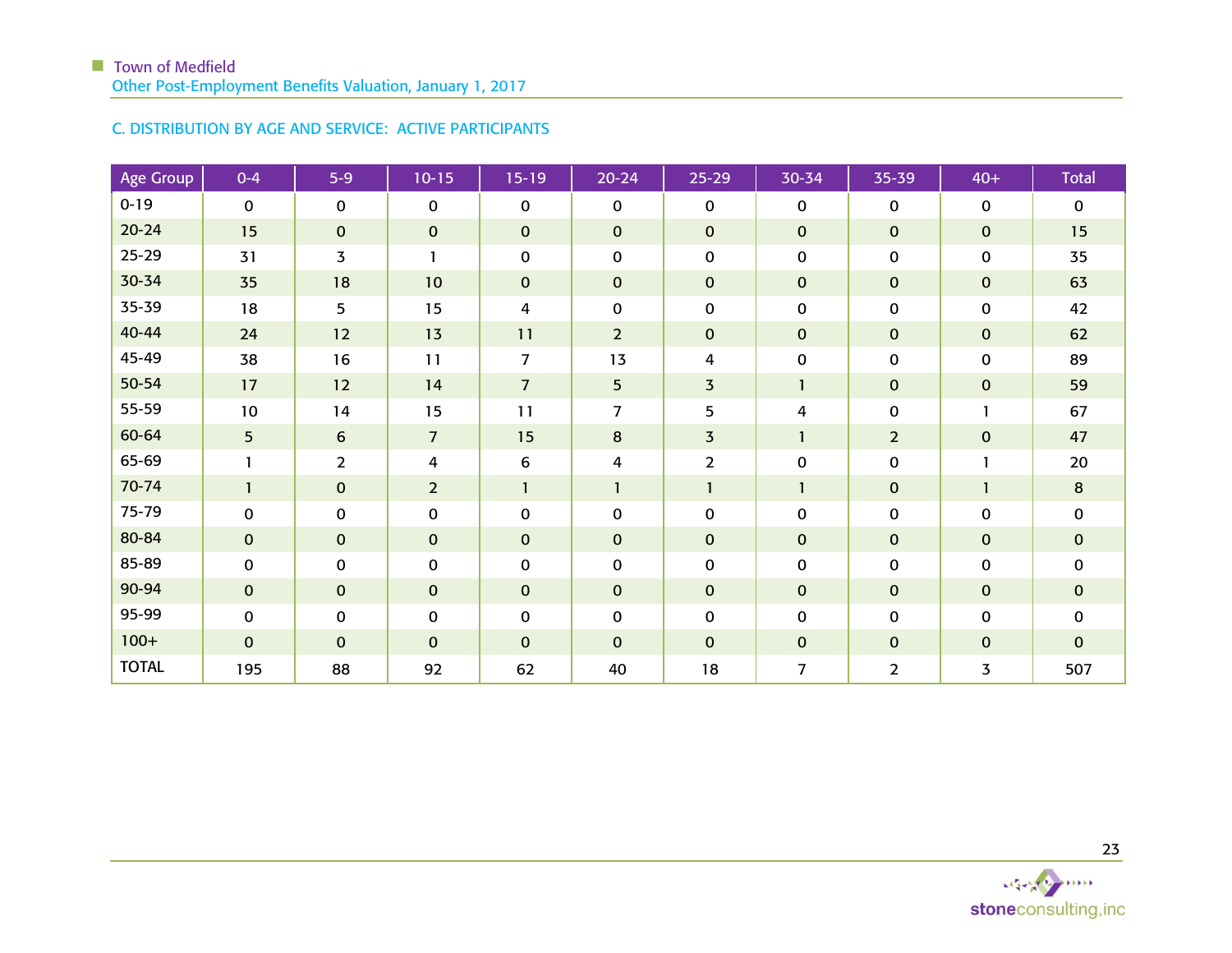# Summary of Results

| <b>Grand Total Actives</b>                            |            |
|-------------------------------------------------------|------------|
| Already in Medicare                                   | 0          |
| <b>Pre-Mandatory Medicare Coverage</b>                | 10         |
| <b>Post-Mandatory Medicare Coverage</b><br>۰.         | <u>497</u> |
| Total                                                 | 507        |
| <b>Retired, Disabled, Survivors and Beneficiaries</b> | 379        |
| <b>Terminated Vesteds</b>                             |            |

|                                             | At 4.75% discount |
|---------------------------------------------|-------------------|
| <b>Active Employees</b>                     | \$21,030,861      |
| <b>Current Retirees</b>                     | \$22,991,619      |
| <b>TOTAL</b>                                | \$44,022,480      |
| Funding to date as of January 1, 2017       | \$1,614,699       |
| UAAL as of January 1, 2017                  | \$42,407,781      |
| Normal (Service) Cost as of January 1, 2017 | \$1,820,031       |
| 22-yr amortization of UAAL                  | \$2,287,554       |
| TOTAL                                       | \$4,107,585       |

# Expected Claims

• Fiscal 2017 : \$1,407,525

# Schedule of Funding Progress Other Post-Employment Benefits (Dollars in Thousands)

| <b>Actuarial</b><br><b>Valuation</b><br><b>Date</b> | <b>Actuarial</b><br>Value of<br><b>Assets</b><br>$\sf(a)$ | <b>Actuarial Accrued</b><br>Liability (AAL)<br>[Projected Unit Credit]<br>(b) | <b>Unfunded</b><br><b>AAL</b><br>(UAAL)<br>$(b-a)$ | Funded<br>Ratio<br>(a/b) | Covered<br>Payroll<br>$\left(  c \right)$ | UAAL as a<br>Percentage of<br><b>Covered Payroll</b><br>$(b-a)/c)$ |
|-----------------------------------------------------|-----------------------------------------------------------|-------------------------------------------------------------------------------|----------------------------------------------------|--------------------------|-------------------------------------------|--------------------------------------------------------------------|
| 7/1/2008                                            | \$0                                                       | \$43,819                                                                      | \$43,819                                           | $0.00\%$                 | <b>NA</b>                                 | <b>NA</b>                                                          |
| 1/1/2011                                            | \$0                                                       | \$39,776                                                                      | \$39,776                                           | $0.00\%$                 | \$29,389                                  | 135%                                                               |
| 1/1/2013                                            | \$0                                                       | \$42,862                                                                      | \$42,862                                           | $0.00\%$                 | \$30,199                                  | 141.9%                                                             |
| 1/1/2015                                            | \$0                                                       | \$46,844                                                                      | \$46,844                                           | $0.00\%$                 | \$30,155                                  | 155.3%                                                             |
| 1/1/2017                                            | \$1,615                                                   | \$44,022                                                                      | \$42,408                                           | 3.67%                    | \$31,717                                  | 133.7%                                                             |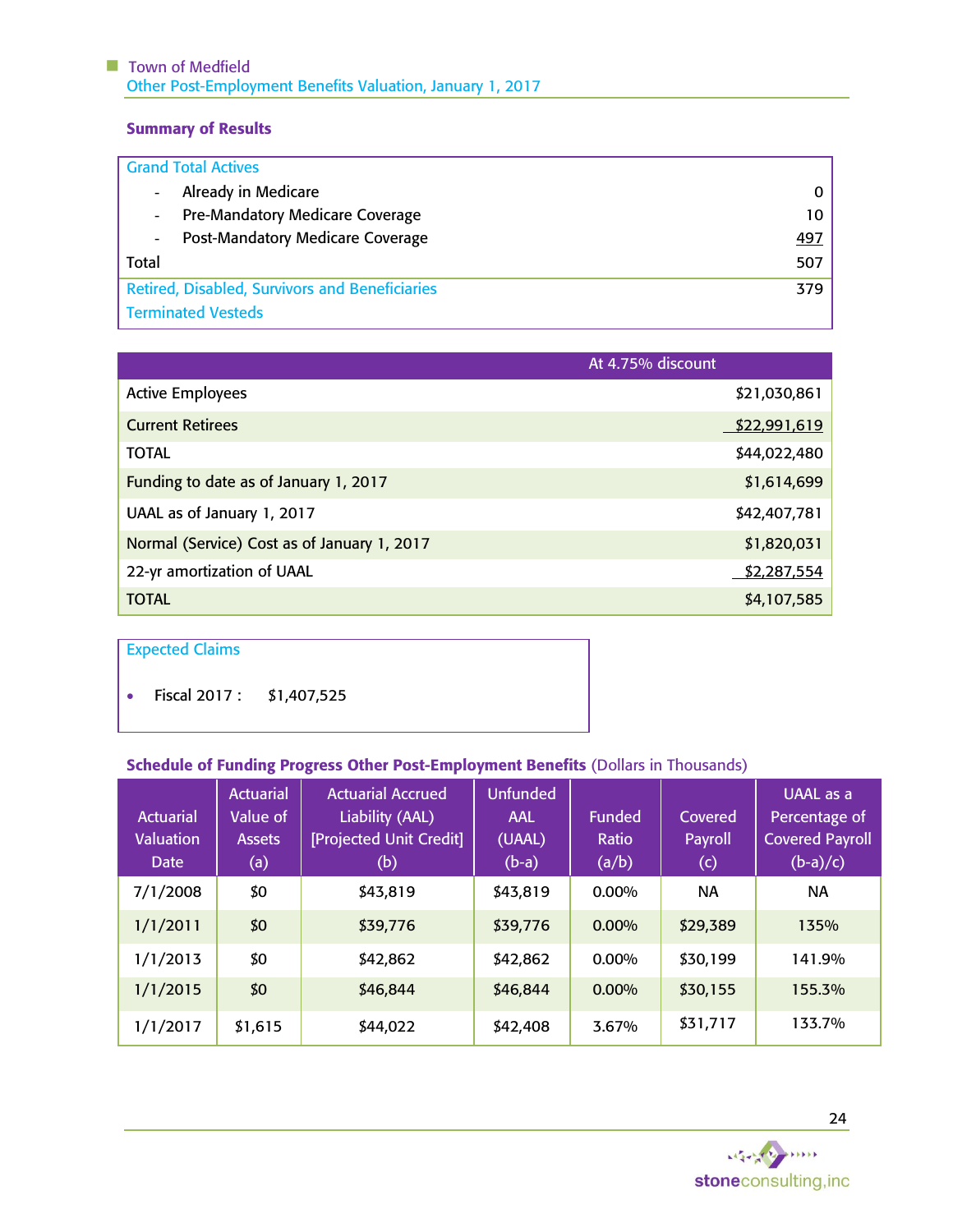# Results by Enterprise Fund

#### **Water**

|      |            |                    |          |            | Interest on      |                          |                  | Total                  | Change in  |            |
|------|------------|--------------------|----------|------------|------------------|--------------------------|------------------|------------------------|------------|------------|
| Year | <b>UAL</b> | <b>Normal Cost</b> | Amort.   | <b>ARC</b> | NOO <sup>1</sup> | ARC Adjust. <sup>1</sup> | <b>OPEB</b> Cost | Contribs. <sup>1</sup> | <b>NOO</b> | <b>NOO</b> |
| 2009 | \$344,319  | \$16,305           | \$12,719 | \$29,024   | <b>NA</b>        | <b>NA</b>                | \$29,024         | \$4,006                | \$25,018   | \$25,018   |
| 2010 | \$367,357  | \$16,998           | \$13,164 | \$30,163   | \$1,063          | \$953                    | \$30,273         | \$4,789                | \$25,484   | \$50,502   |
| 2011 | \$312,546  | \$14,327           | \$12,675 | \$27,002   | \$2,146          | \$1,015                  | \$28,134         | \$4,307                | \$23,827   | \$74,329   |
| 2012 | \$336,367  | \$14,936           | \$14,081 | \$29,017   | \$3,159          | \$2,114                  | \$30,062         | \$4,926                | \$25,136   | \$99,465   |
| 2013 | \$139,216  | \$9,884            | \$5,853  | \$15,737   | \$3,979          | \$4,182                  | \$15,534         | \$1,720                | \$13,815   | \$113,280  |
| 2014 | \$153,310  | \$10,280           | \$6,680  | \$16,960   | \$4,531          | \$4,936                  | \$16,555         | \$1,792                | \$14,763   | \$128,043  |
| 2015 | \$118,250  | \$5,857            | \$5,639  | \$11,495   | \$5,762          | \$6,106                  | \$11,152         | \$1,816                | \$9,336    | \$137,379  |
| 2016 | \$127,835  | \$6,120            | \$6,325  | \$12,445   | \$6,182          | \$6,797                  | \$11,830         | \$1,969                | \$9,861    | \$147,240  |
| 2017 | \$297,539  | \$11,668           | \$16,050 | \$27,717   | \$6,994          | \$7,942                  | \$26,769         | \$7,837                | \$18,932   | \$166,172  |

#### Sewer

|      |            | <b>Normal</b> |          |            | Interest on      | <b>ARC</b>           |                  | Total                  | Change in  |            |
|------|------------|---------------|----------|------------|------------------|----------------------|------------------|------------------------|------------|------------|
| Year | <b>UAL</b> | Cost          | Amort.   | <b>ARC</b> | NOO <sup>1</sup> | Adjust. <sup>1</sup> | <b>OPEB Cost</b> | Contribs. <sup>1</sup> | <b>NOO</b> | <b>NOO</b> |
| 2009 | \$249,623  | \$12,881      | \$9,221  | \$22,102   | <b>NA</b>        | <b>NA</b>            | \$22,102         | \$2,290                | \$19,811   | \$19,811   |
| 2010 | \$266,325  | \$13,428      | \$9,544  | \$22,972   | \$842            | \$754                | \$23,060         | \$2,738                | \$20,321   | \$40,133   |
| 2011 | \$226,588  | \$11,318      | \$9,189  | \$20,507   | \$1,706          | \$779                | \$21,433         | \$2,462                | \$18,971   | \$59,104   |
| 2012 | \$245,503  | \$11,799      | \$10,277 | \$22,077   | \$2,512          | \$2,397              | \$22,192         | \$2,816                | \$19,375   | \$78,479   |
| 2013 | \$584,910  | \$11,567      | \$24,590 | \$36,157   | \$3,139          | \$3,299              | \$35,997         | \$10,807               | \$25,190   | \$103,669  |
| 2014 | \$609,315  | \$12,030      | \$26,548 | \$38,577   | \$4,147          | \$4,517              | \$38,207         | \$11,262               | \$26,945   | \$130,615  |
| 2015 | \$598,351  | \$11,874      | \$28,533 | \$40,406   | \$5,878          | \$6,228              | \$40,055         | \$12,313               | \$27,743   | \$158,357  |
| 2016 | \$625,098  | \$12,408      | \$30,926 | \$43,334   | \$7,126          | \$7,835              | \$42,626         | \$13,355               | \$29,271   | \$187,628  |
| 2017 | \$479,904  | \$3,930       | \$25,887 | \$29,816   | \$8,912          | \$10,121             | \$28,608         | \$17,450               | \$11,158   | \$198,786  |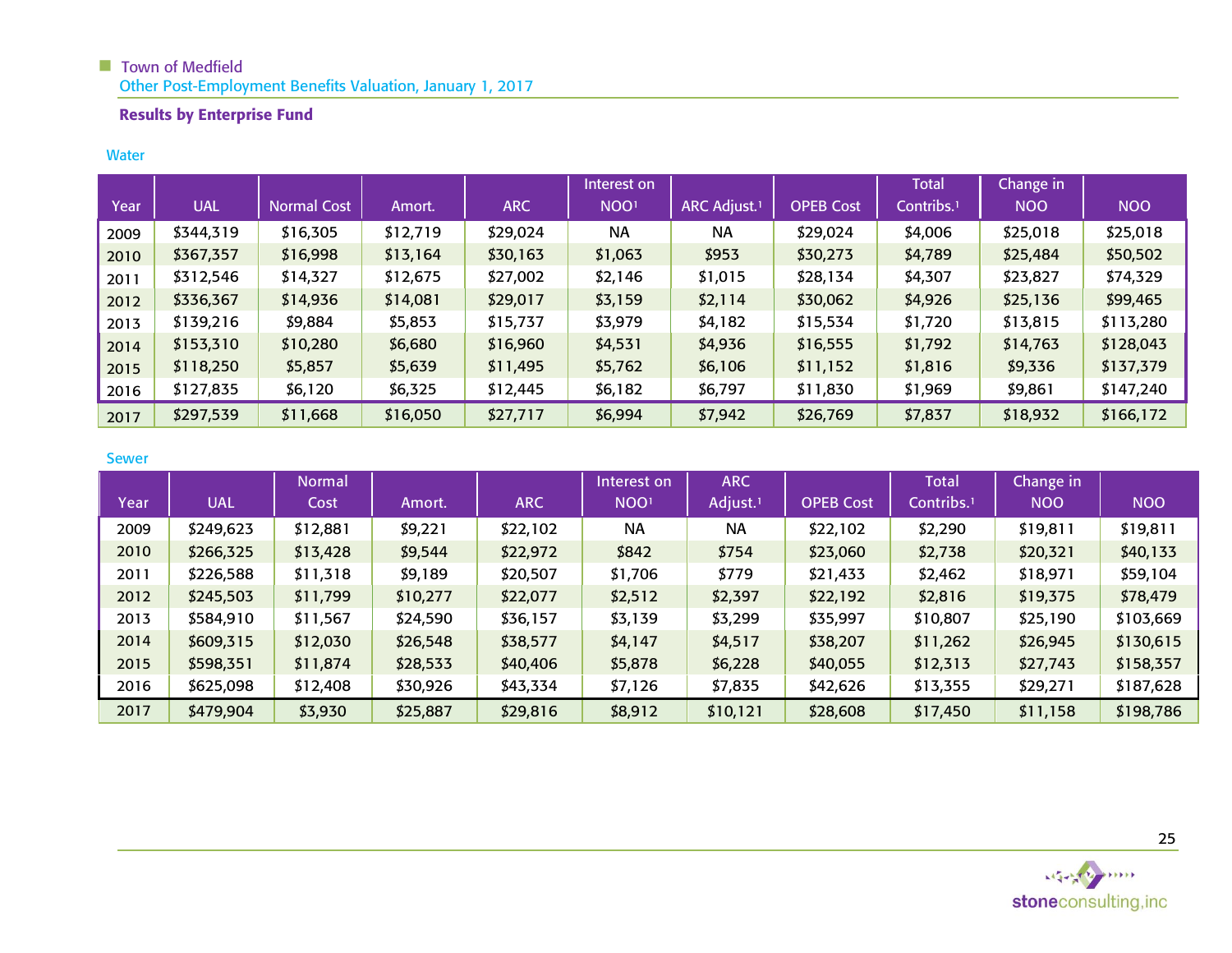# Results by Enterprise Fund (Continued)

# All Other

|      |              |                    |             |             | Interest on      |                          |                  | Total                  | Change in   |              |
|------|--------------|--------------------|-------------|-------------|------------------|--------------------------|------------------|------------------------|-------------|--------------|
| Year | <b>UAL</b>   | <b>Normal Cost</b> | Amort.      | <b>ARC</b>  | NOO <sup>1</sup> | ARC Adjust. <sup>1</sup> | <b>OPEB Cost</b> | Contribs. <sup>1</sup> | <b>NOO</b>  | <b>NOO</b>   |
| 2009 | \$43,225,517 | \$2,121,718        | \$1,596,758 | \$3,718,476 | <b>NA</b>        | <b>NA</b>                | \$3,718,476      | \$1,142,302            | \$2,576,174 | \$2,576,174  |
| 2010 | \$46,117,670 | \$2,211,891        | \$1,652,644 | \$3,864,535 | \$109,487        | \$98,104                 | \$3,875,919      | \$1,365,666            | \$2,510,253 | \$5,086,427  |
| 2011 | \$39,236,672 | \$1,864,303        | \$1,591,218 | \$3,455,521 | \$216,173        | \$208,158                | \$3,463,535      | \$1,228,098            | \$2,235,438 | \$7,321,865  |
| 2012 | \$41,593,843 | \$1,943,536        | \$1,741,246 | \$3,684,782 | \$311,179        | \$307,591                | \$3,688,371      | \$1,404,519            | \$2,283,851 | \$9,605,716  |
| 2013 | \$42,137,597 | \$1,675,659        | \$1,771,527 | \$3,447,186 | \$384,229        | \$403,839                | \$3,427,576      | \$1,437,657            | \$1,989,919 | \$11,595,635 |
| 2014 | \$44,099,658 | \$1,742,685        | \$1,921,424 | \$3,664,109 | \$463,825        | \$505,222                | \$3,622,712      | \$1,498,138            | \$2,124,574 | \$13,720,209 |
| 2015 | \$46,127,844 | \$1,429,476        | \$2,199,621 | \$3,629,097 | \$617,409        | \$654,253                | \$3,592,254      | \$1,634,616            | \$1,957,638 | \$15,677,847 |
| 2016 | \$48,026,409 | \$1,493,802        | \$2,376,064 | \$3,869,866 | \$705,503        | \$775,647                | \$3,799,722      | \$3,312,094            | \$487,628   | \$16,165,475 |
| 2017 | \$41,630,338 | \$1,804,434        | \$2,245,617 | \$4,050,051 | \$767,860        | \$871,996                | \$3,945,916      | \$1,827,889            | \$2,118,026 | \$18,283,501 |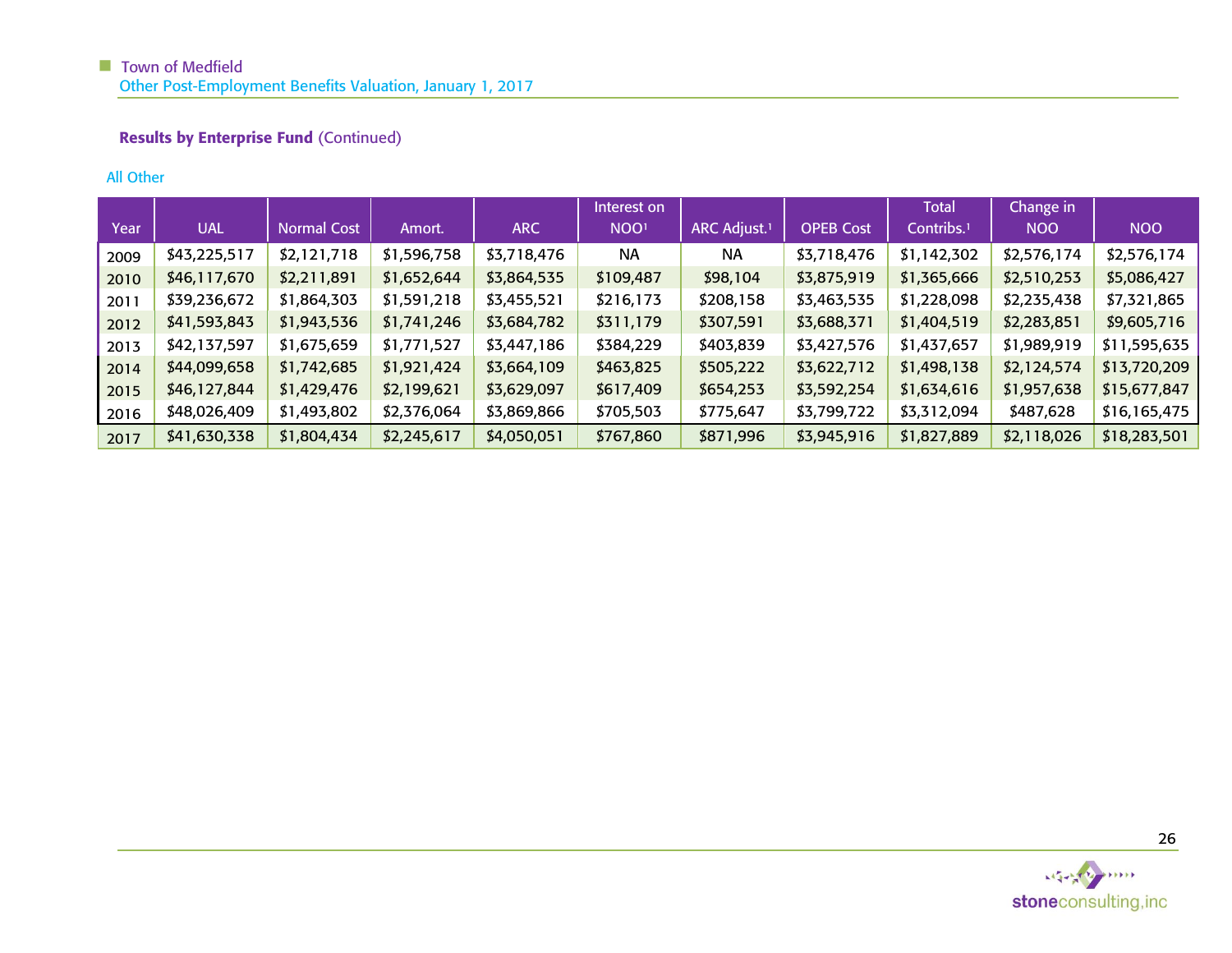## Funding Schedule

30 Years at 7.50% with a 30-Year closed amortization

| <b>Fiscal Year</b> | Normal Cost <sup>1</sup> | Amortization <sup>2</sup> | Contribution | <b>Year-End AAL</b> | <b>Projected Annual</b><br>Benefit Cost <sup>3</sup> |
|--------------------|--------------------------|---------------------------|--------------|---------------------|------------------------------------------------------|
| 2017               | \$971,698                | \$1,637,831               | \$2,609,529  | \$28,638,735        | \$1,407,525                                          |
| 2018               | \$1,044,575              | \$1,686,966               | \$2,731,542  | \$28,973,151        | \$1,465,907                                          |
| 2019               | \$1,122,919              | \$1,737,575               | \$2,860,494  | \$29,278,244        | \$1,613,077                                          |
| 2020               | \$1,207,137              | \$1,789,703               | \$2,996,840  | \$29,550,182        | \$1,757,082                                          |
| 2021               | \$1,297,673              | \$1,843,394               | \$3,141,066  | \$29,784,797        | \$1,886,560                                          |
| 2022               | \$1,394,998              | \$1,898,695               | \$3,293,694  | \$29,977,560        | \$1,984,794                                          |
| 2023               | \$1,499,623              | \$1,955,656               | \$3,455,279  | \$30,123,546        | \$2,048,866                                          |
| 2024               | \$1,612,095              | \$2,014,326               | \$3,626,421  | \$30,217,411        | \$2,131,696                                          |
| 2025               | \$1,733,002              | \$2,074,756               | \$3,807,758  | \$30,253,355        | \$2,251,366                                          |
| 2026               | \$1,862,977              | \$2,136,999               | \$3,999,975  | \$30,225,083        | \$2,298,407                                          |
| 2027               | \$2,002,700              | \$2,201,108               | \$4,203,809  | \$30,125,773        | \$2,384,806                                          |
| 2028               | \$2,152,903              | \$2,267,142               | \$4,420,044  | \$29,948,028        | \$2,473,368                                          |
| 2029               | \$2,314,370              | \$2,335,156               | \$4,649,526  | \$29,683,838        | \$2,480,089                                          |
| 2030               | \$2,487,948              | \$2,405,211               | \$4,893,159  | \$29,324,524        | \$2,553,353                                          |
| 2031               | \$2,674,544              | \$2,477,367               | \$5,151,911  | \$28,860,694        | \$2,681,236                                          |
| 2032               | \$2,875,135              | \$2,551,688               | \$5,426,823  | \$28,282,181        | \$2,730,504                                          |
| 2033               | \$3,090,770              | \$2,628,239               | \$5,719,009  | \$27,577,988        | \$2,728,498                                          |
| 2034               | \$3,322,578              | \$2,707,086               | \$6,029,664  | \$26,736,220        | \$2,826,134                                          |
| 2035               | \$3,571,771              | \$2,788,298               | \$6,360,070  | \$25,744,016        | \$2,750,895                                          |
| 2036               | \$3,839,654              | \$2,871,947               | \$6,711,602  | \$24,587,474        | \$2,681,866                                          |
| 2037               | \$4,127,628              | \$2,958,106               | \$7,085,734  | \$23,251,571        | \$2,717,798                                          |
| 2038               | \$4,437,201              | \$3,046,849               | \$7,484,049  | \$21,720,076        | \$2,764,951                                          |
| 2039               | \$4,769,991              | \$3,138,254               | \$7,908,245  | \$19,975,459        | \$2,717,951                                          |
| 2040               | \$5,127,740              | \$3,232,402               | \$8,360,142  | \$17,998,786        | \$2,738,912                                          |
| 2041               | \$5,512,320              | \$3,329,374               | \$8,841,694  | \$15,769,618        | \$2,669,605                                          |
| 2042               | \$5,925,744              | \$3,429,255               | \$9,355,000  | \$13,265,890        | \$2,608,702                                          |
| 2043               | \$6,370,175              | \$3,532,133               | \$9,902,308  | \$10,463,788        | \$2,511,436                                          |
| 2044               | \$6,847,938              | \$3,638,097               | \$10,486,035 | \$7,337,618         | \$2,516,064                                          |
| 2045               | \$7,361,534              | \$3,747,240               | \$11,108,774 | \$3,859,657         | \$2,439,891                                          |
| 2046               | \$7,913,649              | \$3,859,657               | \$11,773,306 | (50)                | \$2,368,734                                          |

<sup>1</sup>Assumes 7.50% annual increase in normal cost and a static group of actives

<sup>2</sup>Asssumes 3.00% annual increase in the closed amortization payment

 The Pay-As-You-Go amount is for the current group of actives and retirees and is shown for the calendar year. It does not include any future hires. It is not directly comparable to the funding contribution but it included for illustrative purposes only. It does illustrate in the short-term, the estimated amount of claims costs for retirees. However, the retiree amount is expected to grow as new employees retire or become disabled.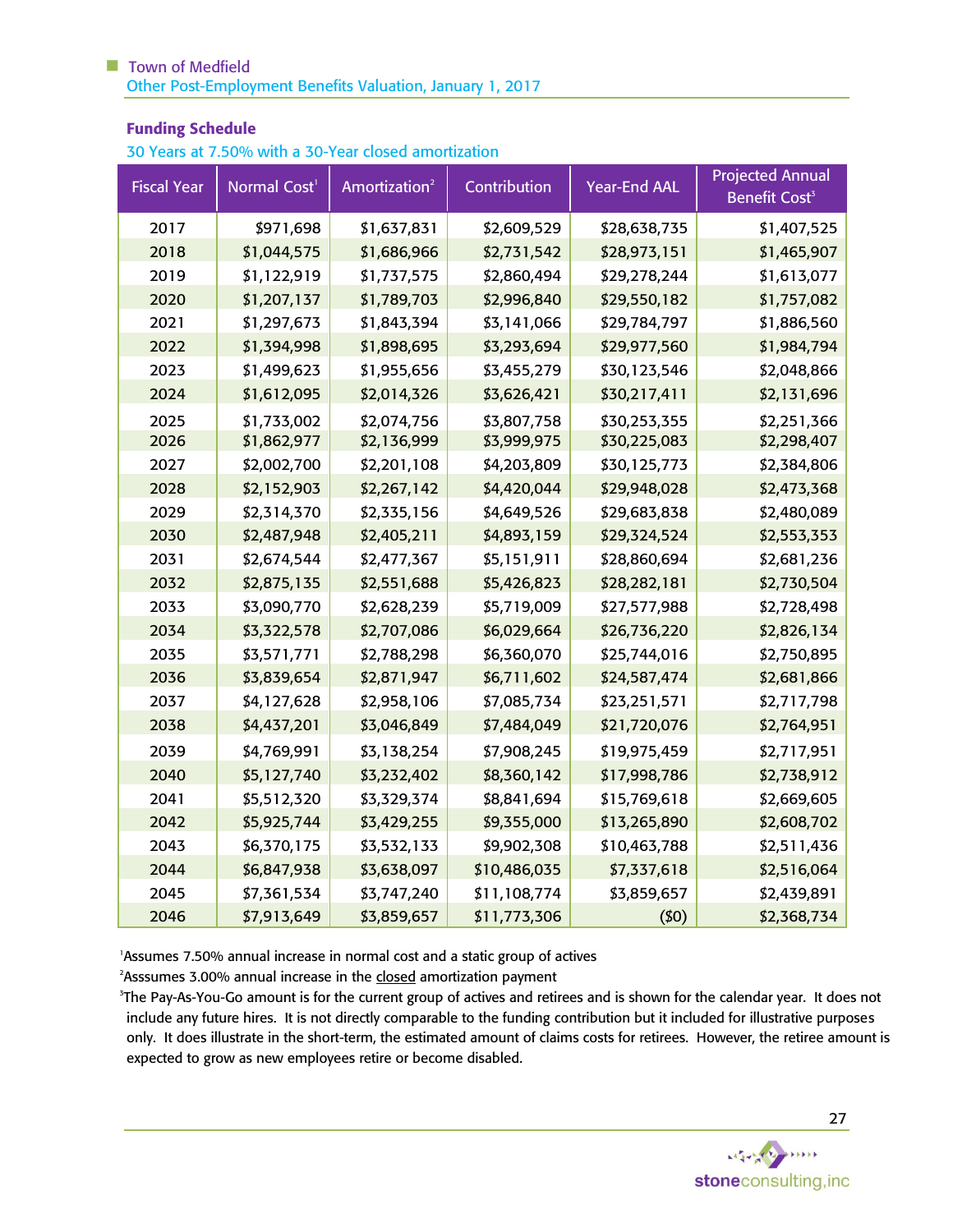## Sensitivity Analysis

The results of any actuarial valuation are sensitive to the assumptions used. That is, a change in an actuarial assumption will produce a change in the actuarial accrued liability and/or normal cost each year of the valuation. To illustrate this sensitivity, we performed valuations in which we changed two different inputs: the trend rate and the discount rate.

## TREND RATE SENSITIVITY

For postretirement medical plans in particular, the calculated actuarial values are highly sensitive to the assumed rate of health care cost trend. This is due to the compounding effect of the annual trend rates assumed for medical costs, as opposed to pension valuations where benefit levels typically remain fixed.

The following table illustrates the effect on our valuation results of a 1% increase or decrease in the assumed rates of health care cost trend in each year. The base scenario uses the unfunded discount rate of 4.75%.

|                                                                 | As Reported<br>$(4.75\%)$ | +1% Each Year | -1% Each Year |
|-----------------------------------------------------------------|---------------------------|---------------|---------------|
| Liability for:                                                  |                           |               |               |
| <b>Current Actives (Future Retirees)</b><br>٠                   | \$21,030,861              | \$26,171,601  | \$17,175,719  |
| <b>Current Retirees, Beneficiaries,</b><br>l a<br>and Survivors | \$22,991,619              | \$25,551,149  | \$20,813,205  |
| <b>Total AAL</b>                                                | \$44,022,480              | \$51,722,750  | \$37,988,924  |
| <b>Normal Cost</b>                                              | \$1,820,031               | \$2,362,998   | \$1,427,734   |
| <b>Annual Required Contribution</b><br>for Fiscal Year 2017:    | \$4,107,585               | \$5,065,919   | \$3,389,827   |

# Health Care Cost Trend Rates

The cumulative effect of a 1% increase in health care cost trend increases the AAL by approximately 17%, the normal cost by 30%, and the ARC by 23%. A 1% decrease in trend would decrease the AAL by 14%, the normal cost by 22% and the ARC by 17%.

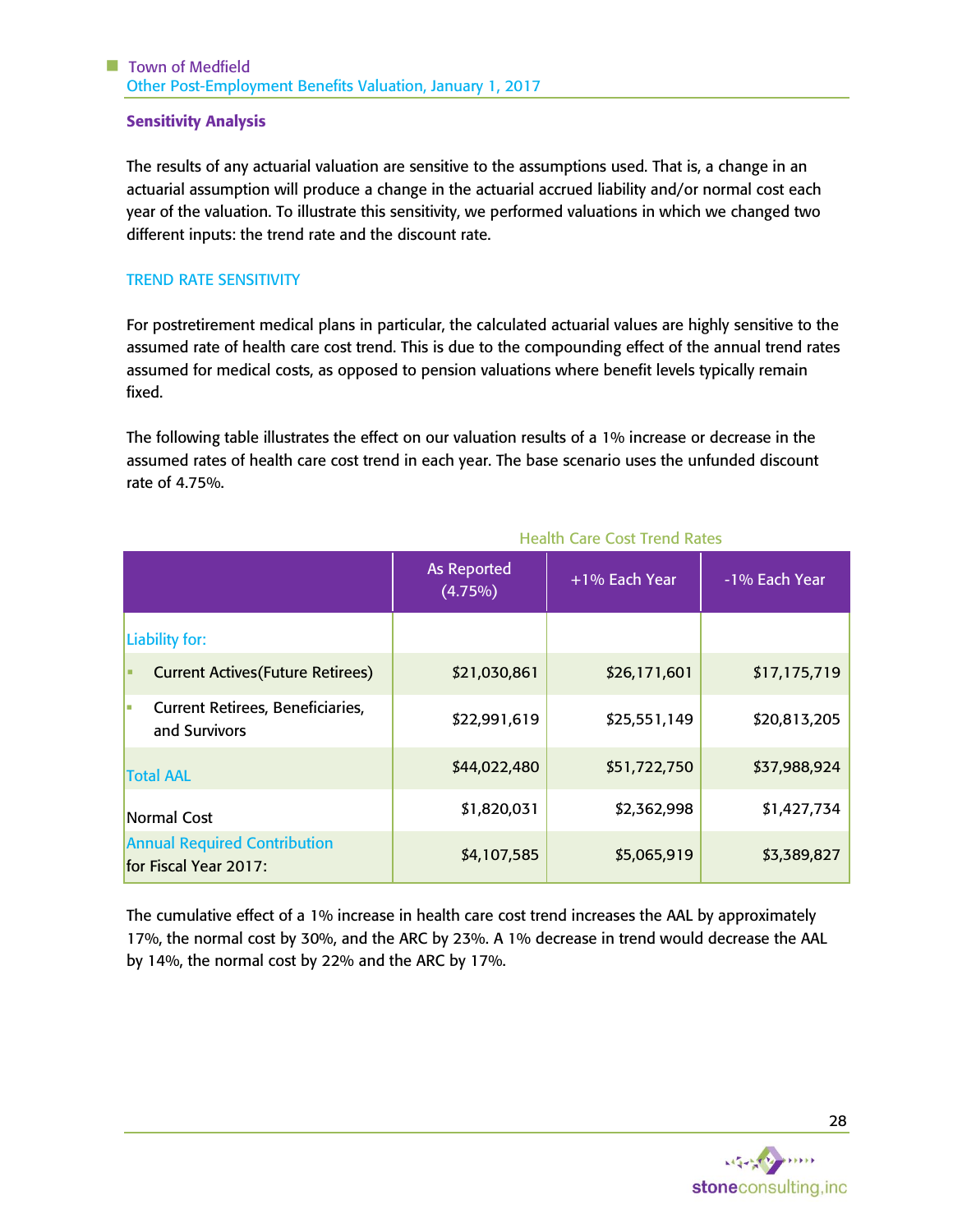There is the likelihood – based on historical experience – of significant deviations from the smooth rates of health care cost increase typically projected in any actuarial valuation. Therefore, emerging experience under the plan is likely to differ from the assumptions made as of any valuation date. This will produce actuarial gains and losses each year, even if the underlying assumptions remain reasonable for the future. Amortization of gains and losses will affect the updated funding schedule calculated at any point in the future.

## DISCOUNT RATE SENSITIVITY

We also examined the sensitivity of the various key numbers to changes in the discount rate. For this testing, we varied the discount rate by 0.50%, or in other words, we used rates of 4.25% and 5.25%. The following table shows the results we obtained:

|                                                               |                                  | <b>Discount Rates</b>            |                          |
|---------------------------------------------------------------|----------------------------------|----------------------------------|--------------------------|
|                                                               | <b>As Reported</b><br>$(4.75\%)$ | <b>Minus 0.50%</b><br>$(4.25\%)$ | Plus 0.50%<br>$(5.25\%)$ |
| Liability for:                                                |                                  |                                  |                          |
| <b>Current Actives (Future Retirees)</b><br>ш                 | \$21,030,861                     | \$23,484,741                     | \$18,928,549             |
| Current Retirees, Beneficiaries, and<br>ш<br><b>Survivors</b> | \$22,991,619                     | \$24,323,503                     | \$21,775,334             |
| <b>Total AAL</b>                                              | \$44,022,480                     | \$47,808,244                     | \$40,703,883             |
| Normal Cost                                                   | \$1,820,031                      | \$2,075,753                      | \$1,604,996              |
| <b>Annual Required Contribution</b><br>for Fiscal Year 2017:  | \$4,107,585                      | \$4,452,021                      | \$3,813,517              |

Thus, the cumulative effect of a 0.50% decrease in the discount rate is to increase the AAL by approximately 9%, the normal cost by 14%, and the ARC by 8%. A 0.50% increase in the discount rate would decrease the AAL by 8%, the normal cost by 12% and the ARC by 7%. It is prudent, and GASB Statement No. 45 requires, an updated actuarial valuation be performed periodically. For an entity of Medfield's size, a new valuation will be required at least every two years.

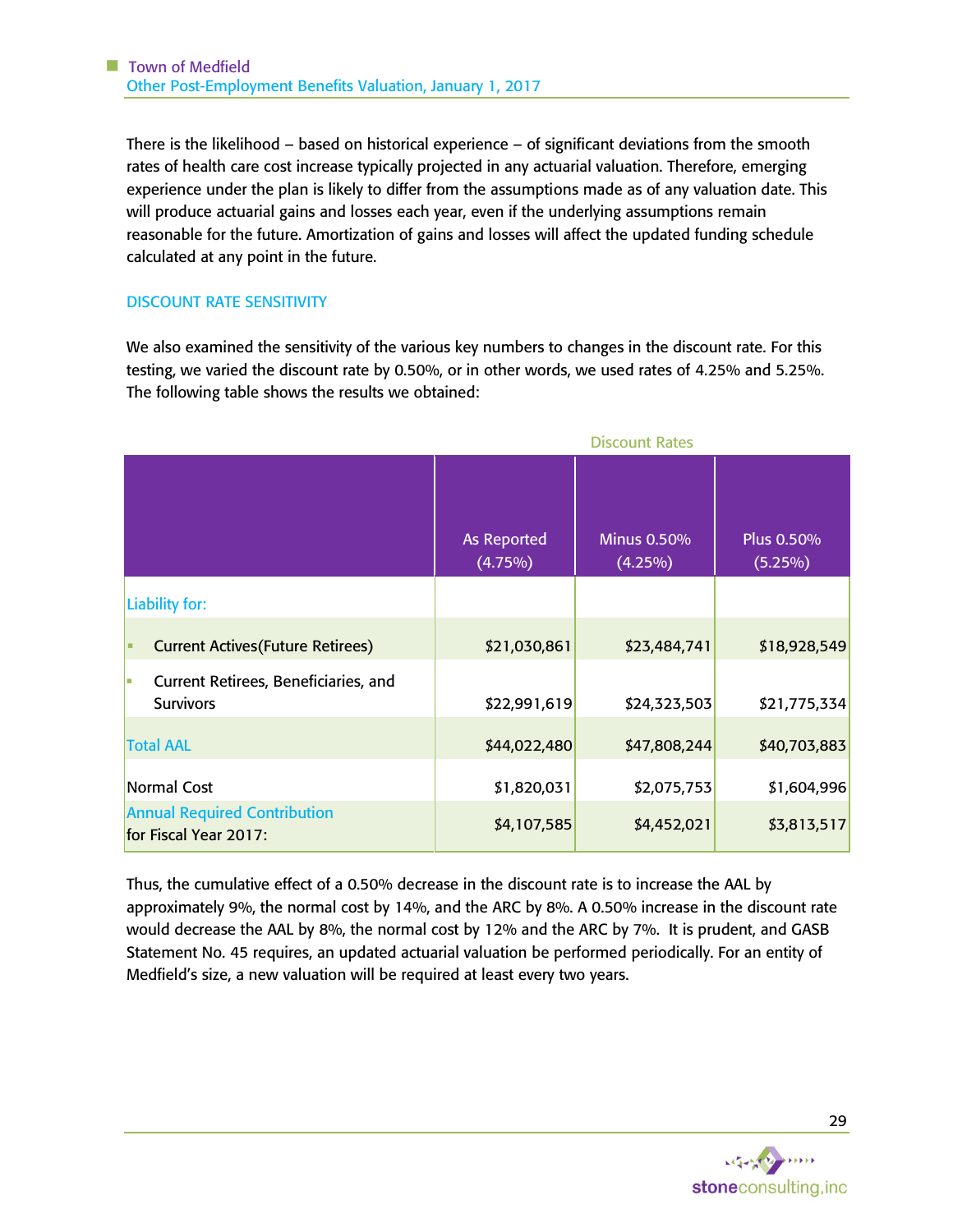#### Actuarial Methods and Assumptions

### ACTUARIAL METHODS

#### Actuarial Cost Method

Costs are attributed between past and future service using the Projected Unit Credit cost method. For attribution purposes, benefits are assumed to accrue over all employee service until decrement.

#### Interest Rate / Discount Rate

4.75% per year discount rate for the partially funded program. The assets are expected to return 7.50% annually net of investment expenses.

## Amortization Method

Open 22-year amortization (remainder of initial thirty-year amortization). Uses level percentage of payroll (using a 3.00% annual rate of increase).

#### Asset Valuation Method

Not applicable, since there are no assets at the valuation date.

ACTUARIAL ASSUMPTIONS

#### Valuation Date

January 1, 2017

#### **Mortality**

- Actives: The RP-2000 Mortality Tables (Sex-distinct) for Employees projected using generational mortality and scale BB.
- Retirees: The RP-2000 Mortality Tables (Sex-distinct) for Healthy Annuitants projected using generational mortality and scale BB.
- Disabled: The RP-2000 Mortality Tables (Sex-distinct) for Healthy Annuitants projected using generational mortality and scale BB. Set forward 2 years

No additional mortality projection is assumed other than as described above.

#### Medicare Eligibility

- Employees: 100% if hired March 31, 1986 or after; 85% if hired pre-March 31, 1986
- Spouses: 100%

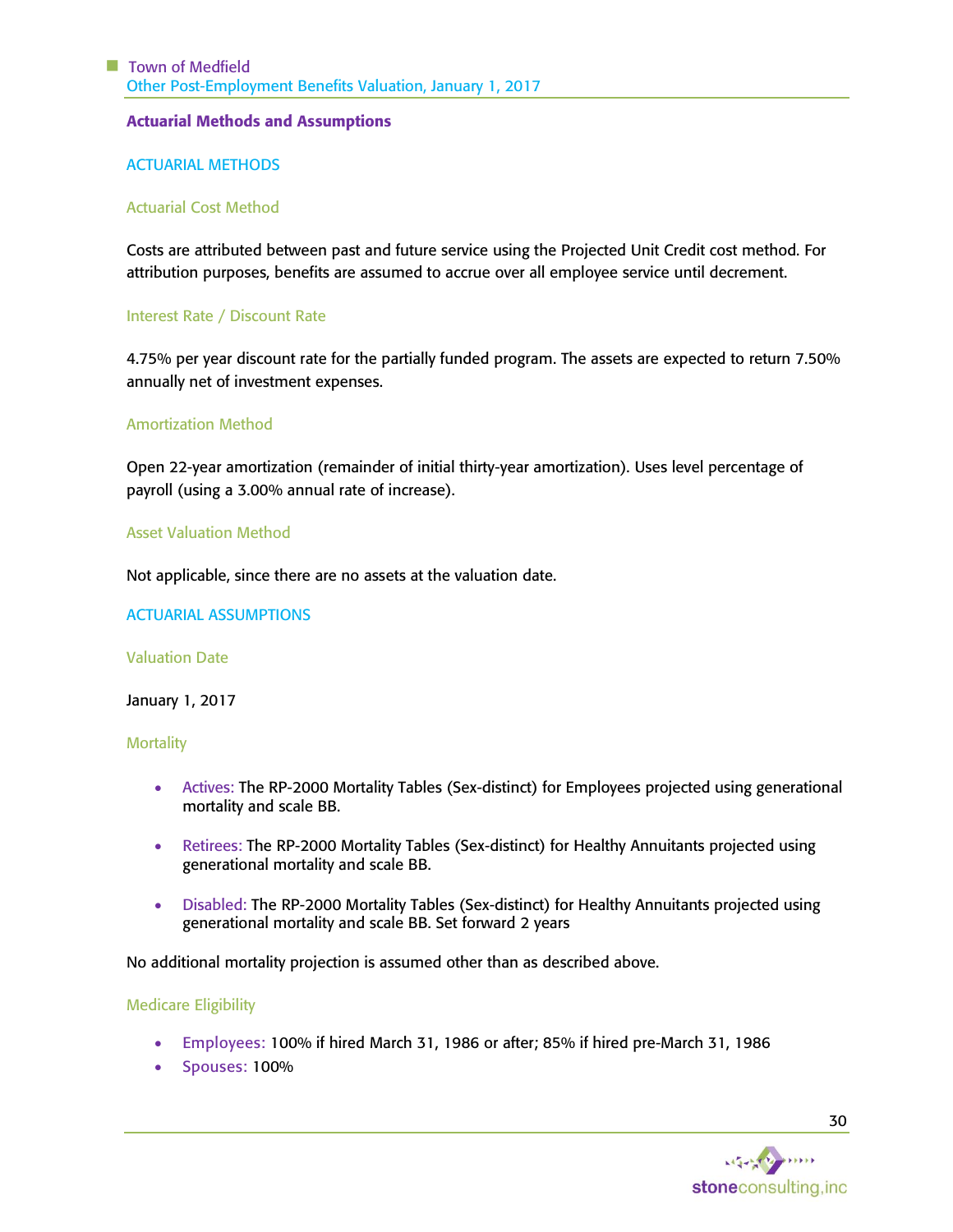# Withdrawal Prior to Retirement, Non-Teachers

Based on years of service. Same for both pre and post-April 1, 2012 hires.

| Years of Service | Groups 1,2 | Group 4 |
|------------------|------------|---------|
| 0                | 15.00%     | 1.50%   |
| $\mathbf{1}$     | 12.00%     | 1.50%   |
| $\overline{2}$   | 10.00%     | 1.50%   |
| $\overline{3}$   | 9.00%      | 1.50%   |
| 4                | 8.00%      | 1.50%   |
| 5                | 7.60%      | 1.50%   |
| 6                | 7.50%      | 1.50%   |
| 7                | 6.70%      | 1.50%   |
| 8                | 6.30%      | 1.50%   |
| 9                | 5.90%      | 1.50%   |
| 10               | 5.40%      | 1.50%   |
| 11               | 5.00%      | 0.00%   |
| 12               | 4.60%      | 0.00%   |
| 13               | 4.10%      | 0.00%   |
| 14               | 3.70%      | 0.00%   |
| 15               | 3.30%      | 0.00%   |
| 16               | 2.00%      | 0.00%   |
| 17               | 2.00%      | 0.00%   |
| 18               | 2.00%      | 0.00%   |
| 19               | 2.00%      | 0.00%   |
| 20               | 2.00%      | 0.00%   |
| 21               | 1.00%      | 0.00%   |
| 22               | 1.00%      | 0.00%   |
| 23               | 1.00%      | 0.00%   |
| 24               | 1.00%      | 0.00%   |
| 25               | 1.00%      | 0.00%   |
| 26               | 1.00%      | 0.00%   |
| 27               | 1.00%      | 0.00%   |
| 28               | 1.00%      | 0.00%   |
| 29               | 1.00%      | 0.00%   |
| $30+$            | 0.00%      | 0.00%   |

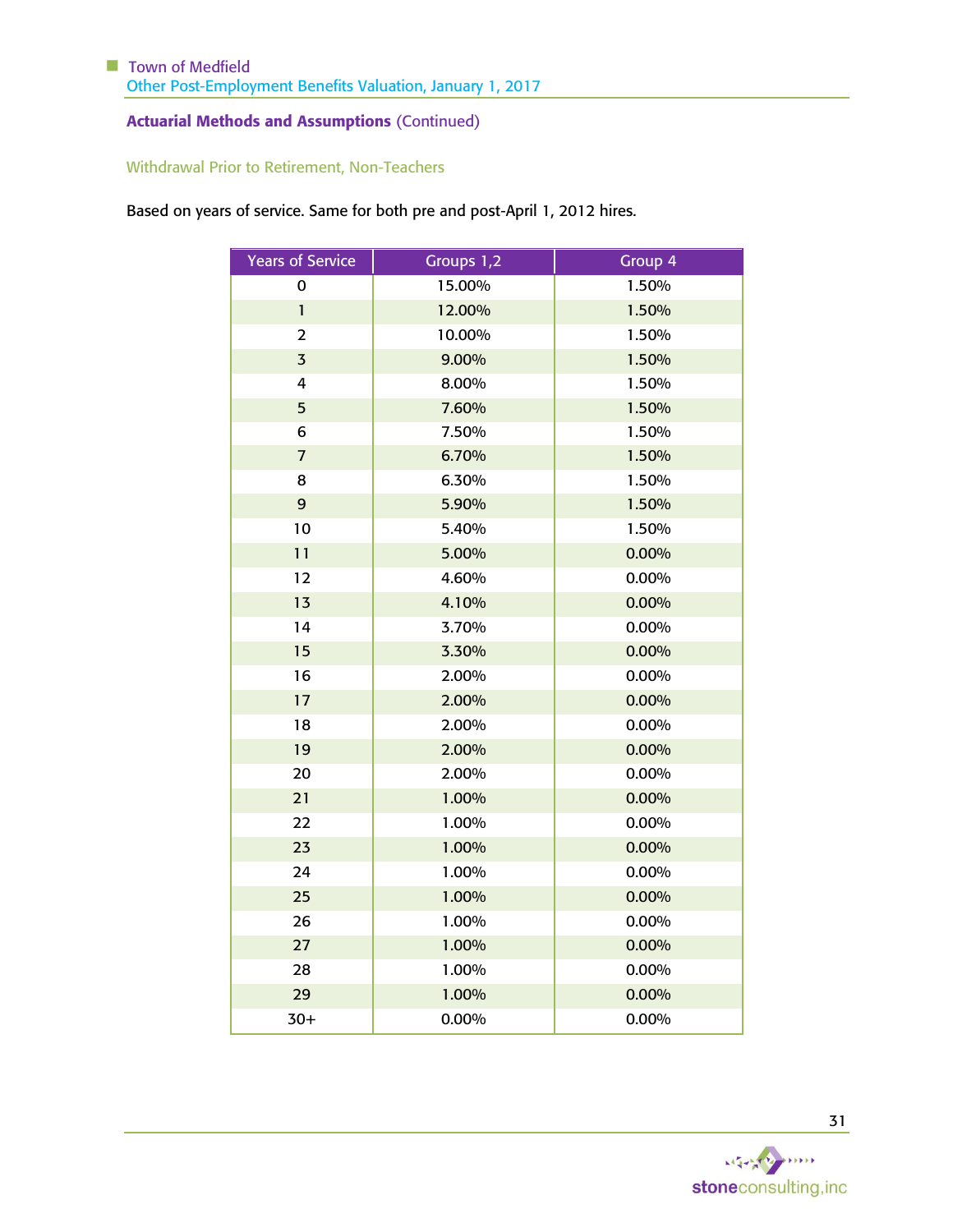### Withdrawal Prior to Retirement, Teachers

Same for both pre and post-April 1, 2012 hires.

|                        | <b>Service</b> |          |       |       |  |
|------------------------|----------------|----------|-------|-------|--|
|                        | Age            | $\bf{0}$ | 5     | 10    |  |
| <b>Male Teachers</b>   | 25             | 12.00%   | 4.50% | 1.00% |  |
|                        | 35             | 11.00    | 5.00  | 1.50  |  |
|                        | 45             | 9.50     | 5.00  | 2.00  |  |
|                        | 55             | 7.50     | 4.50  | 2.50  |  |
|                        |                |          |       |       |  |
| <b>Female Teachers</b> | 25             | 10.00%   | 9.00% | 5.00% |  |
|                        | 35             | 12.00    | 8.40  | 4.10  |  |
|                        | 45             | 8.90     | 4.70  | 2.40  |  |
|                        | 55             | 8.00     | 3.20  | 2.00  |  |

#### Disability Prior to Retirement

The rates shown at the following sample ages illustrate the assumption regarding the incidence of disability. Disability is assumed to be 55% ordinary and 45% accidental for Group 1 and 10% ordinary and 90% accidental for Group 4 and 55% ordinary and 45% accidental for Teachers.

#### Rate of Disability

| Age | Groups 1 and 2 | Group 4 | <b>Teachers</b> |
|-----|----------------|---------|-----------------|
| 20  | 0.01%          | 0.10%   | 0.004%          |
| 25  | 0.02%          | 0.20%   | 0.005%          |
| 30  | 0.03%          | 0.30%   | 0.006%          |
| 35  | 0.06%          | 0.30%   | 0.006%          |
| 40  | 0.10%          | 0.30%   | 0.010%          |
| 45  | 0.15%          | 1.00%   | 0.030%          |
| 50  | 0.19%          | 1.25%   | 0.050%          |
| 55  | 0.24%          | 1.20%   | 0.080%          |
| 60  | 0.28%          | 0.85%   | 0.100%          |

Eligibility for Vested Post-Retirement Medical Benefits upon Withdrawal

10 years of Service; assumed that individuals who withdraw prior to age 40 will elect a return of pension contributions and therefore be ineligible for retiree medical coverage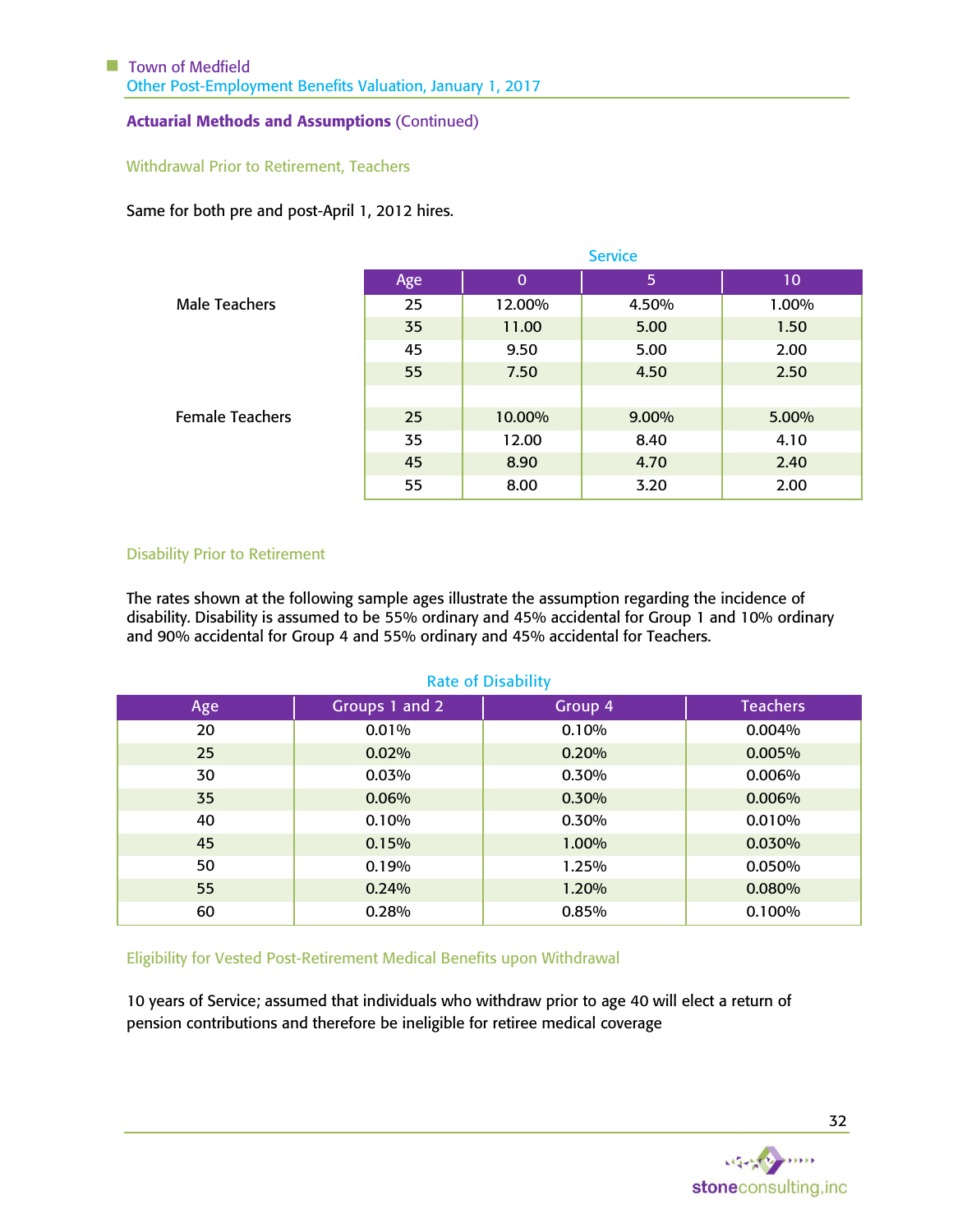# Rates of Retirement, Non-Teachers

Based on gender, group, and hire date.

|     |                               | Hired Pre-April 2, 2012  |           | Hired Post-April 1, 2012      |                              |                          |  |
|-----|-------------------------------|--------------------------|-----------|-------------------------------|------------------------------|--------------------------|--|
| Age | Groups 1 and 2<br><b>Male</b> | Groups 1 and 2<br>Female | Group 4   | Groups 1 and 2<br><b>Male</b> | Groups 1 and 2<br>Female     | Group 4                  |  |
| 50  | 1.00%                         | 1.50%                    | 2.00%     |                               |                              | $\overline{\phantom{a}}$ |  |
| 51  | 1.00%                         | 1.50%                    | 2.00%     |                               |                              |                          |  |
| 52  | 1.00%                         | 2.00%                    | 2.00%     | $\overline{\phantom{0}}$      | $\overline{a}$               |                          |  |
| 53  | 1.00%                         | 2.50%                    | 5.00%     | -                             |                              |                          |  |
| 54  | 2.00%                         | 2.50%                    | 7.50%     | -                             | $\qquad \qquad \blacksquare$ | $\overline{\phantom{a}}$ |  |
| 55  | 2.00%                         | 5.50%                    | 15.00%    | -                             | $\overline{\phantom{a}}$     | 25.00%                   |  |
| 56  | 2.50%                         | 6.50%                    | 10.00%    | $\overline{\phantom{0}}$      | $\qquad \qquad \blacksquare$ | 15.00%                   |  |
| 57  | 2.50%                         | 6.50%                    | 10.00%    | -                             |                              | 20.00%                   |  |
| 58  | 5.00%                         | 6.50%                    | 10.00%    |                               |                              | 10.00%                   |  |
| 59  | 6.50%                         | 6.50%                    | 15.00%    |                               |                              | 15.00%                   |  |
| 60  | 12.00%                        | 5.00%                    | 20.00%    | 30.00%                        | 30.00%                       | 20.00%                   |  |
| 61  | 20.00%                        | 13.00%                   | 20.00%    | 20.00%                        | 10.00%                       | 20.00%                   |  |
| 62  | 30.00%                        | 15.00%                   | 25.00%    | 15.00%                        | 12.00%                       | 25.00%                   |  |
| 63  | 25.00%                        | 12.50%                   | 25.00%    | 25.00%                        | 10.00%                       | 25.00%                   |  |
| 64  | 22.00%                        | 18.00%                   | 30.00%    | 20.00%                        | 15.00%                       | 30.00%                   |  |
| 65  | 40.00%                        | 15.00%                   | 100.00%   | 25.00%                        | 13.00%                       | 100.00%                  |  |
| 66  | 25.00%                        | 20.00%                   | <b>NA</b> | 20.00%                        | 18.00%                       | <b>NA</b>                |  |
| 67  | 25.00%                        | 20.00%                   | <b>NA</b> | 50.00%                        | 40.00%                       | <b>NA</b>                |  |
| 68  | 30.00%                        | 25.00%                   | <b>NA</b> | 30.00%                        | 25.00%                       | <b>NA</b>                |  |
| 69  | 30.00%                        | 20.00%                   | <b>NA</b> | 30.00%                        | 25.00%                       | <b>NA</b>                |  |
| 70  | 100.00%                       | 100.00%                  | <b>NA</b> | 100.00%                       | 100.00%                      | <b>NA</b>                |  |

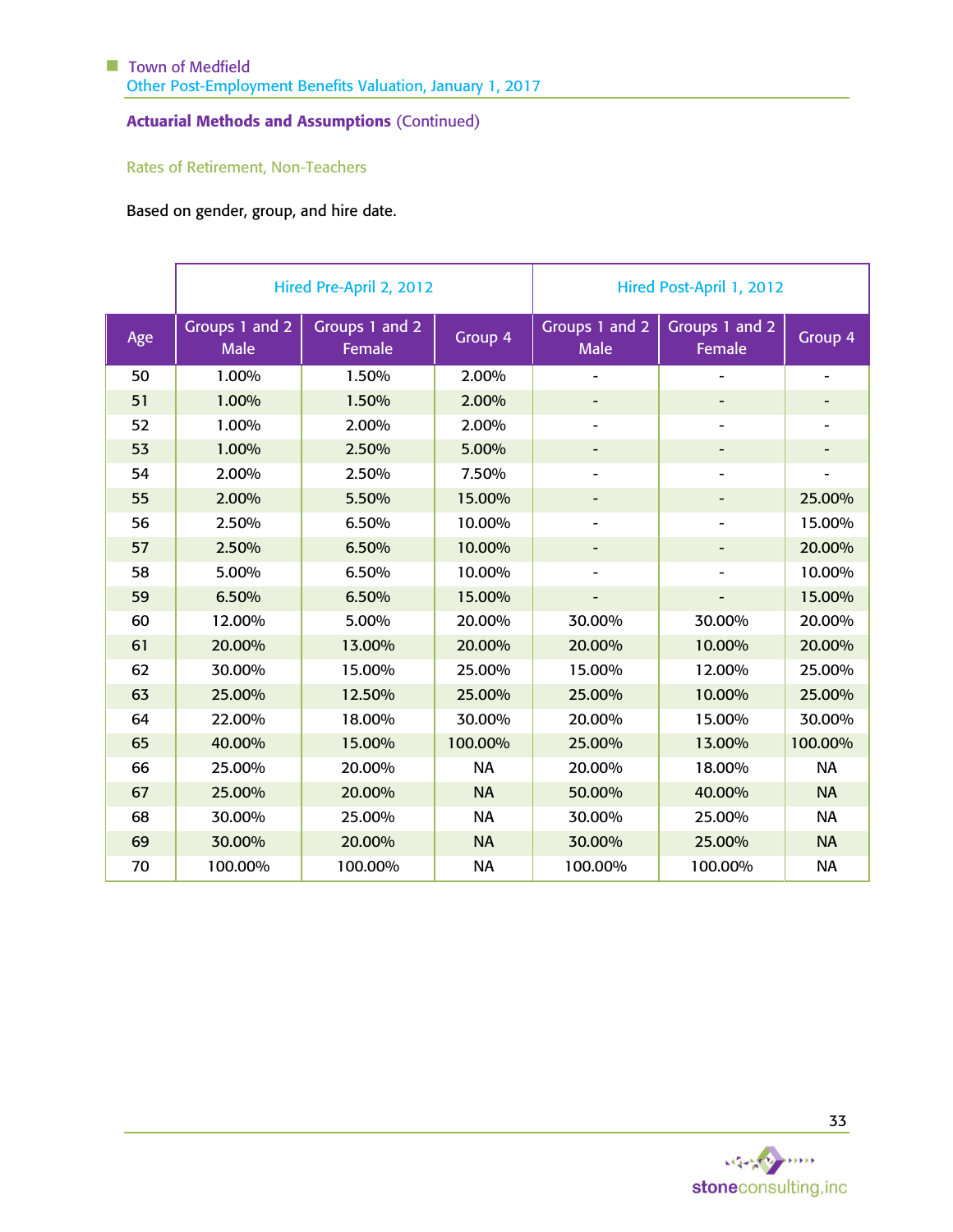# Rates of Retirement, Teachers

Based on gender, years of service, and hire date.

|     | Hired Pre-April 2, 2102 |                         |                |                          | Hired Post-April 1, 2012 |                        |     |                         |                          |             |                        |             |
|-----|-------------------------|-------------------------|----------------|--------------------------|--------------------------|------------------------|-----|-------------------------|--------------------------|-------------|------------------------|-------------|
|     |                         | $<$ 20 years<br>service |                | $20-29$ years<br>service |                          | $>29$ years<br>service |     | $<$ 20 years<br>service | $20-29$ years<br>service |             | $>29$ years<br>service |             |
| Age | M                       | F                       | M              | F                        | M                        | F                      | M   | F                       | M                        | F           | M                      | F           |
| 50  | N/A                     | N/A                     | 1%             | 1.5%                     | 2%                       | 2%                     | N/A | N/A                     | N/A                      | N/A         | N/A                    | N/A         |
| 51  | N/A                     | N/A                     | $\mathbf{1}$   | 1.5                      | $\overline{2}$           | $\overline{2}$         | N/A | N/A                     | N/A                      | N/A         | N/A                    | N/A         |
| 52  | N/A                     | N/A                     | 1              | 1.5                      | $\overline{2}$           | $\overline{2}$         | N/A | N/A                     | N/A                      | N/A         | N/A                    | N/A         |
| 53  | N/A                     | N/A                     | $\mathbf{1}$   | 1.5                      | $\overline{2}$           | $\overline{2}$         | N/A | N/A                     | N/A                      | N/A         | N/A                    | N/A         |
| 54  | N/A                     | N/A                     | 1              | 1.5                      | $\overline{2}$           | $\overline{2}$         | N/A | N/A                     | N/A                      | N/A         | N/A                    | N/A         |
| 55  | 3%                      | 2%                      | $\overline{3}$ | $\overline{3}$           | $6\phantom{1}6$          | $6\phantom{1}6$        | 3%  | 0%                      | 0%                       | 0%          | 0%                     | 0%          |
| 56  | 8                       | $\overline{2}$          | 5              | 3                        | 20                       | 15                     | 8   | 0                       | 0                        | 0           | 0                      | 0           |
| 57  | 15                      | $\bf 8$                 | 8              | $\overline{7}$           | 35                       | 30                     | 15  | $\mathbf 0$             | $\mathbf 0$              | $\mathbf 0$ | $\mathbf 0$            | $\mathbf 0$ |
| 58  | 15                      | 10                      | 10             | $\overline{7}$           | 50                       | 35                     | 15  | $\mathbf 0$             | $\pmb{0}$                | $\pmb{0}$   | $\pmb{0}$              | $\pmb{0}$   |
| 59  | 20                      | 15                      | 20             | 11                       | 50                       | 35                     | 20  | $\mathbf 0$             | $\mathbf 0$              | $\mathbf 0$ | $\mathbf 0$            | $\mathbf 0$ |
| 60  | 15                      | 20                      | 20             | 16                       | 50                       | 35                     | 25  | 25                      | 35                       | 23          | 45                     | 45          |
| 61  | 30                      | 20                      | 25             | 20                       | 50                       | 35                     | 35  | 30                      | 35                       | 30          | 45                     | 45          |
| 62  | 20                      | 25                      | 30             | 30                       | 40                       | 40                     | 30  | 25                      | 30                       | 25          | 45                     | 45          |
| 63  | 30                      | 24                      | 30             | 30                       | 40                       | 30                     | 35  | 25                      | 30                       | 25          | 45                     | 45          |
| 64  | 40                      | 20                      | 30             | 30                       | 40                       | 35                     | 40  | 30                      | 35                       | 30          | 45                     | 45          |
| 65  | 40                      | 30                      | 40             | 30                       | 50                       | 35                     | 40  | 30                      | 35                       | 30          | 45                     | 45          |
| 66  | 40                      | 30                      | 30             | 30                       | 50                       | 35                     | 40  | 30                      | 40                       | 30          | 45                     | 45          |
| 67  | 40                      | 30                      | 30             | 30                       | 50                       | 30                     | 50  | 35                      | 45                       | 35          | 55                     | 45          |
| 68  | 40                      | 30                      | 30             | 30                       | 50                       | 30                     | 50  | 35                      | 45                       | 35          | 55                     | 45          |
| 69  | 40                      | 30                      | 30             | 30                       | 50                       | 30                     | 55  | 35                      | 45                       | 35          | 55                     | 45          |
| 70  | 100                     | 100                     | 100            | 100                      | 100                      | 100                    | 100 | 100                     | 100                      | 100         | 100                    | 100         |

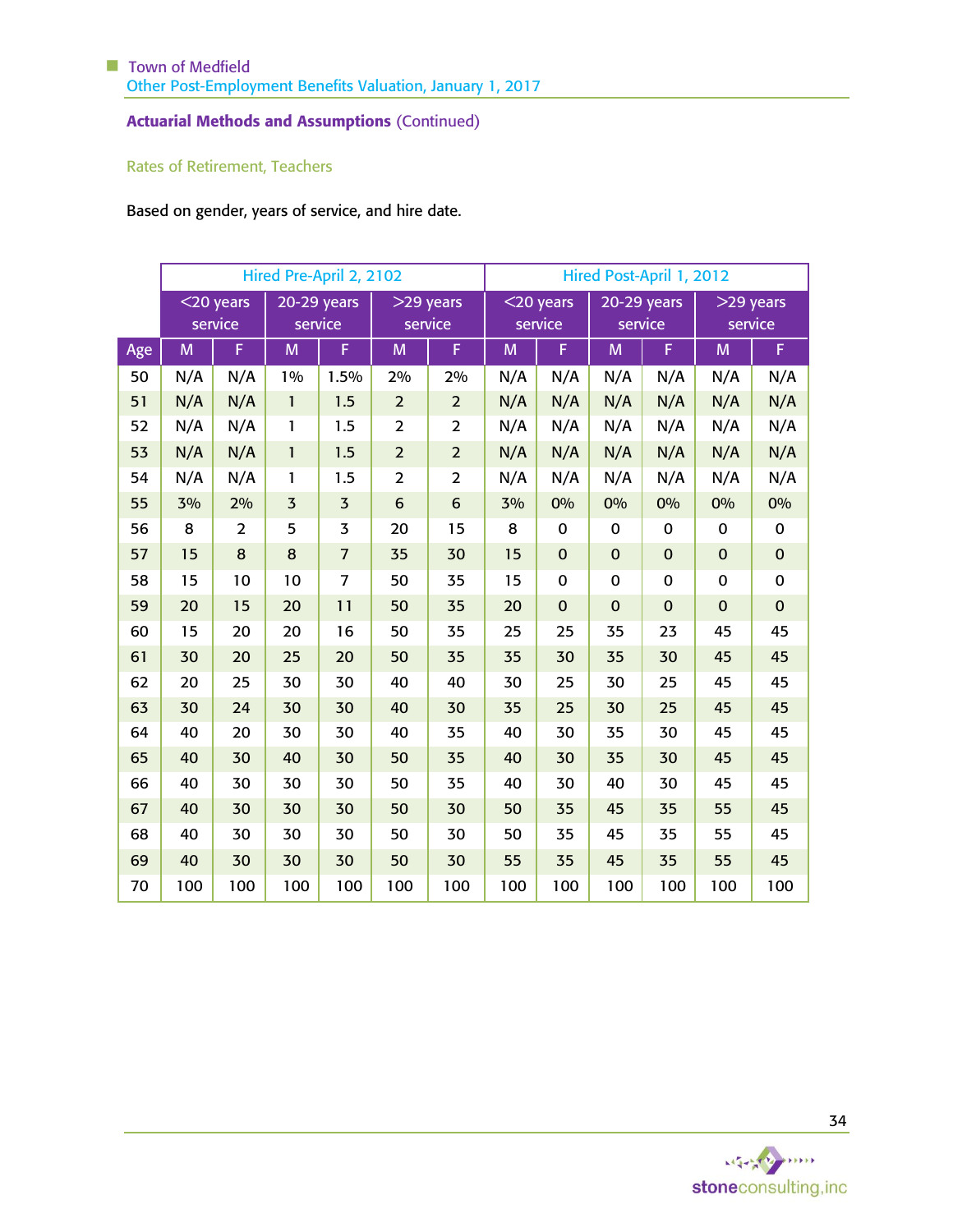| Age | Commercial <sup>1</sup><br><b>Managed Care</b><br><b>Individual</b> | Commercial <sup>'</sup><br><b>Managed Care</b><br>Blended <sup>(1)</sup> | <b>Commercial</b><br><b>Indemnity</b><br><b>Individual</b> | Commercial<br>Indemnity<br>Blended <sup>(1)</sup> | <b>Medicare</b><br>Managed<br>Care | <b>Medicare</b><br><b>Indemnity</b> |
|-----|---------------------------------------------------------------------|--------------------------------------------------------------------------|------------------------------------------------------------|---------------------------------------------------|------------------------------------|-------------------------------------|
| 55  | \$10,606.65                                                         | \$19,955.76                                                              | NA                                                         | NA                                                | \$1,754.01                         | \$2,150.65                          |
| 60  | \$12,658.34                                                         | \$23,815.90                                                              | <b>NA</b>                                                  | <b>NA</b>                                         | \$2,093.30                         | \$2,566.66                          |
| 65  | \$15,549.47                                                         | \$20,770.77                                                              | NA                                                         | <b>NA</b>                                         | \$2,571.41                         | \$3,152.88                          |
| 70  | \$18,026.09                                                         | \$24,079.01                                                              | <b>NA</b>                                                  | <b>NA</b>                                         | \$2,980.96                         | \$3,655.05                          |
| 75  | \$20,394.87                                                         | \$27,243.19                                                              | NA                                                         | <b>NA</b>                                         | \$3,372.69                         | \$4,135.35                          |
| 80  | \$22,517.59                                                         | \$30,078.68                                                              | <b>NA</b>                                                  | <b>NA</b>                                         | \$3,723.72                         | \$4,565.76                          |
| 85  | \$23,666.21                                                         | \$23,666.21                                                              | NА                                                         | <b>NA</b>                                         | \$3,913.67                         | \$4,798.66                          |

Selected Claim Costs by Age

(1) Blended rates below 65 are 47.5% Family and 52.5% Individual. Blended rates 65 and higher are 20% Family and 80% Individual. Individual rates are used for all participants 81 and higher.

## Participation Rates

Current retirees and spouses are assumed to continue the same coverage they have as of the valuation date. No future election of coverage is assumed for those retirees and spouses who currently have not elected coverage.

Medical All Retirees: 67.5% of the active employees eligible for post-employment medical benefits are assumed to elect Medical Coverage immediately upon retirement.

Life All Retirees: 60% of active employees eligible for post-employment medical benefits are assumed to elect Life Insurance coverage immediately upon retirement.

For all Retirees: For the Town plans 60% of spouses are assumed to participate.

Participants with no or unknown current coverage (e.g. active employees who do not currently participate in Medfield's medical plans) are assumed to elect retiree coverage at the same rates as currently covered active employees. Medicare-eligible retirees currently under age 65 are assumed to elect a Medicare plan option at age 65.

#### Expenses

Administrative expenses are included in the per capita medical cost assumption.

#### Section 9 ½ of Chapter 32B

No current or future payments or receipts are assumed due to past service or future service with other Chapter 32 entities.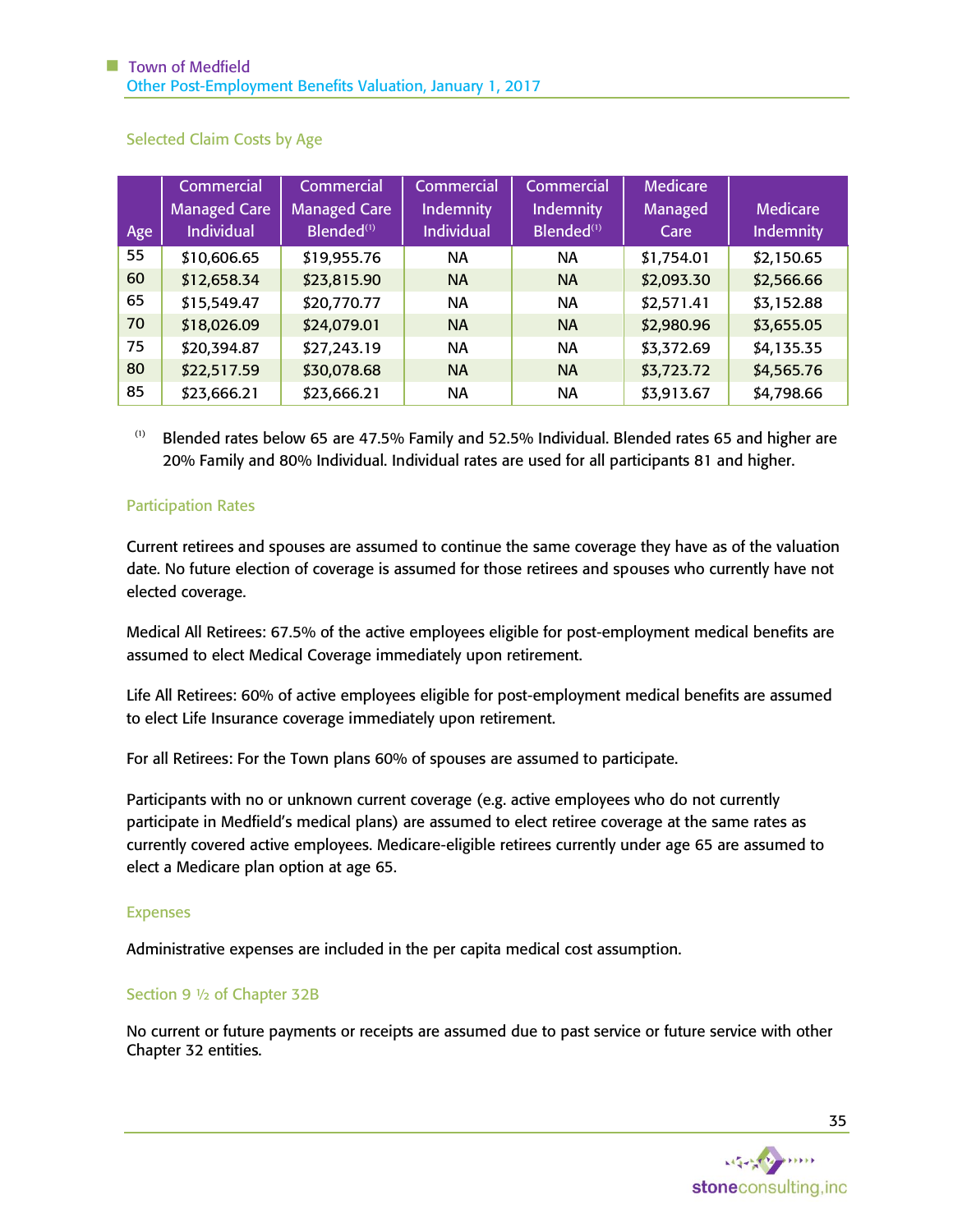#### Plan Enrollment Rates

These are the rates are which retirees select medical plans, given that they enroll in a medical plan. The selection patterns follow the table on page [11.](#page-12-0)

# Trend Rates by Plan

|      | Commercial          |                              |                           |
|------|---------------------|------------------------------|---------------------------|
| Year | <b>Managed Care</b> | <b>Medicare Managed Care</b> | <b>Medicare Indemnity</b> |
| 2017 | 4.00%               | 8.00%                        | 9.00%                     |
| 2018 | 8.00%               | 7.00%                        | 8.00%                     |
| 2019 | 7.50%               | 6.50%                        | 7.50%                     |
| 2020 | 7.00%               | 6.00%                        | 7.00%                     |
| 2021 | 6.50%               | 5.50%                        | 6.50%                     |
| 2022 | 6.00%               | 5.00%                        | 6.00%                     |
| 2023 | 5.50%               | 5.00%                        | 6.00%                     |
| 2024 | 5.00%               | 5.00%                        | 6.00%                     |
| 2025 | 5.00%               | 5.00%                        | 6.00%                     |
| 2026 | 5.00%               | 5.00%                        | 6.00%                     |
| 2027 | 5.00%               | 5.00%                        | 6.00%                     |
| 2028 | 5.00%               | 5.00%                        | 6.00%                     |
| 2029 | 5.00%               | 5.00%                        | 5.75%                     |
| 2030 | 5.00%               | 5.00%                        | 5.75%                     |
| 2031 | 5.00%               | 5.00%                        | 5.75%                     |
| 2032 | 5.00%               | 5.00%                        | 5.75%                     |
| 2033 | 5.00%               | 5.00%                        | 5.75%                     |
| 2034 | 5.00%               | 5.00%                        | 5.50%                     |
| 2035 | 5.00%               | 5.00%                        | 5.50%                     |
| 2036 | 5.00%               | 5.00%                        | 5.50%                     |
| 2037 | 5.00%               | 5.00%                        | 5.50%                     |
| 2038 | 5.00%               | 5.00%                        | 5.50%                     |
| 2039 | 5.00%               | 5.00%                        | 5.25%                     |
| 2040 | 5.00%               | 5.00%                        | 5.25%                     |
| 2041 | 5.00%               | 5.00%                        | 5.25%                     |
| 2042 | 5.00%               | 5.00%                        | 5.25%                     |
| 2043 | 5.00%               | 5.00%                        | 5.25%                     |
| 2044 | 5.00%               | 5.00%                        | 5.00%                     |

#### PPACA

This valuation does not include any potential impact from the Patient Protection and Affordable Care Act (PPACA) other than those already adopted as of the valuation date. This includes new plans or taxes including the so-called "Cadillac Tax" high-cost health plans. The Cadillac Tax on benefits plans whose richness exceeds set levels will not begin until 2018. Prior to this time, the law may be amended or changes may be made in the benefit plan such that the law will not be applicable. In view of these uncertainties, we have elected not to try to estimate the Act's impact on costs and trends.

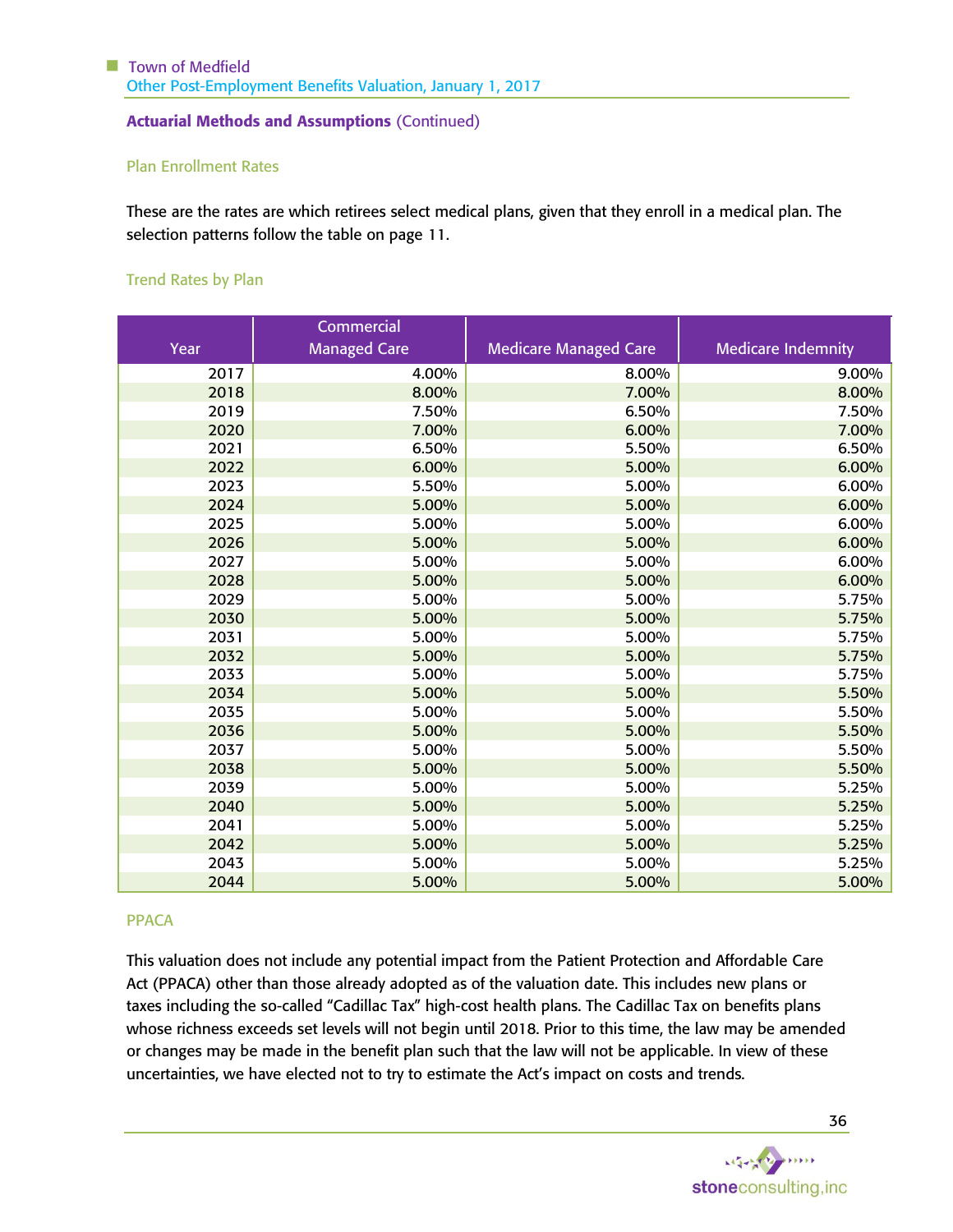### **Projections**

The January 1, 2017 valuation was not adjusted for timing when determining the funding schedule.

# Contribution Timing

Contributions are assumed to be made at the beginning of the year.

## Principal Plan Provisions Recognized in Valuation

#### ELIGIBILITY FOR BENEFITS

Current retirees, beneficiaries and spouses of Medfield are eligible for medical benefits, as are current employees or spouses who retire with a benefit from the Medfield. Survivors of Medfield employees and retirees are also eligible for medical benefits.

#### MEDICAL BENEFITS

Various medical plans offered by Medfield to its own employees.

#### LIFE INSURANCE

Medfield retirees are eligible for a \$5,000 life insurance benefit offered by Medfield. Retirees pay 50% of the \$6.30 cost.

#### RETIREE CONTRIBUTIONS

Based on data provided by Medfield.

#### **Glossary**

- Actuarial Accrued Liability: The portion, as determined by a particular Actuarial Cost Method, of the present value of benefits which is not provided for by future Normal Costs.
- **Actuarial Assumptions: Assumptions as to the occurrence of future events affecting Other Post**employment Benefits such as: mortality rates, disability rates, withdrawal rates, and retirement rates, the discount assumption, and the trend rates.
- **EXECT** Actuarial Cost Method: A procedure for determining the Actuarial Present Value of Total Projected benefits and for developing an actuarially equivalent allocation of such value to time periods, usually in the form of a Normal and an Actuarial Accrued Liability.
- **Amortization Payment: The portion of the OPEB contribution designed to pay interest and to** amortize the Unfunded Actuarial Accrued Liability.
- Annual OPEB Cost: The accrual-basis measure of the periodic cost of an employer's participation in a defined-benefit OPEB plan.